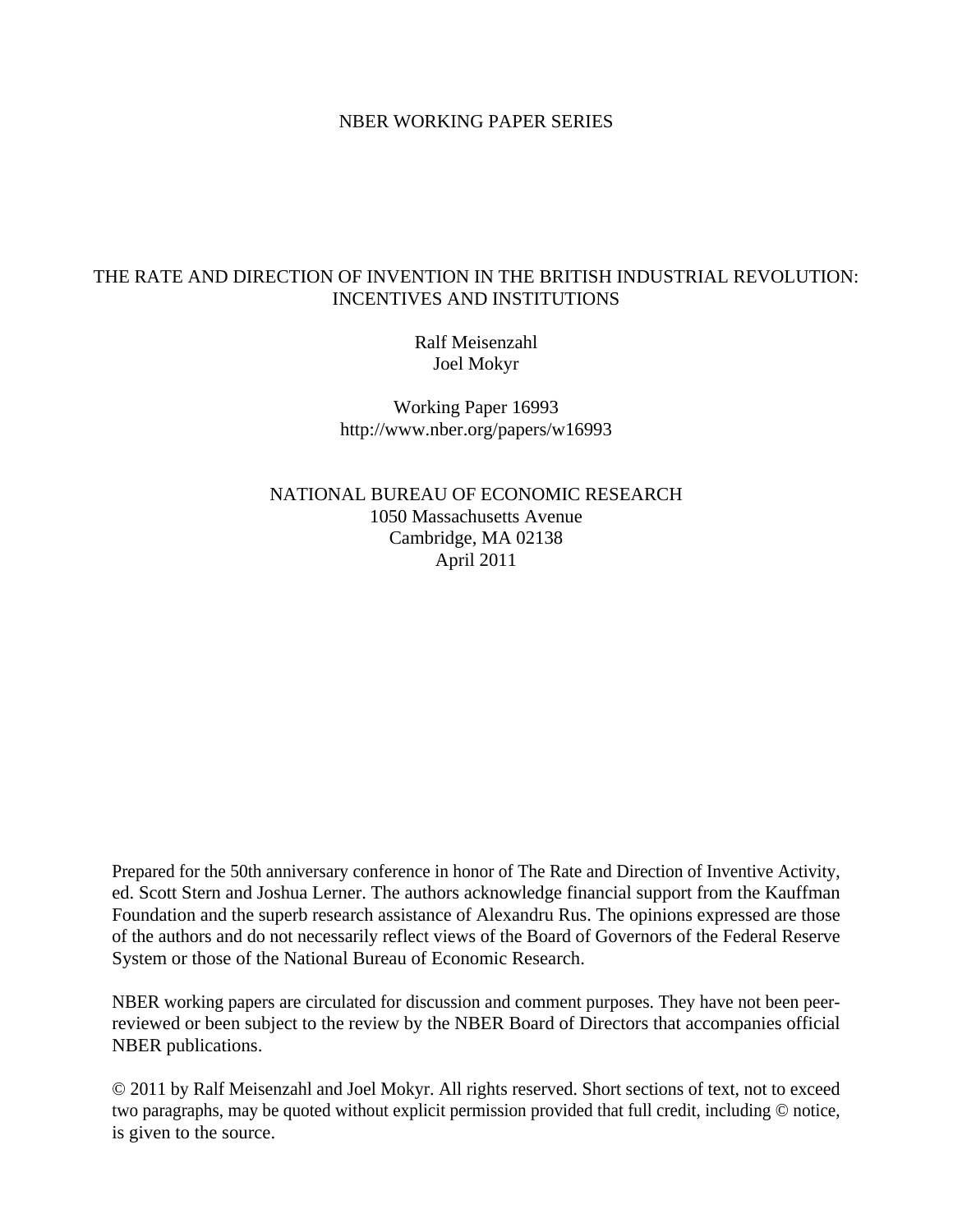The Rate and Direction of Invention in the British Industrial Revolution: Incentives and Institutions Ralf Meisenzahl and Joel Mokyr NBER Working Paper No. 16993 April 2011 JEL No. N13,N73,O31,O34,O43

# **ABSTRACT**

During the Industrial Revolution technological progress and innovation became the main drivers of economic growth. But why was Britain the technological leader? We argue that one hitherto little recognized British advantage was the supply of highly skilled, mechanically able craftsmen who were able to adapt, implement, improve, and tweak new technologies and who provided the micro inventions necessary to make macro inventions highly productive and remunerative. Using a sample of 759 of these mechanics and engineers, we study the incentives and institutions that facilitated the high rate of inventive activity during the Industrial Revolution. First, apprenticeship was the dominant form of skill formation. Formal education played only a minor role. Second, many skilled workmen relied on secrecy and first-mover advantages to reap the benefits of their innovations. Over 40 percent of the sample here never took out a patent. Third, skilled workmen in Britain often published their work and engaged in debates over contemporary technological and social questions. In short, they were affected by the Enlightenment culture. Finally, patterns differ for the textile sector; therefore, any inferences from textiles about the whole economy are likely to be misleading.

Ralf Meisenzahl Board of Governors of the Federal Reserve System 20th Street and Constitution Ave NW - MS 153 Washington, DC 20551 Ralf.R.Meisenzahl@frb.gov

Joel Mokyr Department of Economics Northwestern University 2003 Sheridan Road Evanston, IL 60208 j-mokyr@northwestern.edu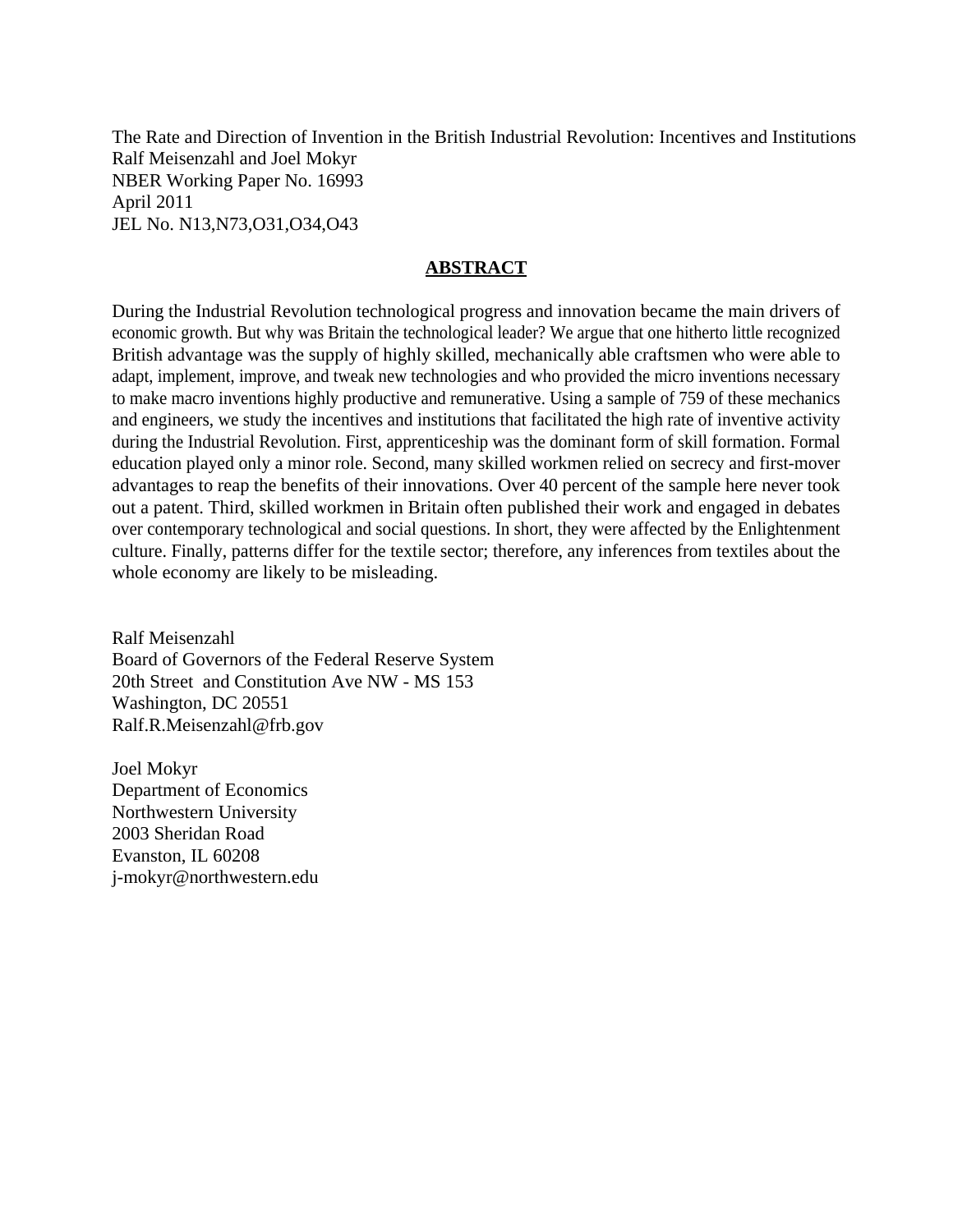## **Introduction**.

The Industrial Revolution was the first period in which technological progress and innovation became major factors in economic growth. There is by now general agreement that during the seventy years or so traditionally associated with the Industrial Revolution, there was little economic growth as traditionally measured in Britain, but that in large part this was to be expected.<sup>1</sup> The sectors in which technological progress occurred grew at a rapid rate, but they were small in 1760, and thus their effect on growth was limited at first (Mokyr 1998, pp. 12-14 ). Yet progress took place in a wide range of industries and activities, not *just* in cotton and steam. A full description of the range of activities in which innovation took place or was at least attempted cannot be provided here, but inventions in some pivotal industries such as iron and mechanical engineering had backward linkages in many more traditional industries. In the words of McCloskey (1981, p. 118), "the Industrial Revolution was neither the age of steam, nor the age of cotton, nor the age of iron. It was the age of progress." A similar point has been made by Temin (1997).

Outside the familiar tales of cotton textiles, wrought iron, and steam power, there were improvements in many aspects of production, such as mechanical and civil engineering, food processing, brewing, paper, glass, cement, mining, and shipbuilding. Some of the more famous advances of the time may have had a negligible direct effect on growth rates, but improved the quality of life in other ways; one thinks above all of smallpox inoculation and vaccination, the mining safety lamp, hot air and hydrogen balloons, food canning, and gas lighting (Mokyr, 1990, 2009a). Britain was the world leader in innovation for a period of about a century, after which its

<sup>&</sup>lt;sup>1</sup>The main explanations for the low level of income per capita growth during the decades of the Industrial Revolution are the unprecedented rate of population growth in this period, as well as the incidence of bad weather and war.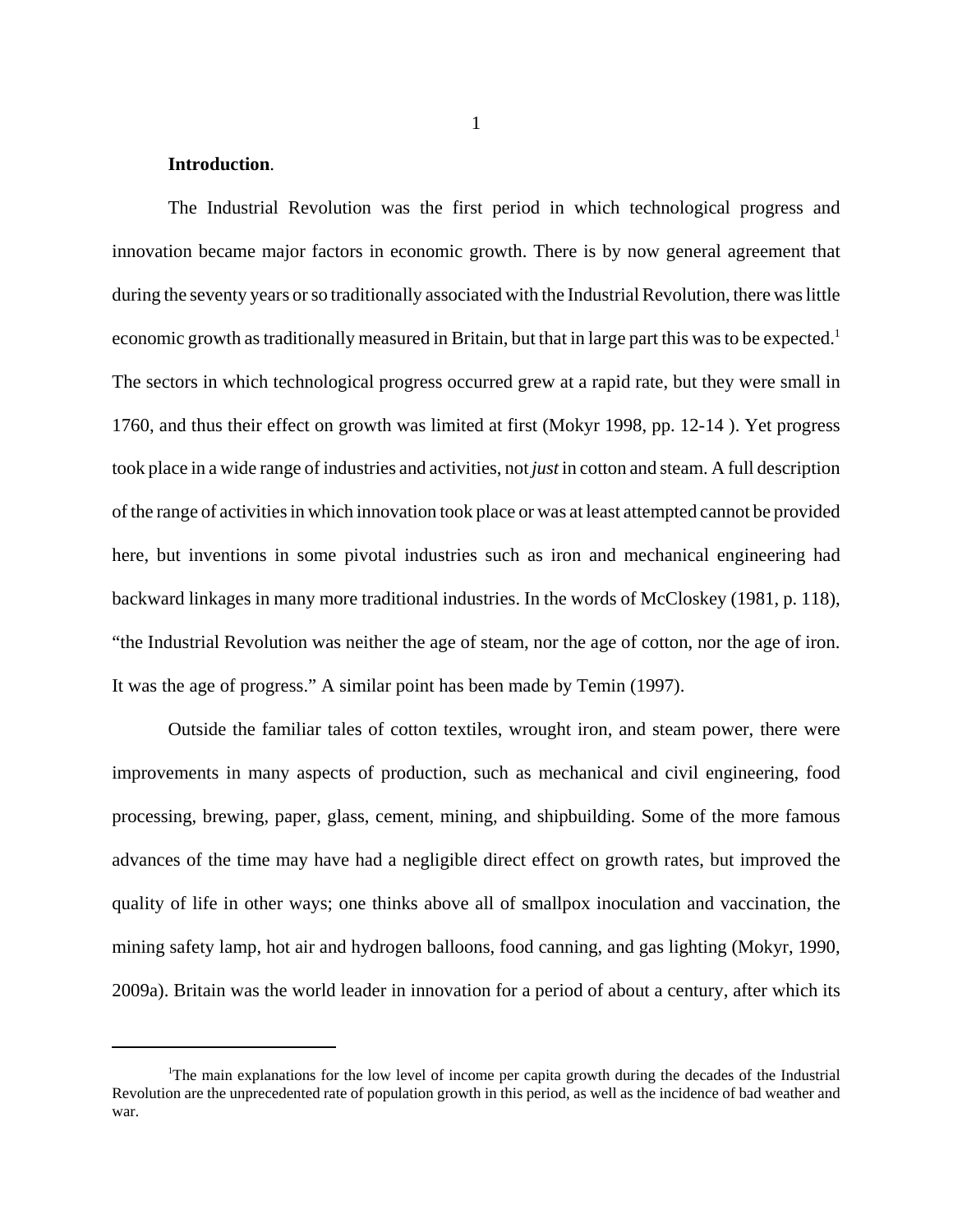dominance slowly dissolved. Yet Britain retained a place as one of many western nations that collaborated in a joint program to apply a rapidly growing knowledge base to economic production.

What drove British leadership, and why was Britain the most technologically advanced economy in the world for so long? The question has been attacked many times, and with many different answers.<sup>2</sup> In the spirit of this volume, it seems to make sense to make a distinction between the rate of technological progress and its direction, which have often been confused in the literature. In his recent influential work, Allen (2009a, 2009b) has resurrected induced innovation theory and re-emphasized the role of factor prices in generating the inventions that formed the Industrial Revolution. Yet the high wages that Allen emphasized may have imparted a labor-saving direction on the innovations, but it is hard to use them to explain the "engine of growth" which is the growing body of useful knowledge and its ever-greater accessibility in the eighteenth century. As an alternative many scholars, led by Wrigley (2004, 2010) have emphasized the importance of the availability of coal in Britain; this may explain a bias toward fuel-intensive and perhaps the replacement of water- and animal-powered plants by steam-driven ones. Yet the improvements in coal technology point to the fact that coal production itself was subject to deeper forces.<sup>3</sup> Moreover, the progress in water power technology in the eighteenth century indicates that even without coal, energy-saving technological progress was feasible, and even that without coal Britain would have had experienced an Industrial Revolution, albeit one that would have a somewhat different dynamic (Clark and Jacks, 2007).

<sup>&</sup>lt;sup>2</sup>For a slightly dated survey, see Mokyr (1998, pp. 28-81). Recent contributions focus on institutions (North and Weingast, 1989; Mokyr, 2008; Acemoglu and Robinson, 2010), and the roles of factor prices and coal discussed below.

<sup>&</sup>lt;sup>3</sup>Two examples should suffice: the pathbreaking work in using stratigraphic data to locate coal (Manchester, 2001) and the "miner's friend" invented by Humphry Davy (James, 2005).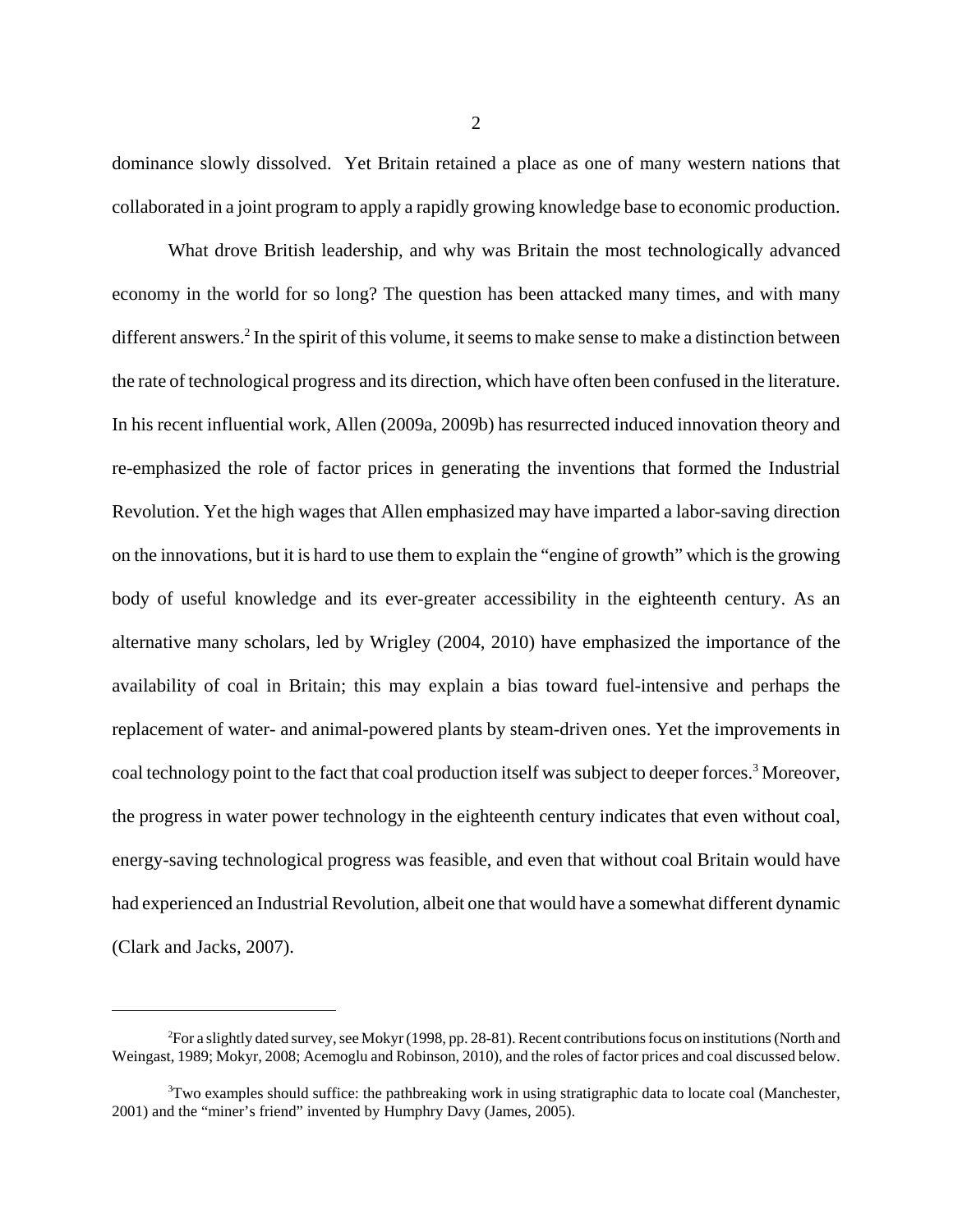In what follows, we will take a closer look at one particular aspect: the importance of technological competence and the incentives of those people who were the practical carriers of technological progress in this era.<sup>4</sup> Competence is defined here as the high-quality workmanship and materials needed to implement an innovation, that is, to follow the blueprint with a high level of accuracy, carry out the instructions embodied in the technique, and to have the ability to install, operate, adapt, and repair the machinery and equipment under a variety of circumstances. Beyond those, competence often involved minor improvements and refinements of a technique, which may not have qualified as a "microinvention" stricto sensu, but clearly enhanced the innovative effort in economy.<sup>5</sup> In principle, it is easy to see that there are deep complementarities between the small group of people who actually invent things and can be identified as such, and the somewhat larger group of skilled workmen who possessed the training and natural dexterity to actually carry out the "instructions" contained in the new recipes and blueprints that inventors wrote with a high degree of accuracy, build the parts on a routine basis with very low degrees of tolerance, and still could fill in the blanks when the instructions were inevitably incomplete.<sup>6</sup> We argue that of Britain's industrial precocity owed a great deal to the high level of competence of those engineers and mechanics who provided the support for the inventors.

But who were they? Identifying competence falls somewhere the two extremes of either

<sup>4</sup> In his contribution to the 1962 *Rate and Direction* volume, Fritz Machlup (1962) discussed at some length the concept of "inventive labor." Part of our purpose is to unpack that term into those "inventive workers" who are truly innovative, and those who fill in the gaps and improve the original insights whom we refer to as tweakers. While the context here is historical, there is little doubt that this concept can readily be extended to our own time.

<sup>5</sup> In this paper we will be little concerned with truly epochal or *macro*inventions.

<sup>&</sup>lt;sup>6</sup>In another paper in the original volume, John Enos (1962) distinguishes between the "alpha" stage (the original invention) and the "beta" stage (improvement). This parallels our distinction. His finding is that most of the productivity growth in the petroleum refining industry occurred during the beta stage (p. 319).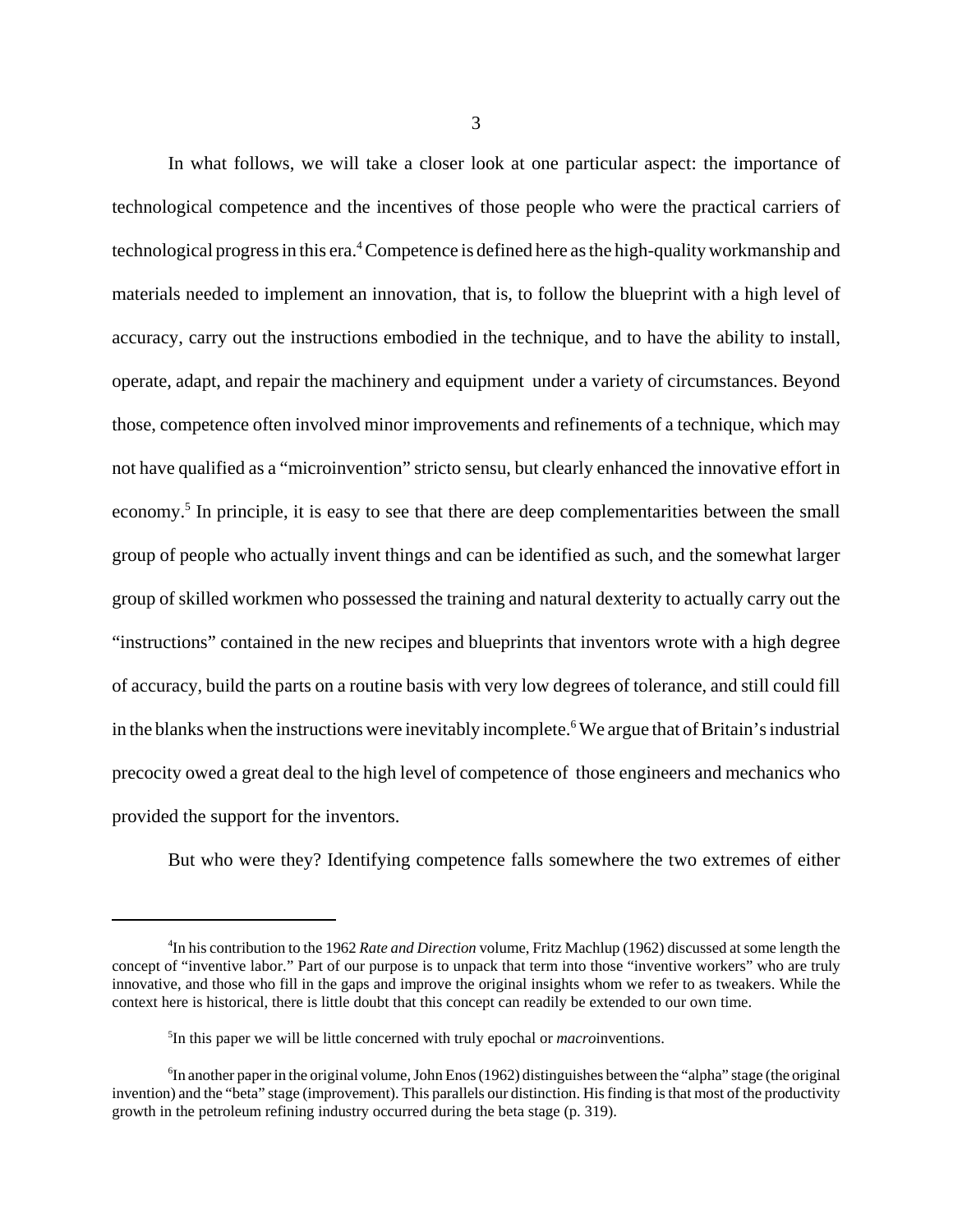studying a handful of heroic inventors whose names are well known, and searching for variables that measure the overall national level of some critical input such as human capital or the supply of entrepreneurship in the population. Neither of those is satisfactory. Modern economic history has long ago distanced itself from the heroic hagiographies in which the Industrial Revolution was attributed to the genius of a few superstar inventors. On the other hand, it may seriously be doubted whether the *average* level of education of the laboring class (say, the bottom two thirds of the income distribution) made much difference to the outcome (Mitch, 1998).

Moreover, did Britain have a comparative advantage in macroinventions such as steampower and cotton spinning? While Britain did have a large number of "hall of fame" inventors, it was equally able to adopt inventions made overseas. It may be surmised that Britain may have had an absolute advantage in macroinventions, its *comparative* advantage was in smaller improvements and competence — as illustrated by the large number of highly skilled technicians that Britain "exported" to the Continent. At the same time a flow of substantial continental inventions found their first applications in Britain, presumably because other factors, complementary with the innovations, were present in larger quantities.<sup>7</sup> But what were these complementarities? Britain provided a freer market, and overall may have had an institutional environment that was more conducive to innovation. But its human capital advantage in the form of skilled workmen is the one element that has not been sufficiently stressed.

We may distinguish between three levels of activity that drove innovation in this period. One were the macroinventions and other major breakthroughs that solved a major bottleneck and opened

<sup>&</sup>lt;sup>7</sup> Among the better-known of these inventions were the Robert continuous paper-making machine, the Jacquard loom, Berthollet's bleaching process, Leblanc's soda-making process, Lebon's gaslighting technique, De Girard's spinning machine for linen yarn, Friedrich Koenig's steam-driven printer, Appert's invention of food canning, and the Argand lamp.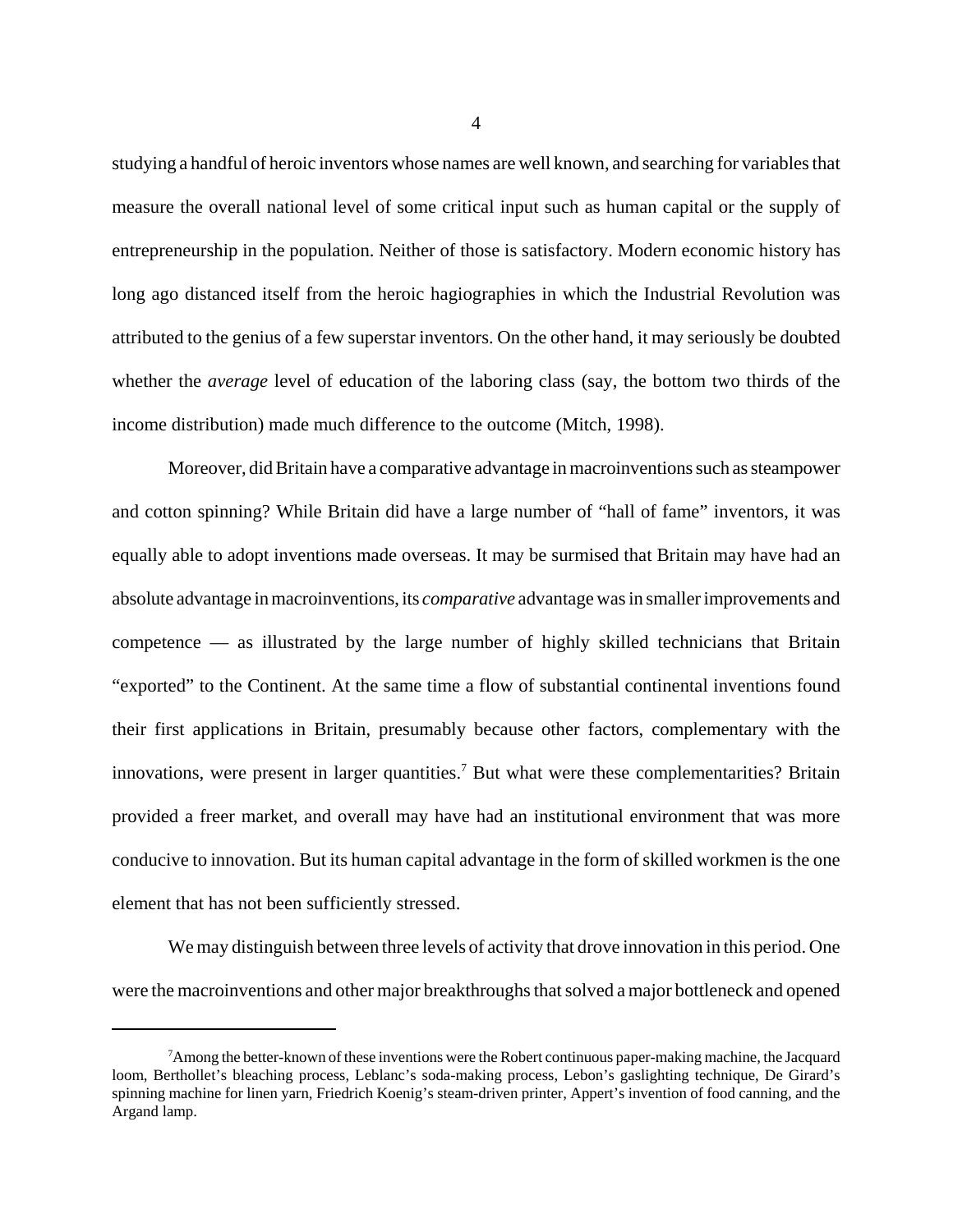a new door.<sup>8</sup> We will refer to these inventors as major inventors, and they are, by and large, the ones that made it into economic history textbooks*.* Another was the myriad of small and medium cumulative microinventions that improved and debugged existing inventions, adapted them to new uses, and combined them in new applications. The people engaged in those will be referred to as *tweakers* in the sense that they improved and debugged an existing invention. Some of the more important advances among those may have been worth patenting, but clearly this was not uniformly the case. A third group, and perhaps the least recognized of Britain's advantages, was the existence of a substantial number of skilled workmen capable of building, installing, operating, and maintaining new and complex equipment. The skills needed for pure implementers were substantial, but they did not have to be creative themselves. We will refer to these as *implementers*. It goes without saying that the line between tweakers and implementers is blurry, but at the very least a patent or some prize for innovation would be a clear signal of creativity.

 Some of the greatest technical minds of the Industrial Revolution clearly were good at all three, but the vast majority of highly skilled mechanics did not invent much that posterity remembers.<sup>9</sup> It has been argued that artisans alone, without the help of any "great inventors," could have generated much of the technological progress of the period simply by incrementally improving

<sup>&</sup>lt;sup>8</sup>We will use a somewhat wider definition for these major inventions than the one in Mokyr (1990a), which defines macroinventions in terms of their epistemic innovativeness and effect on the marginal product of further improvements. Here even inventions that were not dramatic new insights but had a major impact on the economy, such as the mule and the puddling and rolling process would be classified as such.

<sup>&</sup>lt;sup>9</sup>A notable exception was the Dartmouth blacksmith Thomas Newcomen, who in the phrase of a recent author was "the first (or very nearly) and clearly the most important member of a tribe of a very particular, and historically original, type: the English artisan-engineer-entrepreneur" (Rosen, 2010, p. 40).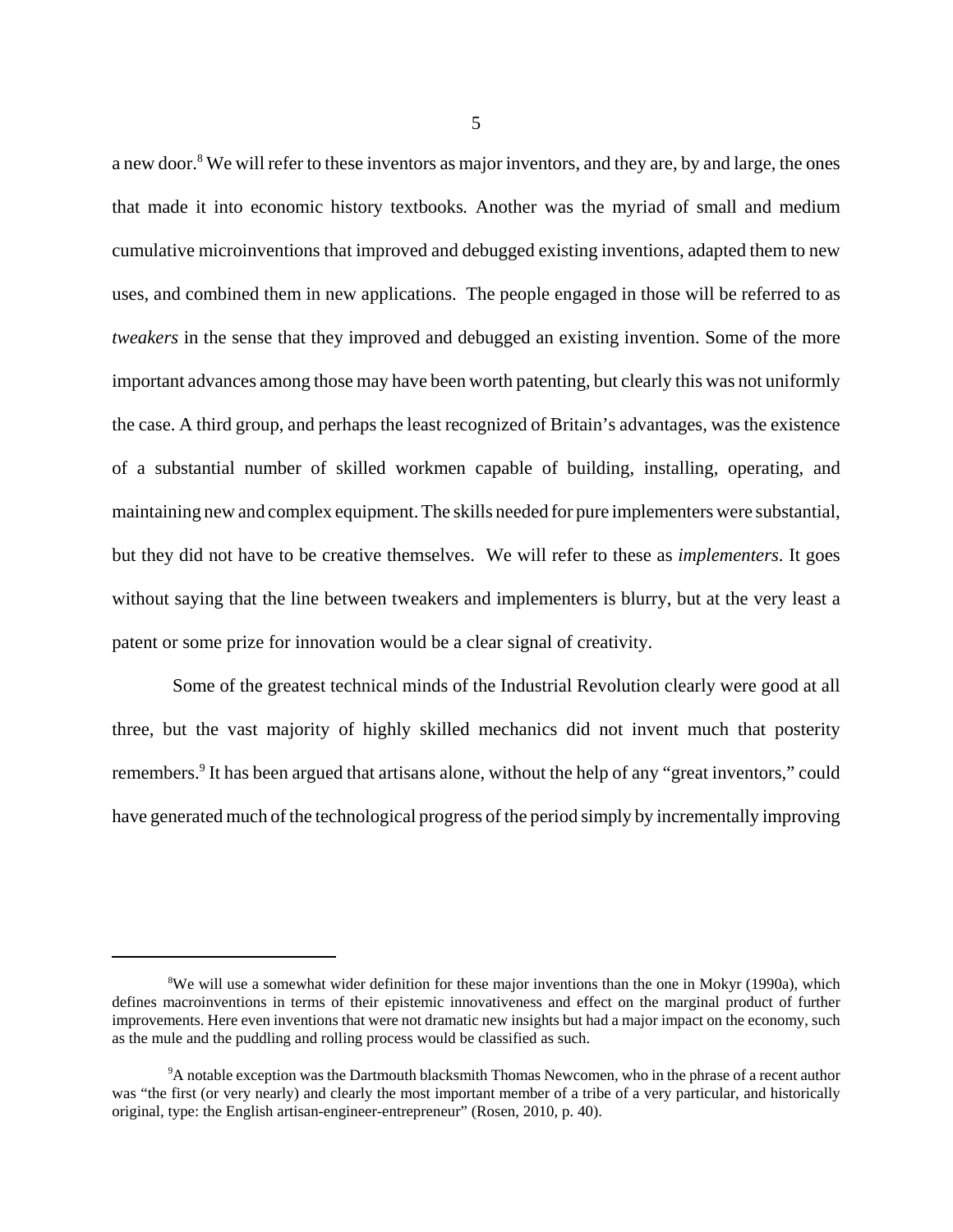and adapting existing technology.10 Yet sophisticated artisanal economies had thrived in Europe since the late middle ages, and there was no reason for them to be delayed to the second half of the eighteenth century if they had been capable of generating an Industrial Revolution by themselves. At the same time, "great inventors" without the support of high-quality competence, were equally doomed to create economically meaningless curiosa (of which Leonardo's myriad inventions are just one example).

The strong complementarity between the three forms of technological activity is critical to the understanding of the question of "why Britain." A nation that possessed a high level of technical competence could successfully implement major inventions wherever made. The economic success of inventors depended, among other things, on their ability to find tweakers to get the bugs out of the invention, and implementers to construct, install and operate it. To quote a famous example, James Watt, the paradigmatic "heroic" inventor depended for his success not only on the ability of John Wilkinson to bore the cylinders for his machine with great accuracy, but also some of his brilliant employees such as William Murdoch (Griffiths, 1992) as well as highly competent engineers such as John Southern and James Lawson (Roll, 1930, pp. 260–61).<sup>11</sup> Their ability to build and maintain equipment embodying new technology inevitably spilled over to small adaptations and adjustments that would have to be regarded as minor incremental innovations.

<sup>&</sup>lt;sup>10</sup> Hilaire-Pérez (2007) and Berg (2007) believe that "an economy of imitation" could lead to a self-sustaining process of improvement, driven purely by artisans. Such sequences of microinventions, without any shifts in the technological paradigm, were doomed to bog down into diminishing returns.

 $11$ Some of the unsung heroes of the Industrial Revolution were these less-known tweakers. Thus Josias C. Gamble (1775–1848), an Irishman trained in Glasgow, was essential to James Muspratt's introduction of the Leblanc process in Britain (Musson and Robinson, 1969, p. 187); a variety of mechanics, such as William Horrocks of Stockport and many others who improved upon Cartwright's powerloom (Marsden, 1895, pp. 70-72); William Woollat was Jedediah Strutt's brother in law and helped him develop a mechanized stocking frame that could make ribbed hosiery (Fitton and Wadsworth, 1958, p. 24).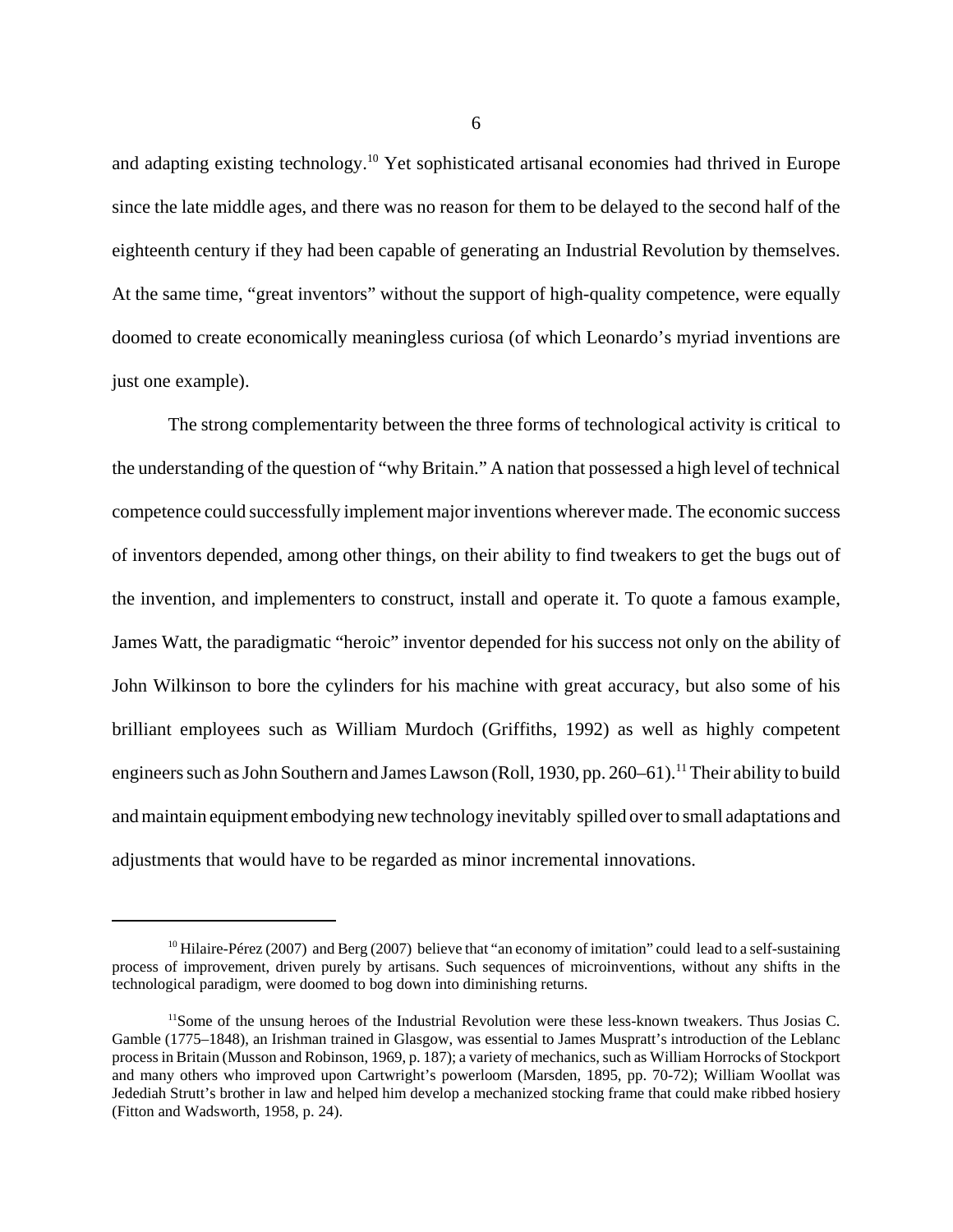The emphasis on mechanical skills and dexterity has major implications for the assessment of the role of human capital in the British Industrial Revolution. The group to focus on is not so much the few dozens or so major inventors and scientists that can be denoted as "great inventors"(Khan, 2006), nor should we concentrate on the human capital of the mass of factory workers, many of whom were still poorly educated and illiterate as late as 1850. Instead the focus ought to be the top 3-5 percent of the labor force in terms of skills: engineers, mechanics, millwrights, chemists, clock- and instrument makers, skilled carpenters and metal workers, wheelwrights, and similar workmen. Their numbers were in the tens of thousands, and the vast bulk of them are impossible to trace. Many of them were independent artisans and entrepreneurs; others were in the employ of others. A considerable number were both or switched from one to the other. But we shall make an effort to find at least the best-known of them, although survival bias here is impossible to avoid and we can make no presumption that those who end up in our sample are representative.

## **Skills and Competence**

 What evidence is there to support Britain's advantage in tweakers and implementers? In a famous letter to his partner, John Roebuck, James Watt wrote in 1765 that "my principal hindrance in erecting engines is always smith-work" (Smiles, 1874, p. 92) and he had considerable difficulty finding "workmen capable of fitting together the parts of a machine so complicated and of so novel a construction" (id. p. 196; see also Roll, [1930], 1968, p. 61). Yet, while competence was thus a binding constraint, Watt's engines, and those of many other machine-builders did get built and were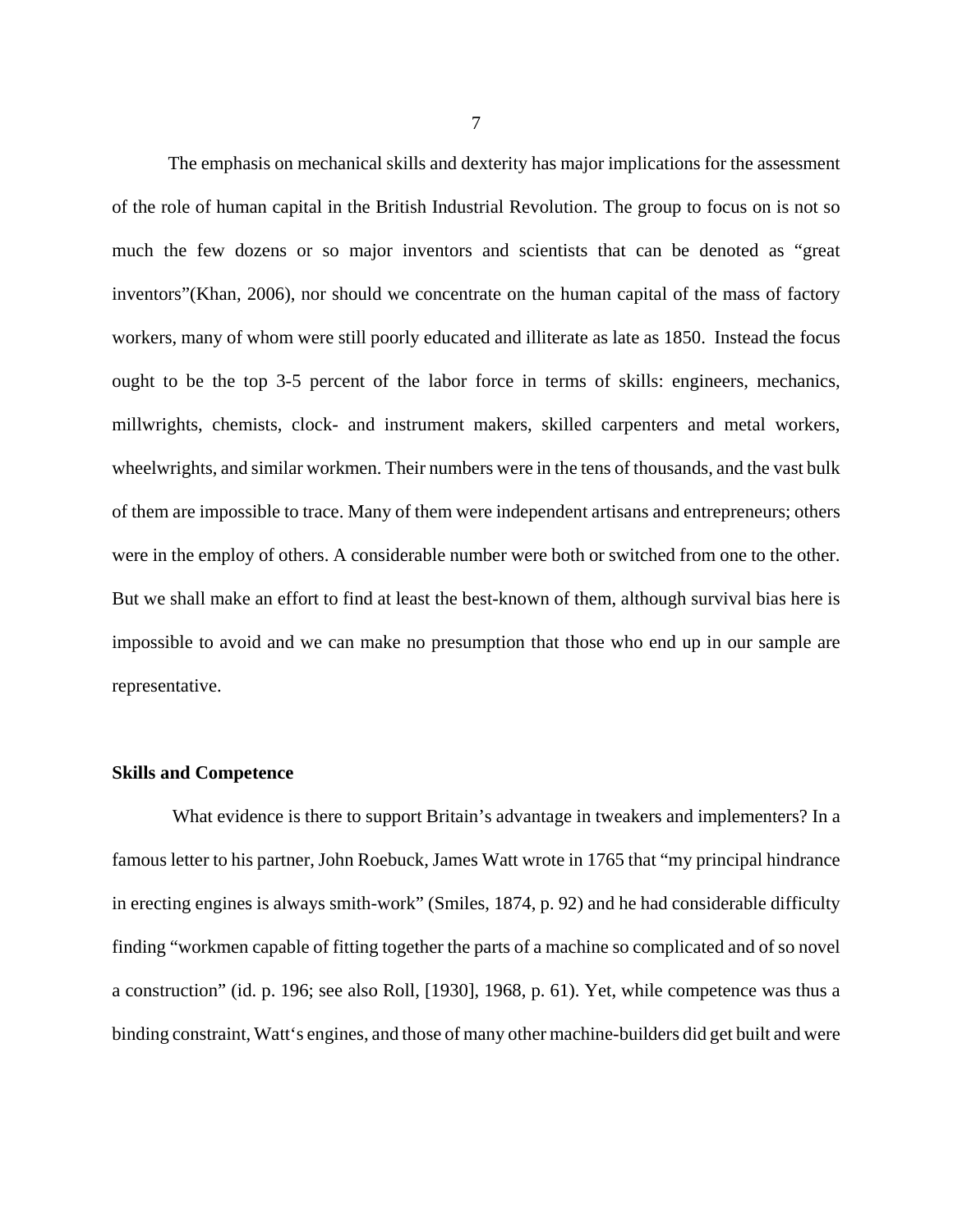of high quality.12 Foreign observers, perhaps more than local writers (who took Britain's superiority for granted) noted the comparatively high level of *competence* of British skilled workmen.13 The flows of the kind of useful knowledge associated with workmanship are quite unambiguous. Industrial spies from the Continent converged on Britain to study the fine details of British engineering and iron-making (Harris, 1998), and British technicians, mechanics, and skilled workmen left the country in droves to find employment in France, Germany, Belgium, as well as Eastern Europe, and this despite the fact that such emigration was prohibited by law until 1824 and that a state of war existed between Britain and many of these countries for most of the years between 1780 and 1815 (Harris, 1998; Henderson, 1954). It is telling, for example that one of the best-known eighteenth century engineering migrants to the Continent, John Holker (1719–1786), made his career when he moved a number of highly skilled Lancashire workmen to the embryonic cotton industry in Rouen after which he rose to the position of "inspector-general of foreign manufactures" in 1756. His mandate in that job was, among others, to recruit more British workers.<sup>14</sup> After 1815, the number

 $12A$  typical description of a competent British worker was provided by the engineer William Fairbairn in a book first published in 1863 "The millwright of former days was to a great extent the sole representative of mechanical art ... a kind of jack of all trades who could with equal facility work at a lathe, the anvil, or the carpenter's bench... a fair arithmetician who could calculate the velocities, strength and power of machines...Such was the character and condition of the men who designed and carried out most of the mechanical work of this country up to the middle and end of the last century" (Fairbairn, 1871, p. ix-x).

<sup>&</sup>lt;sup>13</sup>A Swiss visitor, César de Saussure noticed in 1727 that "English workmen are everywhere renowned, and justly. They work to perfection, and though not inventive, are capable of improving and of finishing most admirably what the French and Germans have invented" (de Saussure, [c. 1727], 1902, p. 218, letter dated May 29, 1727). Josiah Tucker, a keen contemporary observer, pointed out in 1758 that "the Number of Workmen [in Britain] and their greater Experience excite the higher Emulation, and cause them to excel the Mechanics of other Countries in these Sorts of Manufactures" (Tucker, 1758, p. 26). The French political economist Jean-Baptiste Say noted in 1803 that "the enormous wealth of Britain is less owing to her own advances in scientific acquirements, high as she ranks in that department, as to the wonderful practical skills of her adventurers [entrepreneurs] in the useful application of knowledge and the superiority of her workmen" (Say [1803], 1821, Vol. 1, pp. 32–33).

<sup>&</sup>lt;sup>14</sup>His colleague Michael Alcock modernized the famed St. Etienne ironworks in France in the 1760s with the help of skilled workmen that his wife had recruited in England. A third striking case of such migration is that of William Wilkinson, the brother of the famous Broseley ironmonger, who was charged with setting up cannon foundries and blast furnaces, at an astronomical salary of 60,000 livres per year.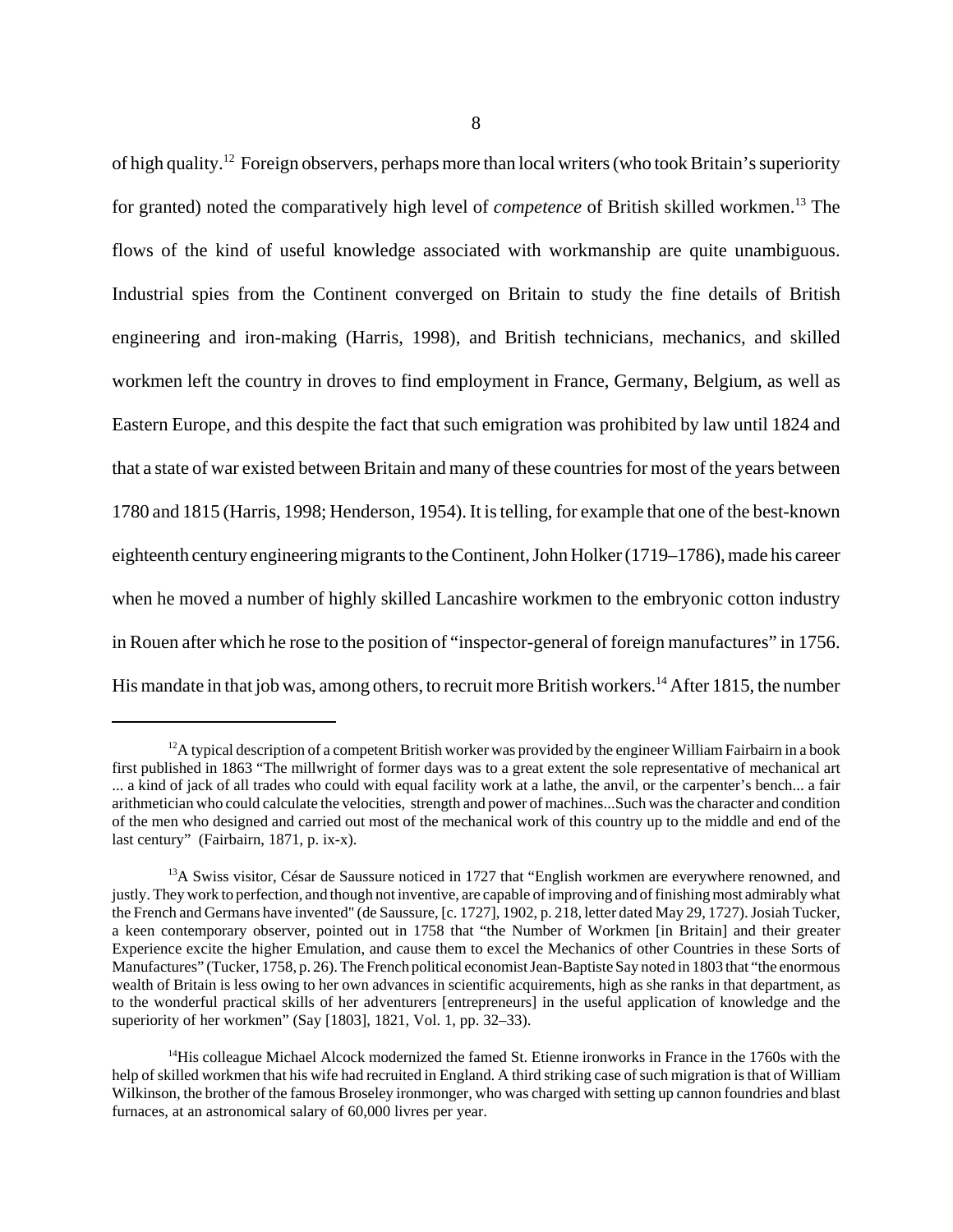of British engineers and mechanics that swarmed all over the Continent increased, including especially in such early industrializers as Belgium and Switzerland. The most famous family here were William Cockerill and his sons, who set up the most successful machine-toll manufacturing plant in continental Europe in Verviers in eastern Belgium (Mokyr, 1976).<sup>15</sup> The same was true in civil engineering. The first permanent bridge across the Danube connecting Buda and Pest was commenced in 1839 under the engineering control of William Tierney Clark. At the same time, highly original and creative minds from the European Continent found their way to Britain, in search of an environment in which their inventions could be exploited and the complementary skills that made the development of their inventions possible.<sup>16</sup>

On the supply side, Britain's apprenticeship system worked exceptionally well in producing highly skilled workers that could serve as implementers, despite (or perhaps because) of the weakness of British guilds (Humphries, 2003).<sup>17</sup> The Statue of Artificers of 1563, which regulated apprenticeship, did not cover many mechanical occupations and its regulations were often ignored (Wallis, 2008). All this contributed to labor markets that on the eve of the Industrial Revolution were more flexible and less encumbered than on the Continent.

<sup>&</sup>lt;sup>15</sup>As late as 1840, a British official informed a Parliamentary Committee that in the cotton mills in the Vienna area "the directors and foremen are chiefly Englishmen or Scotsmen from the cotton manufactories of Glasgow and Manchester" (Henderson, 1954, p. 196). In countries with even less supplies of local skilled workmen, the importance of foreigners was even more important; much of the iron used to build St. Petersburg's famed bridges came from a local ironworks managed by Charles Baird (1766–1843), working with his son and his nephew.

<sup>&</sup>lt;sup>16</sup>The Swiss inventor Aimé Argand, designed a new oil-burning lamp but his attempts to build and sell it in Paris failed. He went to Britain in the 1780s, where he sought and found the help of the great entrepreneur Matthew Boulton; sadly, commercial fortune eluded him here as well. More luck had the Saxon Rudolph Ackermann (1764– 1834), who arrived in London in 1787 to make major contributions to the technology of coachmaking and lithography and whose firm survived until 1992.

 $17$ The relative weakness of the guilds was in part the result of the declining power of their traditional ally, the monarchy. Second, guilds were an urban phenomenon, yet some crucial mechanical occupations such as mining engineers emerged on the countryside. Last, industry had the continuous option to produce on the countryside which also weakened the power of the urban guilds.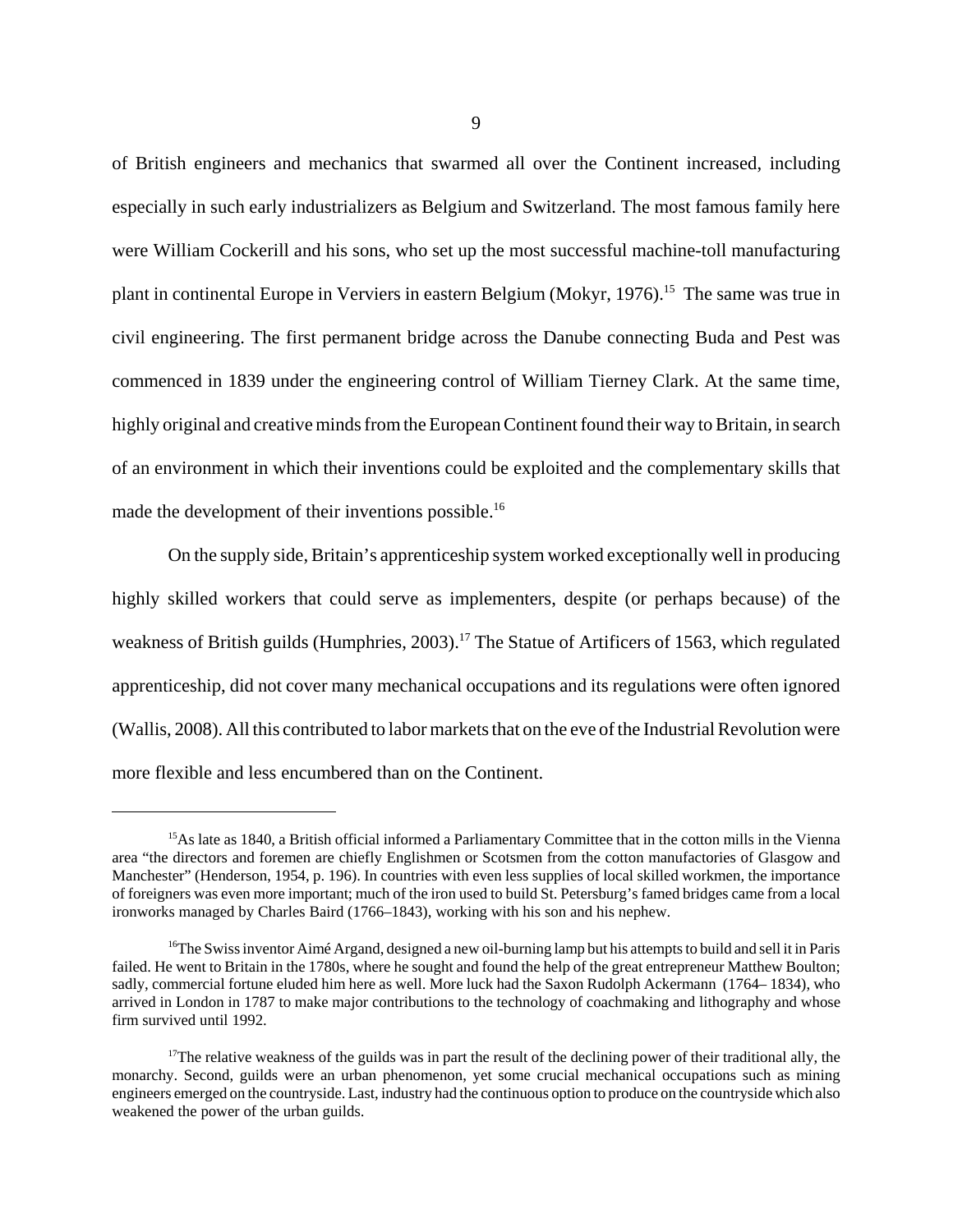The fact that millwrights were entirely produced through the apprenticeship system highlights its importance for the formation of skill and competence in Britain. In a recent paper, Karine van der Beek (2010) has shown that in the period 1710-1772 at least, the English system produced larger numbers of apprentices in high-skilled occupations, especially in machinerybuilding and precision instruments, and that this took place in the industrializing midlands, where the demand for such skills was highest. At the same time the relative tuition paid to masters in high skill occupations did not increase in the long run, indicating that the apprenticeship system was sufficiently flexible to supply enough competent craftsmen . Much of the competence of these skilled workers still was in the nature of tacit knowledge, which could not be learned only from books and articles but required hands-on instruction and personal experience. The degree of tacitness varied from industry to industry, but was especially marked in the iron industry (Harris, 1988, 1992).<sup>18</sup> Yet whether tacit or not, there can be little doubt that this strength of Britain played a central role in its success. Its skilled workers, freed from enforceable labor market restrictions, often moved from area to area, diversifying their human capital portfolios and at the same time enhancing innovation by applying ideas from one field to another, a kind of technological hybridizing.<sup>19</sup>

At the top of the pyramid emerged a small group of professional inventors, the kind of person of whom Smith wrote his famous lines that inventions were often made by "men of speculation, whose trade is not to do anything but to observe everything" ([1776], 1976, p. 14). Some of the great

<sup>&</sup>lt;sup>18</sup>The puddlers, an expertise that emerged quickly after Henry Cort's pathbreaking invention in 1785 were, in the words of one scholar trained "by doing, not by talking, and developed a taciturnity that lasted all their life" (Gale, 1961–62, p. 9).

<sup>&</sup>lt;sup>19</sup>Reflecting on the supply of the craftsmen he employed, Watt noted in 1794 that many of them had been trained in analogous skills "such as millwrights, architects and surveyors," with the practical skills and dexterity spilling over from occupation to occupation (cited by Jones, 2008, p. 126–27).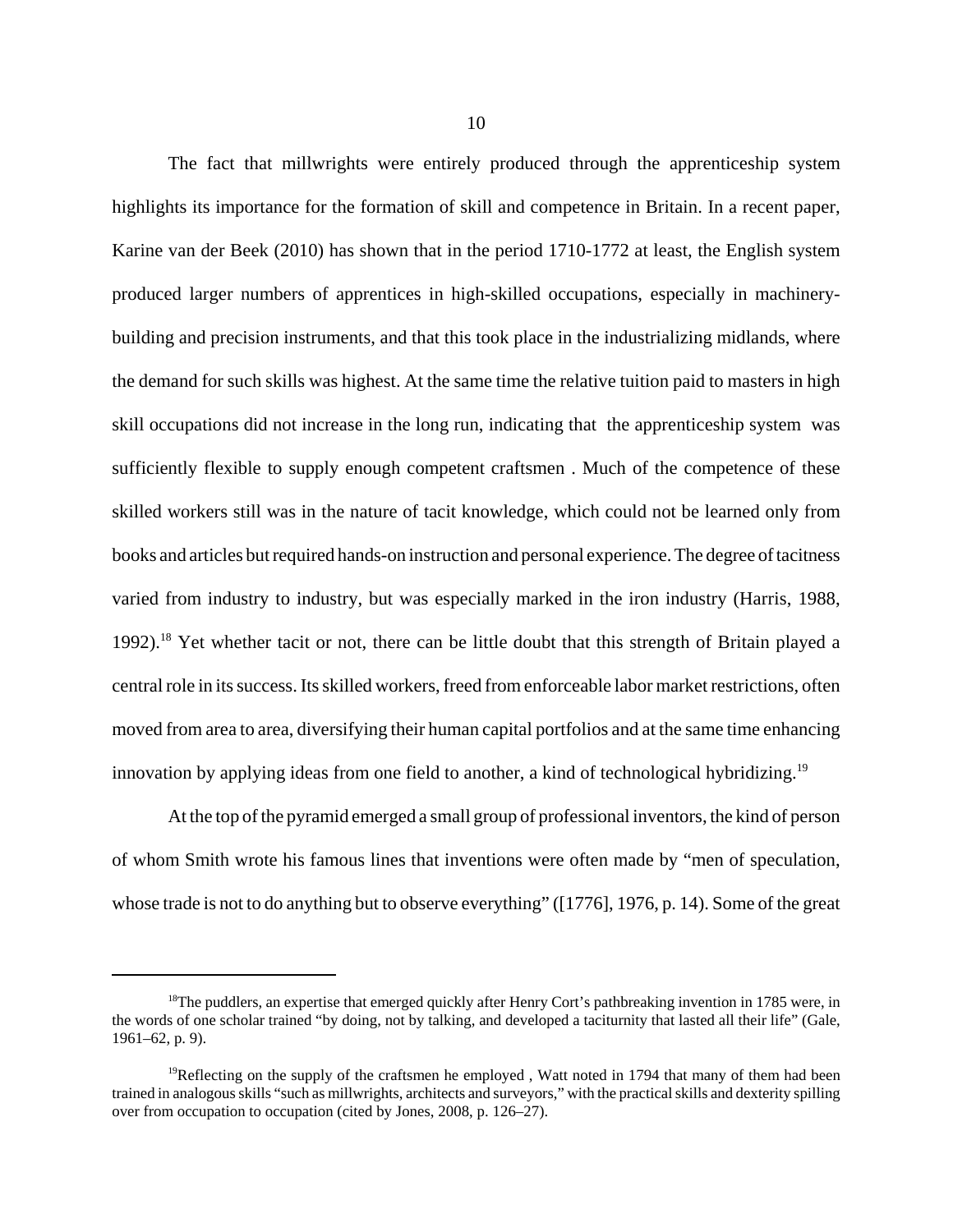inventors of the Industrial Revolution, such as Crompton, Cartwright, Smeaton, and Harrison should be seen as full-time inventors, although their mechanical abilities probably exceeded their knowledge of "experimental philosophy." Others were educated part-timers who dabbled in invention and engineering; some of those were scientists such as Humphry Davy and Joseph Priestley, but gifted and obsessed amateurs also made considerable contributions.<sup>20</sup> Smith's inventive philosophers would, however, have had no effect on the economy had there been no dexterous and ingenious workmen to carry out and improve their designs.

How were these individuals incentivized? Britain, of course, had a patent system, which has been discussed at length in the literature (Mokyr, 2009b) and to which we will return below. But there were other ways in which ingenuity was rewarded. One was the awarding of prizes, set either ex ante for someone who solved a known problem, or ex post for someone whose contribution was widely recognized but who was not able to reap the rewards. The Society of Arts (f. 1754) set clear targets, such as machines that would encourage the manufacture of lace, to reduce both the dependence on French imports and encourage the employment of women (Griffiths, Hunt, and O'Brien, 1992, p. 886). These premiums were set in advance, yet the condition for their award was that no patent was taken out. In other cases, the Society awarded medals to inventors who had little interest in taking out patents (e.g., the engineer and educational writer Richard Lovell Edgeworth, who won numerous medals). It clearly provided an alternative model to the patent system (Harrison, 2006). In a few notable cases, Parliament stepped in and awarded grants or pensions to inventors

<sup>&</sup>lt;sup>20</sup>Thus Patrick Miller (1731–1815), a wealthy Scottish banker, was a pioneer in the mechanical propulsion of boats and one of the first to experiment with steam power on a vessel, yet this was obviously more of a hobby than a serious occupation (although Miller did take out a patent on a shallow-draft vessel). Another famous amateur inventor (at least in the sense of not being motivated by financial gain) was Charles Earl of Stanhope (1753–1816), a radical member of the House of Lords who also made notable contributions to the technology of early steamship design and whose improved printing press was purchased by *The Times* and Oxford University Press*.*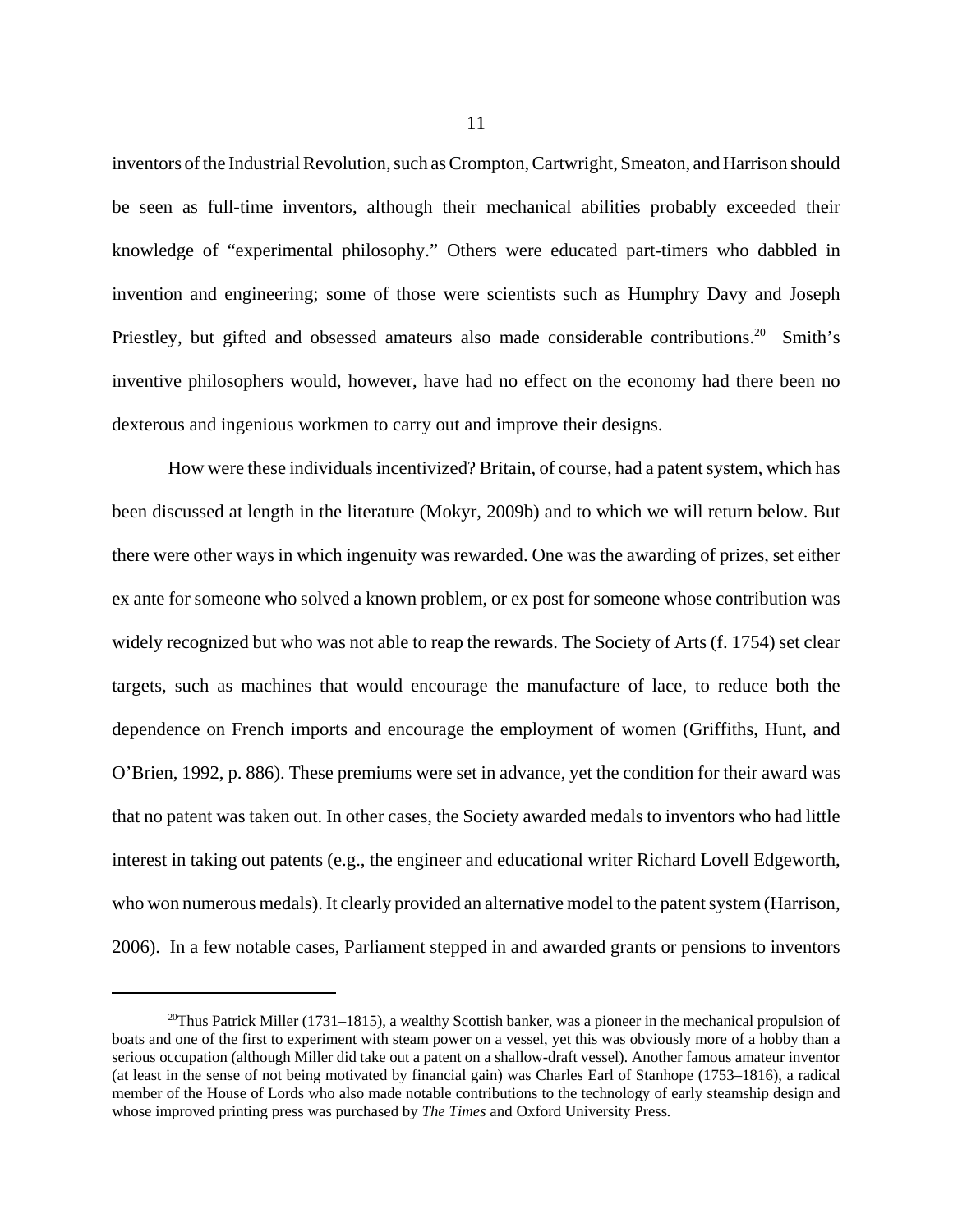of considerable merit. For others, especially those who were in business for themselves, a major form of reward was what we would call today "first-mover" advantage: by producing goods and services that were just a little better and more reliable or cheaper than their competitors', they could make an excellent living.

Many of the most successful innovators in the Industrial Revolution were thus incentivized by multiple mechanisms: although in many cases they relied on patents or secrecy to protect the rent-generating intellectual property rights, as often they placed their knowledge in the public domain and relied on superior technology or competence. The reality on the ground was, however, that it is in many cases impractical to distinguish between those who lived off their reputation as consultants or employees and those who were in business for themselves. In the course of a career, many mechanics and engineers switched back and forth from entrepreneurial activity and self employment to hired employees.<sup>21</sup>

Beyond the standard economic notions of incentives, the rate and direction of technological progress during the Industrial Revolution were affected by a *Zeitgeist* that may be termed a *mechanical culture*, in which science and chemistry found their way to the shopfloor where entrepreneurs and engineers tried to apply them in their stubborn attempts to achieve "improvements" (Jacob, 2007). Mechanical culture was part and parcel of the Industrial Enlightenment. It implied that many of the efforts to improve machinery fed on a culture that placed technological questions at the center of the social agenda. The second half of the eighteenth century

<sup>&</sup>lt;sup>21</sup>One well-known example is the Scottish engineer Peter Ewart (1767–1842), who worked for a time for Boulton and Watt, then went into business with Samuel Oldknow and Samuel Greg, then opened his own mill in 1811, and eventually ended up employed by the admiralty. His colleague, William Brunton (1777–1851) was also employed in Boulton and Watt's Soho work, which he left in 1808 to take another employment. Eventually he became a partner at a iron foundry in Birmingham and then moved to London where he practiced as an independent civil engineer.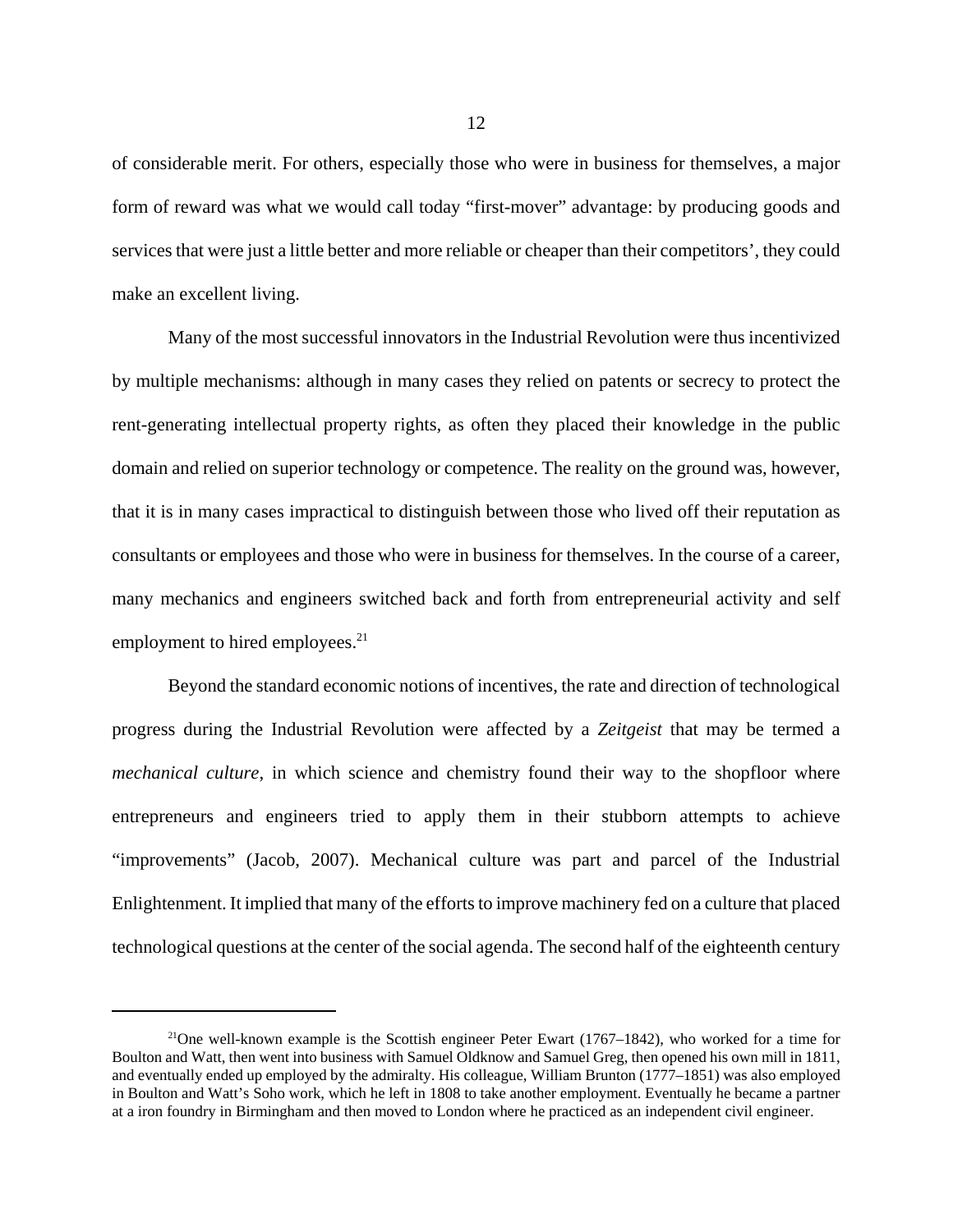witnessed the maturing of the Baconian Program, which postulated that useful knowledge was the key to social improvement. In that culture, technological progress could thrive. The signs of that culture were everywhere: in which books and articles were published, in what people discussed in coffeehouses and pubs, in the establishment of scientific clubs and societies, and through all of them what happened in the workshops and factories. None of this is to deny that economic incentives were central to the story, just that they were neither "everything" nor "the only thing." The best-known people affected by this culture were the famous enlightened industrialists such as Josiah Wedgwood, Matthew Boulton, Benjamin Gott, Richard Crawshay, John Kennedy, and John Marshall. Their commitment to the culture of improvement through the application of useful knowledge to issues in manufacturing are paradigmatic examples of the Industrial Enlightenment (Jones, 2008). Economic motives were not always central to the men who made the Industrial Revolution.<sup>22</sup> Those who came from science, such as Davy and Faraday were probably close to the Frenchman Berthollet, the inventor of the chlorine bleaching process, who famously wrote that "When one loves science, one has little need for fortune which would only risk one's happiness" (cited by Musson and Robinson, 1969, p. 266). But did this culture "filter down" to the layer of lesser known people in the layer just below them?

In what follows, we try to build a database not so much of "superstar inventors" but of the

 $22A$  rather striking example of this is the case of Samuel Crompton, the inventor of the mule, arguably the most productive invention of the Industrial Revolution. It was said of him that he was "or a retiring and unambitious disposition," and hence he took out no patent on his invention. His only regret was that public curiosity would "not allow him to enjoy his little invention in his garret" and to earn undisturbed the fruits of his ingenuity and perseverance (Baines, 1835, p. 199). Yet even Crompton had to make ends meet and in the end appealed to Parliament for a reward for having made an invention that so palpably benefitted the realm. In 1812 Parliament awarded him £ 5,000, which he subsequently lost in a failed business venture (Farnie, 2004). Another, much less famous, example is that of the Scottish plowmaker James Small (1740-1793) who redesigned the all-iron plow according to formal principles and wrote the standard text on plow design. Small insisted that this knowledge be made generally available and declined to take out a patent. He enjoyed the patronage of the two great Scottish agricultural innovators, Lord Kames and John Sinclair. His workshop in Berwickshire produced fine plows, though they were not universally popular.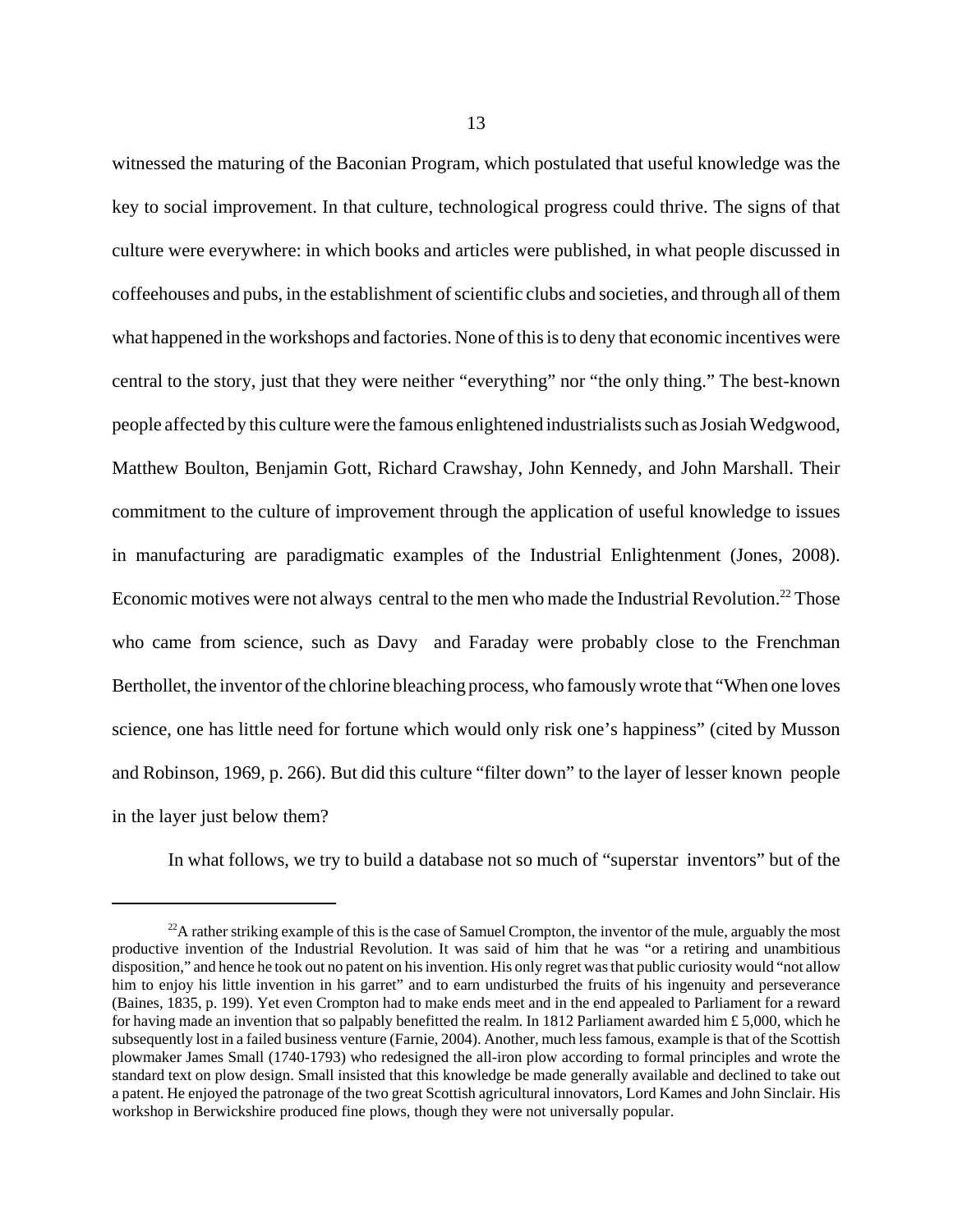layer of technically competent individuals just below them: the engineers, mechanics, chemists, and skilled craftsmen who improved and implemented the inventions of the more famous men. We show how these "tweakers" were trained, what incentives drove them (that is, how they made their living), and how deeply they were immersed in the intellectual life of the Industrial Enlightenment.

## **Database**

Our main purpose is to shed light on the technological environment that bred technological success and innovation in the British Industrial Revolution. Rather than focus primarily on "great inventors," our argument concentrates on "competence" — that is, we look for the persons whose dexterity and training allowed them to tweak and implement the new techniques. To be in the sample, they had to have made some inventions themselves (the bulk of them would be microinventions and adaptations), but their main activity was implementation. It would be futile to distinguish between inventors and pure non-inventors in a strict sense, simply because the process of innovation consists of both the new technique *and* its implementation, and during the implementation process inevitably problems are resolved and the technique is tweaked and adapted to the particular needs of the user. Most inventors spent much of their lives working on existing techniques that they or others had generated.

 It must be stressed that this kind of project inevitably runs into a "tip-of-the-iceberg" problem. We have no illusions that the bulk of competent technicians who determined both rate and the direction of the Industrial Revolution in Britain simply did not leave enough of a record to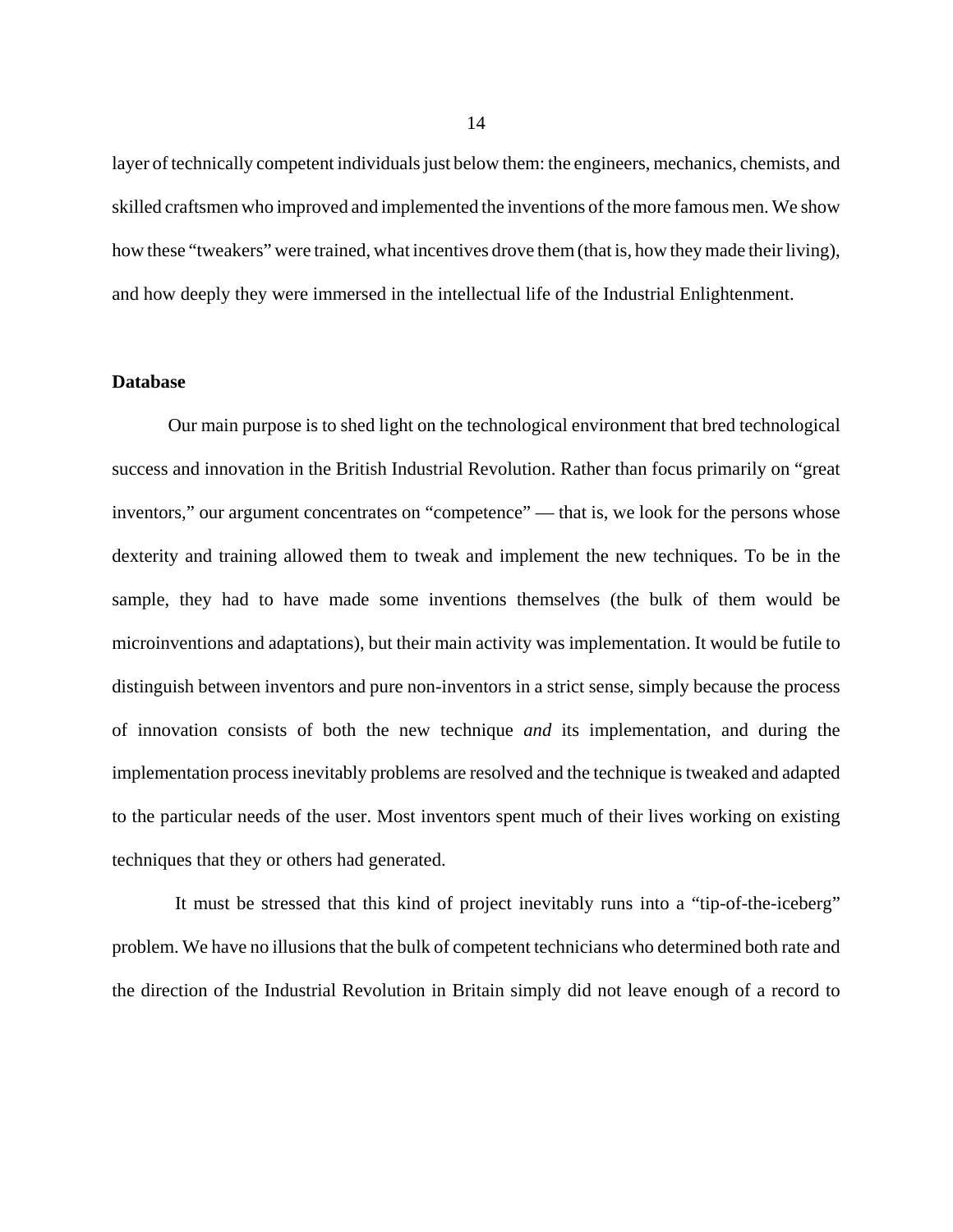become known to posterity.<sup>23</sup> To leave a record, an individual had to do something more than just be a competent and productive employee or artisan. The argument we make is one of continuity: if we can uncover some of the layer of competent workers below the superstars, we may be able to say something about what motivated these people and how they interacted with their institutional, and cultural environments.

 We are interested in the "classical" Industrial Revolution and so we use primarily sources that focus on activities before 1860. To this end we have constructed a prosopographical database that is composed of men (there is one woman in the sample), born before 1830, of a technical ability that was sufficient to make it into the literature (we excluded all persons whose role was purely entrepreneurial or commercial). We are interested in tweakers, engineers and mechanics who made minor improvements on existing inventions. Hence for them to have taken out a patent is a sufficient condition to be included in the sample, but so would a mention of any kind of some innovation, invention, or improvement of existing technology. However, only a small subset of persons listed as having taken out any sort of patent before 1850 are included, because the majority of patentees left no other record. Our sample, then, consists of what we judge to have been successful careers at the cutting edge of technology: engineers, chemists, mechanics, clock- and instrument makers, printers, and so on.

One source is the collection of biographies of British engineers put together by Skempton et al (2002). It is quite detailed, and many of the essays are written by experts, but because it is focused on engineers, it is biased toward road- and canal builders, contractors, architects, surveyors,

 $^{23}$ Moreover, the population of known inventors consists mostly of the population of successful inventors — it stands to reason that many of the engineers and mechanics also made additional efforts in that direction that either failed, or for which they failed to receive credit. Some "failed" inventions, such as the Stirling engine, invented by clergyman Robert Stirling in 1816, have become famous, but the vast bulk of such failures will remain unknown.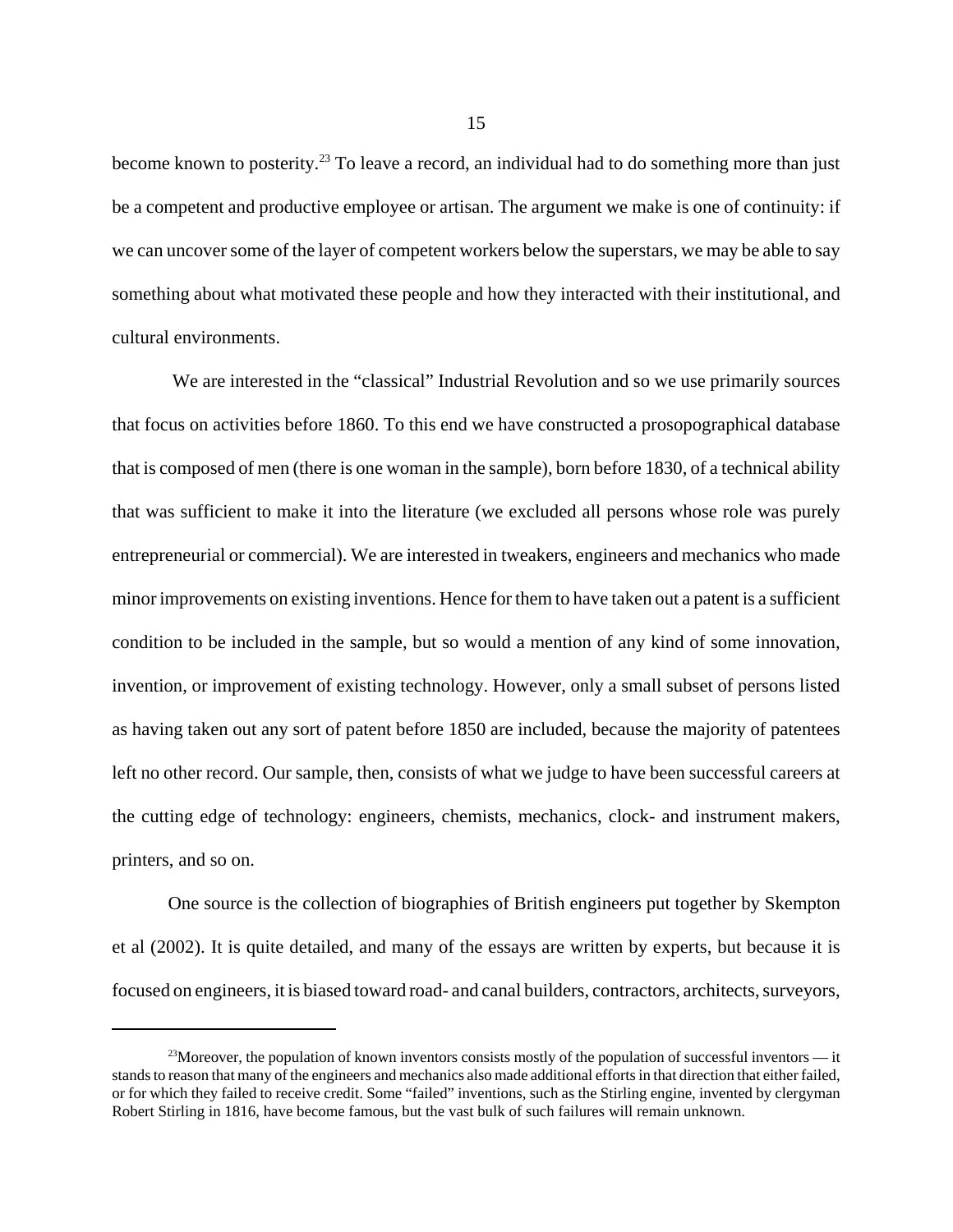military engineers and similar occupations. While it covers some mechanical engineers, they clearly were not the main interest of the editors.<sup>24</sup> It leaves out many areas, most notably chemicals, paper, glass, food processing, and by and large textiles. It hence needs to be complemented with other sources. Two other biographical compendia were used. One is Day and McNeil (1996), with highquality essays but with fairly thin coverage for Britain, since it is international in coverage. There are the various biographical studies carried out by Samuel Smiles (1865, 1884, 1889), which, despite their hagiographic character, contain a lot of useful information about minor players as well. A number of recently compiled online databases, overlapping to some extent with Skempton and Day-McNeil were also used.<sup>25</sup> Finally, economic historians have carried out considerably detailed studies of a number of industries that have produced information on many relatively minor actors in the history of technological advances in the Industrial Revolution. Among the most notable and useful of these studies, we should mention Turner (1998) and Morrison-Low (2007) on scientific instruments; Burnley (1889), Heaton (1965), and Jenkins and Ponting (1982) on wool; Barlow (1878) and Chapman (1967; 1972; 1981) on textiles; Barker and Harris (1954) on paper, glass and chemical industries; Marshall (1978) on railroad engineers.<sup>26</sup> All entries were cross-checked and complemented with information from the Oxford *Dictionary of National Biography*. 27 To ensure the accuracy of the number of patents, we verified the information in the bibliographies with the

<sup>&</sup>lt;sup>24</sup>The article on instrument maker Henry Maudslay is a page and a half, while that on civil engineer John Rennie is over fourteen pages and William Jessop is nine pages.

<sup>&</sup>lt;sup>25</sup> These are: http://www.steamindex.com/people/engrs.htm; http://www.steamindex.com/people/civils.htm; http://www.steamindex.com/manlocos/manulist.htm

<sup>&</sup>lt;sup>26</sup> The database was augmented with information from Crouzet (1985), Henderson (1954), Honeyman (1983), Marsden (1895), Rimmer (1965), Sussman (2009), and Thorton (1959).

<sup>&</sup>lt;sup>27</sup> The DNB provides a high level of detail for some individuals, but as pointed out by MacLeod and Nuvolari (2006), there is considerable selection bias in the DNB.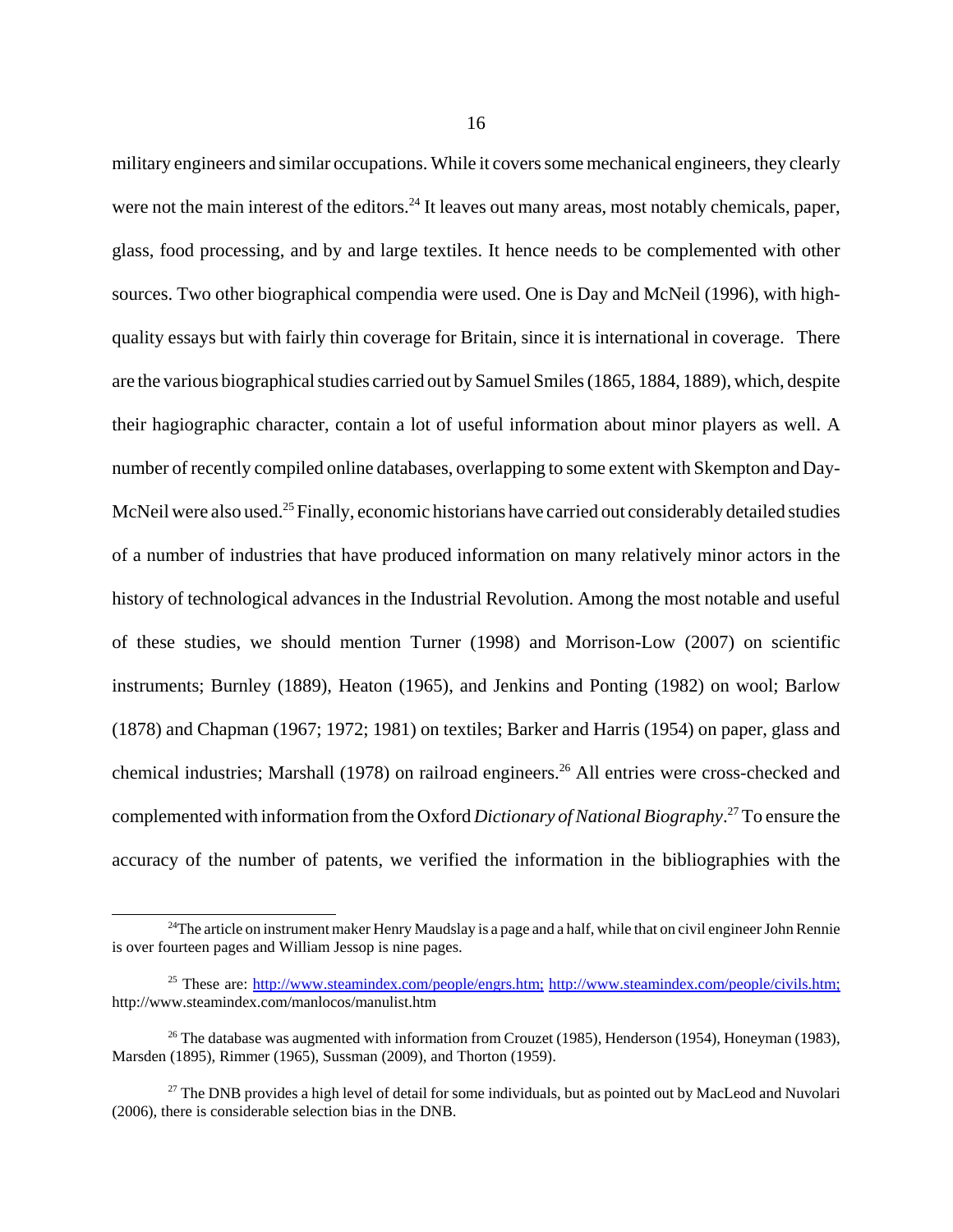"Alphabetical index of patentees of inventions" by Woodcroft (1854), which includes all patents in Great Britain until the reform of the patent system in 1851.

We include people born between 1660 and 1830. For each individual we have recorded beside the name and dates of birth and death, information about their education, their occupation, what inventions and innovation they made, what rewards and pay they received, patents they took out, publications, whether they were managers, employees, and/or self-employed (with or without partners), membership in societies, and a variety of other details and remarks recorded in the respective sources. Entries with unknown birthdates contain information when the person flourished (fl.). We subtract 30 years from this date to calculate the date of birth.

Our database consists of 759 entries: 758 men and Elenor Coade, who invented a new process for making artificial stone, and who is the only woman included in the database. We assigned a sector to each individual by his main area of activity, which in some cases was difficult because a large number of our tweakers were polymaths who applied their ability in many distinct areas of activity and contributed materially to more than one sector. Hence 35 entries were assigned to two different sectors with weight 1/2, hence the fractions in Table 1.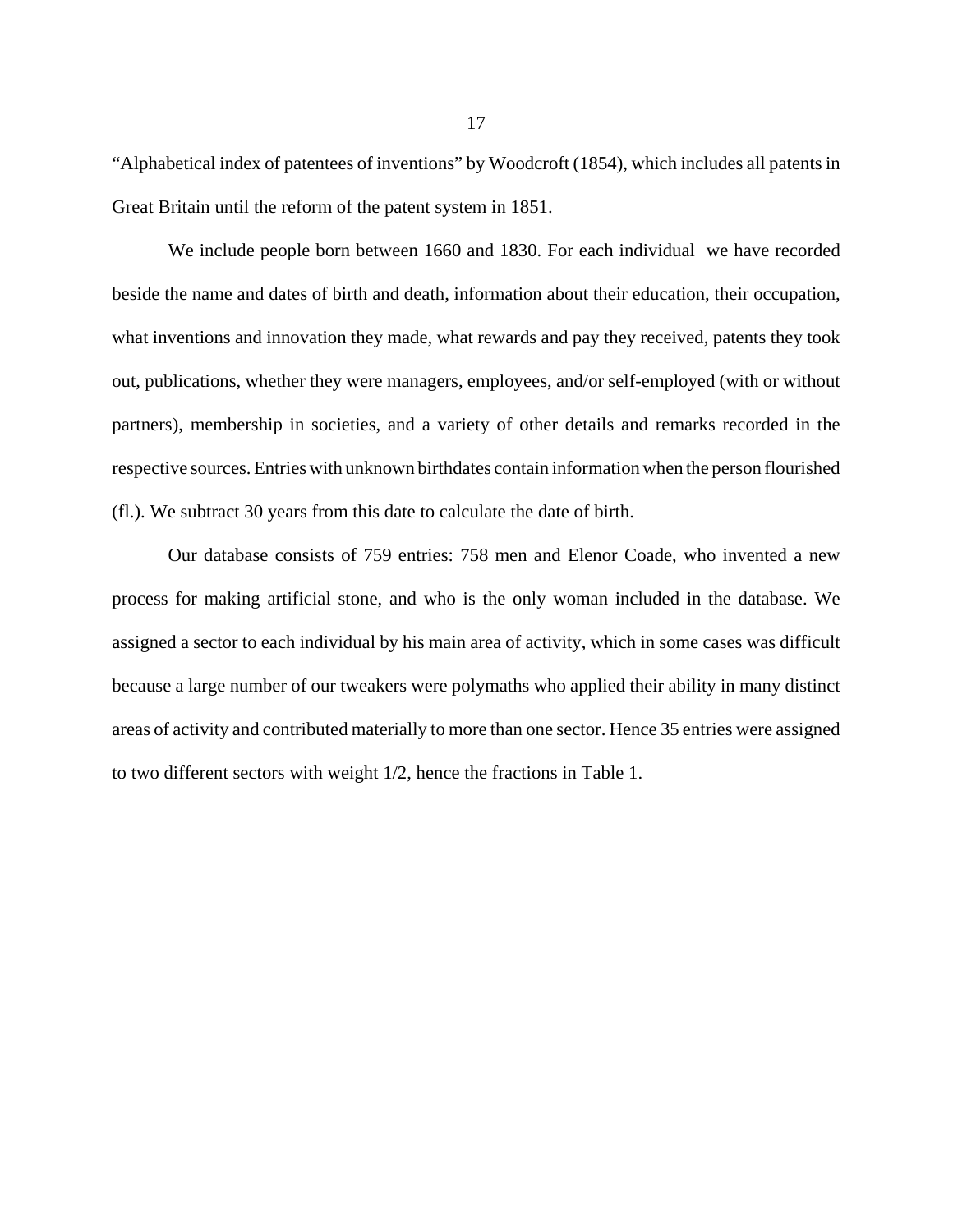| Sector \ Period     | <b>Pre-1700</b> | 1700-1749 | $1750 - 1774$ | 1775-1799 | 1800-1814 | 1815-1830 | <b>Sector Total</b> |
|---------------------|-----------------|-----------|---------------|-----------|-----------|-----------|---------------------|
| <b>Textiles</b>     | 2.0             | 39.0      | 41.0          | 42.0      | 45.0      | 24.0      | 193.0               |
| Ships               | 1.0             | 3.0       | 7.5           | 7.5       | 6.0       | 2.0       | 27.0                |
| Road & Rail & Can   | 2.0             | 2.0       | 11.5          | 26.5      | 24.5      | 23.0      | 89.5                |
| Other Eng           | 11.0            | 19.0      | 32.5          | 44.0      | 27.0      | 14.5      | 148.0               |
| Med & Chem          | 1.0             | 6.0       | 6.0           | 10.0      | 3.0       | 3.5       | 29.5                |
| Instruments         | 8.0             | 26.0      | 12.0          | 27.0      | 12.0      | 5.5       | 90.5                |
| Iron & Met          | 4.0             | 13.0      | 11.0          | 11.5      | 7.0       | 4.5       | 51.0                |
| Mining              | 2.0             | 3.0       | 8.0           | 9.5       | 3.0       | 0.0       | 25.5                |
| Agr & Farm          | 2.0             | 7.0       | 2.5           | 4.5       | 3.0       | 2.0       | 21.0                |
| Constr              | 0.0             | 10.0      | 11.5          | 15.5      | 5.0       | 0.0       | 42.0                |
| Print & Photo       | 0.0             | 4.0       | 4.5           | 6.5       | 2.5       | 2.0       | 19.5                |
| Others              | 1.0             | 6.0       | 5.0           | 3.5       | 4.0       | 3.0       | 22.5                |
| <b>Period Total</b> | 34.0            | 138.0     | 153.0         | 208.0     | 142.0     | 84.0      | 759.0               |
| % of Total          | 4.5%            | 18.2%     | <b>20.2%</b>  | 27.4%     | 18.7%     | 11.1%     |                     |

**Table 1: Tweaker-and-implementer database, descriptive statistics**

Table 1 displays the main descriptive statistics of the sample by birth-year and sector. The number of persons included (per annum) peaks in the 1800-14 period, but this is largely because many of those born in the fifteen years after 1815 were active in the second half of the nineteenth century and much of what they did would not be included in many of our sources. The table reflects the rise to prominence of the textile industry in the eighteenth century, yet it also warns that even at its peak this industry did not involve more than a third of all tweakers, and for the sample as a whole they are slightly under a quarter of the "modern" (that is, technologically advanced) economy. Transportation and "other" engineering together were larger than textiles, and many other sectors were important areas for technological creativity.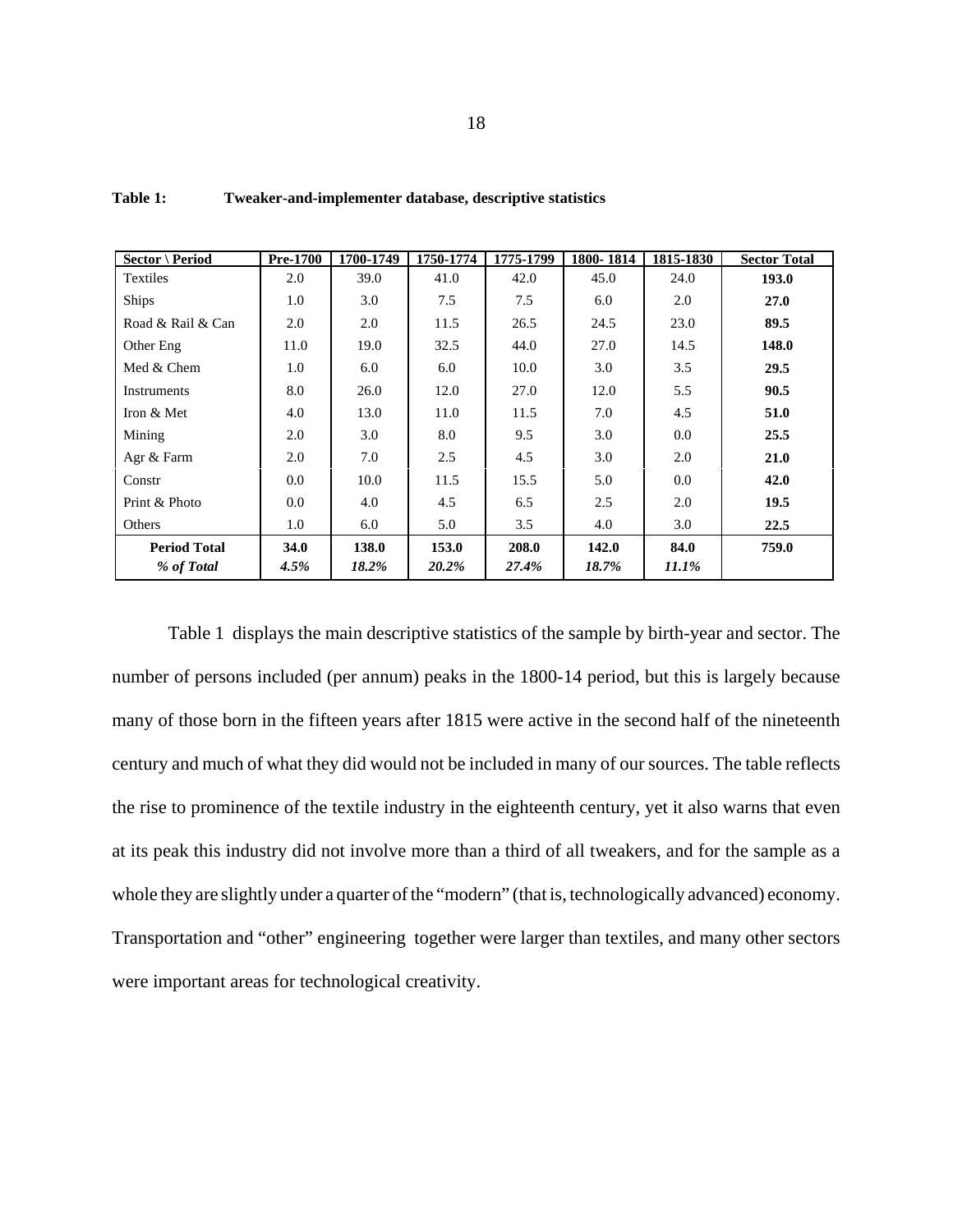## **Results**

*Training:* One important question is the training and education of highly skilled artisans. If our argument that Britain's advantage on other European countries derived primarily from its cadres of skilled and creative tweakers, how should we explain that? How was this human capital created and how were these artisans incentivized? The origins of the highly skilled labor force in Britain have been discussed elsewhere, and need only briefly stated here (Mokyr, 2009a). On the demand side, Britain had sectors that generated a need for a high level of skills, above all coal mining which spawned the steam engine as well as the railroad (Cardwell, 1972, p. 74).<sup>28</sup> It had, for a variety of reasons, a high number of clock- and instrument makers, optical craftsmen, millwrights, and workers involved in shipbuilding and rigging. The origins of this group of high-skill workers were at least in part due to geography; but the pre-existence of a substantial British middle class with a demand for luxury goods meant a considerable market for consumer durables that required a high degree of precision and skill, such as watches, telescopes, and musical instruments. Finally, Britain was the beneficiary of the migration of Huguenots after 1685 and thus its more tolerant institutions can be seen to have paid off. All the same, the main reason for the high levels of skills in this economy were the effectiveness of its education system embedded in flexible labor markets. While the record of British schools and universities was decidedly mixed, skills were produced in the personal sphere of master-apprentice relation, where British institutions performed remarkably well (Humphries, 2003; Mokyr, 2009a).

The 759 persons in our sample confirm, as far as can be ascertained, this interpretation. Two thirds of those whose educational background could be established were apprenticed. This share is

<sup>&</sup>lt;sup>28</sup>Almost all the engineers who worked on the development of a locomotive from 1803 to 1830 were originally employed in the mining sector.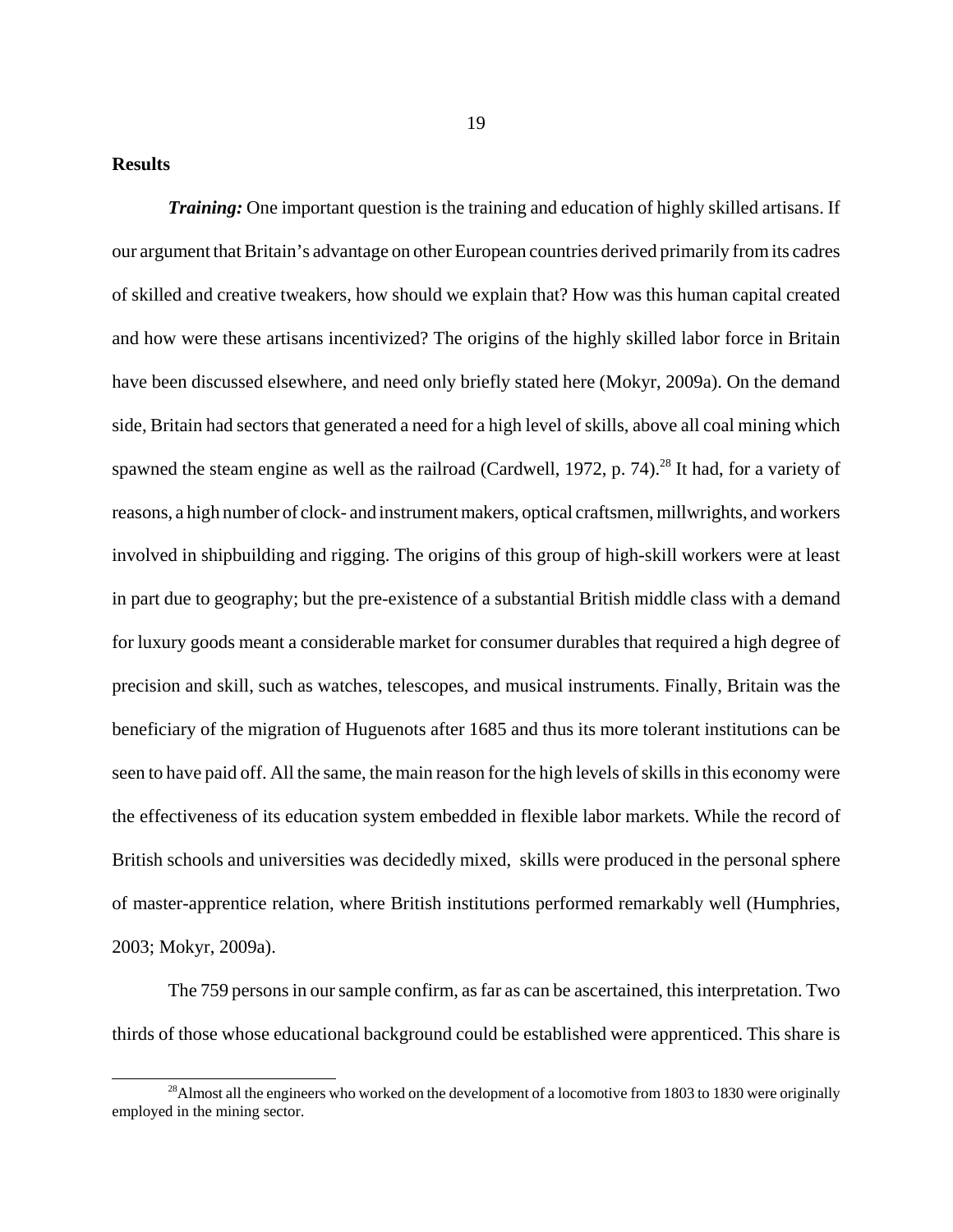the highest in textiles, but the share of those about whom we do not know their educational background is *highest* in textiles. Clearly this is the sector in which any kind of education mattered the least, largely because the mechanical issues, while often subtle and delicate, required little formal learning and success was often the result of a combination of dexterity, luck, perseverance, and focus.<sup>29</sup> On the other hand, a quarter of our tweakers with known background had attended University; many of these were upper class youngsters, some of whom turned into improving landlords or the kind of amateur inventors such as Lord Stanhope mentioned above. It may be safely surmised that little of what they learned in English universities was of much help furthering their technical competence, although the same was probably not true for Scottish universities. Engineers, whether in shipbuilding, railroads, canals, or mining usually apprenticed and/or attended a university. The same can be said about instrument makers. The consistency of the high proportion of tweakers classified as engineers or instrument makers who were apprenticed leaves no doubt that this mode of skills-transmission was the dominant form of human capital accumulation of the age. Interestingly enough, the famous Statute of Apprentices and Artificers that mandated such training was repealed in 1814, but the percentages of men born after 1800 who acquired their skills in this fashion did not change and remained at about two-thirds of the entire sample of tweakers with known educational background. As a comparison of panels A and B of Table 2 shows, there is little evidence that the role of formal education changed a lot in the training of the British technological elite: the share of people with known training who attended universities fell from 27 to 24 percent and those who only attended school only rose from 12 to 13 percent.

<sup>&</sup>lt;sup>29</sup>The two best-known inventors of the industry, Richard Arkwright and Edmund Cartwright were trained as a wigmaker and a clergyman respectively. But many others, insofar as we know their background, came from other sectors. Henry Houldsworth (b. 1796), the inventor of compound gear in powerlooms, was trained as a grocer. Jedediah Strutt, one of the early partners of Richard Arkwright, was trained as a wheelwright; his son of Jedediah (a successful tweaker in his own right) had a wide-ranging education and among others was active as a successful architect.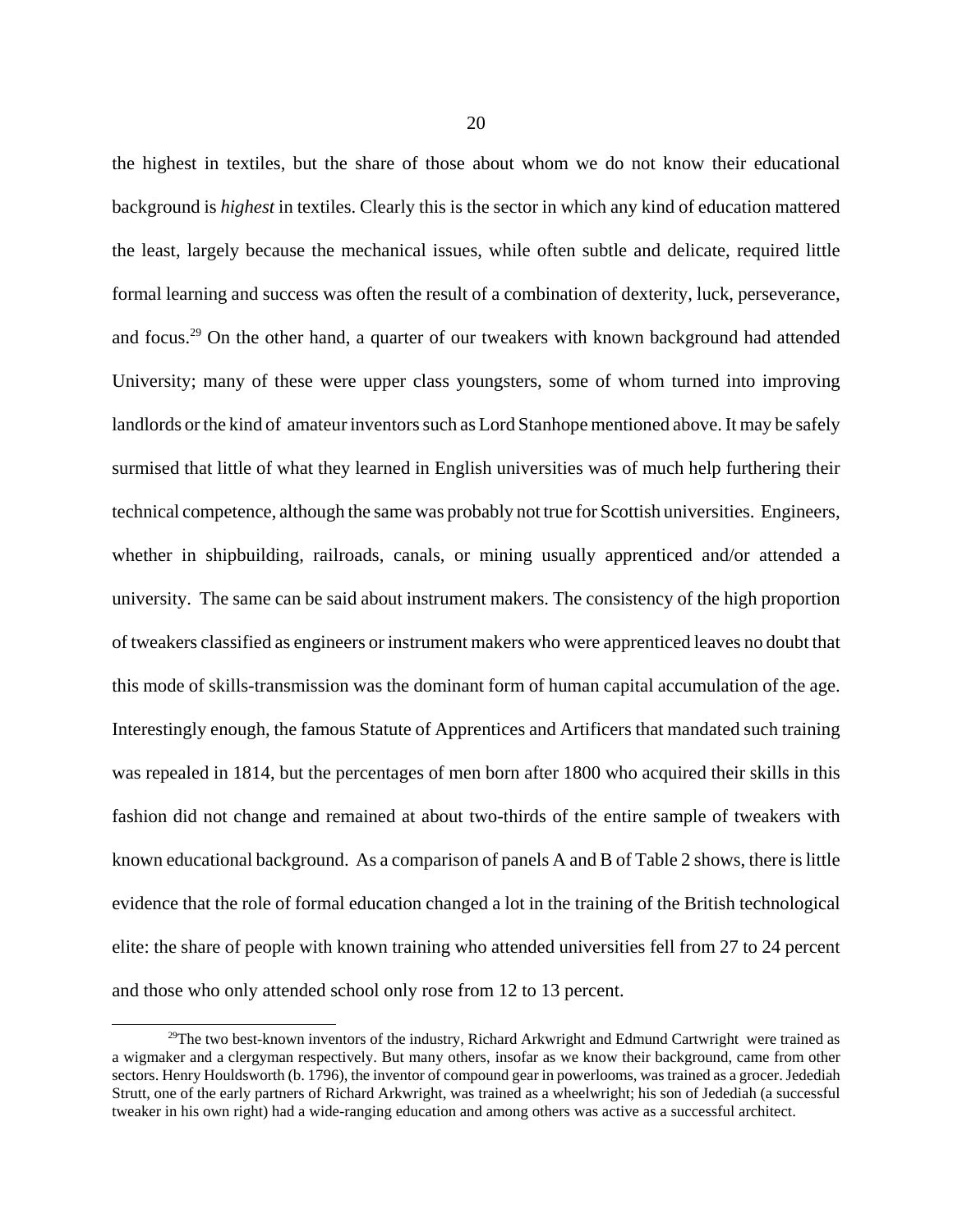| Sector \ Education    | <b>Apprenticed</b> | $%$ of<br><b>Sector</b><br><b>Total</b> | <b>Schooled</b> | $%$ of<br><b>Sector</b><br><b>Total</b> | University | % of<br><b>Sector</b><br><b>Total</b> | None /<br><b>Unknown</b> | $%$ of<br><b>Sector</b><br><b>Total</b> | <b>Sector</b><br><b>Total</b> |
|-----------------------|--------------------|-----------------------------------------|-----------------|-----------------------------------------|------------|---------------------------------------|--------------------------|-----------------------------------------|-------------------------------|
| <b>Textiles</b>       | 19.5               | 16%                                     | 5.0             | 4%                                      | 1.5        | $1\%$                                 | 100.5                    | 81%                                     | 124.0                         |
| Ships                 | 10.0               | 53%                                     | 1.0             | 5%                                      | 5.5        | 29%                                   | 3.5                      | 18%                                     | 19.0                          |
| Road & Rail & Can     | 19.0               | 45%                                     | 4.0             | $10\%$                                  | 7.0        | $17\%$                                | 13.0                     | 31%                                     | 42.0                          |
| Other Eng             | 42.0               | 39%                                     | 6.5             | 6%                                      | 22.5       | 21%                                   | 39.5                     | 37%                                     | 106.5                         |
| Med & Chem            | 9.0                | 39%                                     | 2.0             | 9%                                      | 8.0        | 35%                                   | 5.0                      | 22%                                     | <b>23.0</b>                   |
| Instruments           | 38.0               | 52%                                     | 4.5             | 6%                                      | 15.5       | 21%                                   | 17.0                     | 23%                                     | 73.0                          |
| Iron & Met            | 17.0               | 43%                                     | 4.5             | $11\%$                                  | 4.0        | 10%                                   | 15.0                     | 38%                                     | 39.5                          |
| Mining                | 13.0               | 58%                                     | 1.5             | 7%                                      | 3.0        | 13%                                   | 6.0                      | 27%                                     | 22.5                          |
| Agr & Farm            | 3.5                | 22%                                     | 1.0             | 6%                                      | 7.0        | 44%                                   | 5.0                      | 31%                                     | 16.0                          |
| Constr                | 17.0               | 46%                                     | 4.0             | $11\%$                                  | 2.5        | 7%                                    | 13.5                     | 36%                                     | 37.0                          |
| Print & Photo         | 9.0                | 60%                                     | 1.0             | 7%                                      | 2.5        | 17%                                   | 3.5                      | 23%                                     | 15.0                          |
| Others                | 5.0                | 32%                                     | 2.0             | 13%                                     | 2.0        | 13%                                   | 6.5                      | 42%                                     | 15.5                          |
| <b>Category Total</b> | 202.0              | 38%                                     | 37.0            | 7%                                      | 81.0       | 15%                                   | 228.0                    | 43%                                     | 533.0                         |

**Table 2-A: Sample breakdown by education, individuals born before 1800**

#### **Notes:**

1. Apprenticed + School + University > Known background due to overlaps

| Sector \ Education    | Apprenticed | % $of$<br><b>Sector</b><br><b>Total</b> | <b>Schooled</b> | $%$ of<br><b>Sector</b><br><b>Total</b> | University | $%$ of<br><b>Sector</b><br><b>Total</b> | None /<br><b>Unknown</b> | % of<br><b>Sector</b><br><b>Total</b> | <b>Sector</b><br><b>Total</b> |
|-----------------------|-------------|-----------------------------------------|-----------------|-----------------------------------------|------------|-----------------------------------------|--------------------------|---------------------------------------|-------------------------------|
| Textiles              | 14.0        | 20%                                     | 1.0             | $1\%$                                   | 0.5        | $1\%$                                   | 54.0                     | 78%                                   | 69.0                          |
| Ships                 | 4.0         | 50%                                     | 2.0             | 25%                                     | 2.0        | 25%                                     | 0.0                      | 0%                                    | 8.0                           |
| Road & Rail & Can     | 36.0        | 76%                                     | 3.0             | 6%                                      | 4.0        | 8%                                      | 6.5                      | 14%                                   | 47.5                          |
| Other Eng             | 25.5        | 61%                                     | 5.0             | $12\%$                                  | 9.0        | 22%                                     | 5.5                      | 13%                                   | 41.5                          |
| Med & Chem            | 1.5         | 23%                                     | 1.0             | 15%                                     | 4.0        | 62%                                     | 0.0                      | $0\%$                                 | 6.5                           |
| Instruments           | 6.0         | 34%                                     | 2.0             | 11%                                     | 6.0        | 34%                                     | 5.0                      | 29%                                   | 17.5                          |
| Iron & Met            | 4.5         | 39%                                     | 2.0             | $17\%$                                  | 4.0        | 35%                                     | 1.0                      | 9%                                    | 11.5                          |
| Mining                | 1.0         | 33%                                     | 0.0             | $0\%$                                   | 0.0        | $0\%$                                   | 2.0                      | 67%                                   | 3.0                           |
| Agr & Farm            | 0.5         | 10%                                     | 0.0             | $0\%$                                   | 1.0        | 20%                                     | 3.5                      | 70%                                   | 5.0                           |
| Constr                | 1.5         | 30%                                     | 1.0             | 20%                                     | 2.0        | 40%                                     | 0.5                      | $10\%$                                | 5.0                           |
| Print & Photo         | 1.5         | 33%                                     | 0.0             | 0%                                      | 2.5        | 56%                                     | 1.0                      | 22%                                   | 4.5                           |
| Others                | 5.0         | 71%                                     | 2.0             | 29%                                     | 0.0        | $0\%$                                   | 2.0                      | 29%                                   | 7.0                           |
| <b>Category Total</b> | 101.0       | 45%                                     | 19.0            | 8%                                      | 35.0       | 15%                                     | 81.0                     | 36%                                   | 226.0                         |

**Table 2-B: Sample breakdown by education, individuals born 1800-1830**

#### **Notes:**

1. Apprenticed + School + University > Known background due to overlaps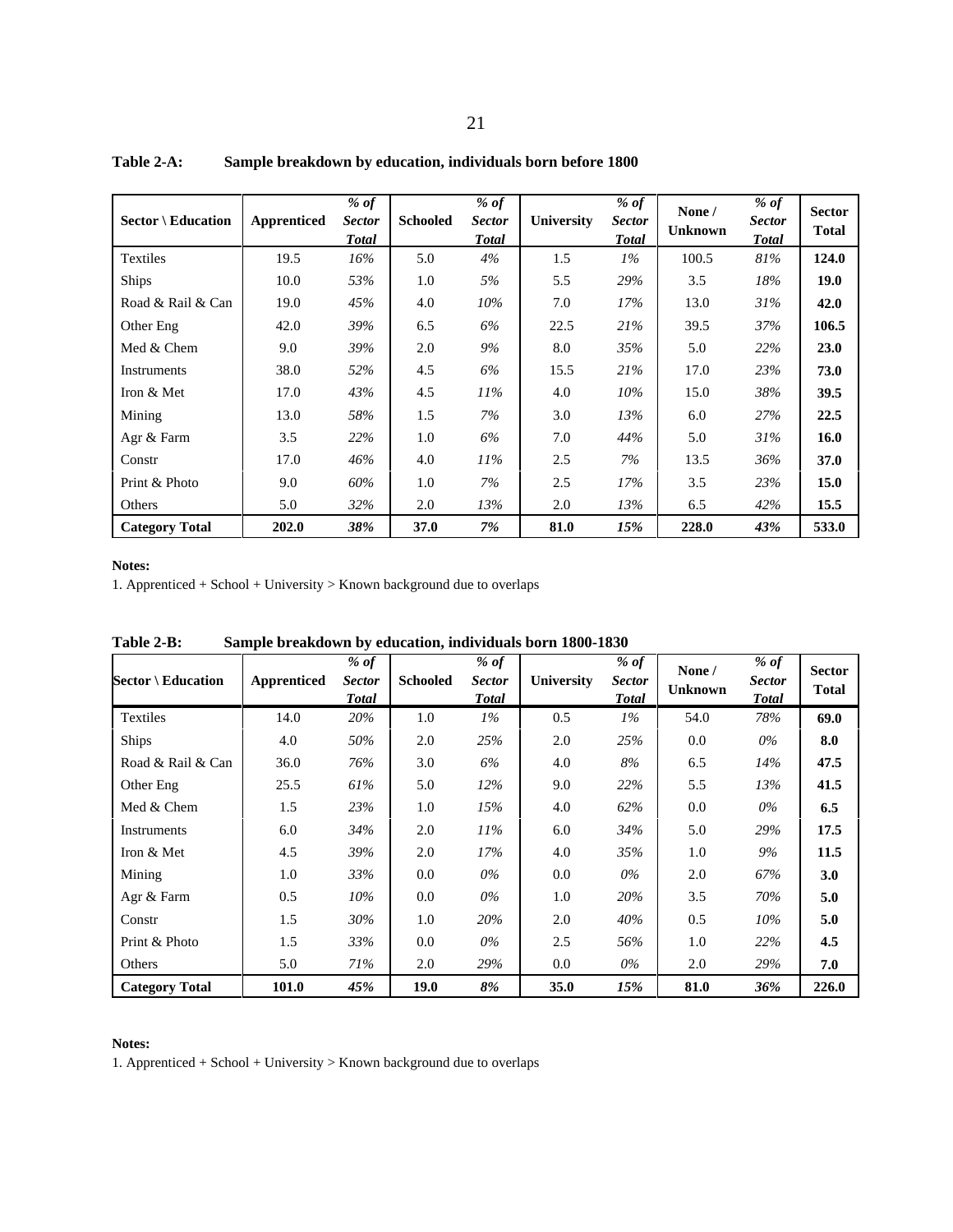The apprenticeship system clearly figured highly in the creation of British competence. The modes of cultural transmission, as so often happens, can be seen in the creation of "dynasties" in which technical knowledge was passed on along vertical lines. Some famous father-and-son dynasties, such as the Darby's, the Stephensons, and the Brunels are widely known. But there were many others.<sup>30</sup> Of the dynasties of master-apprentices, the best-known is the Bramah-Maudsley-Nasmyth one. Especially among coal viewers, a highly skilled and specialized branch of mining engineering, such dynasties were common: John Blenkinsop (1783-1831) was trained by Thomas Barnes (1765-1801), who himself was trained by an (unknown) viewer.

**Incentives.** How were these members of Britain's technological elite incentivized? There were essentially four different mechanisms through which these men were compensated: intellectual property rights in their knowledge; first mover advantage by independent businesses; reputation effects leading to permanent employment; and non-pecuniary rewards. We shall discuss those in turn.

*Intellectual Property Rights*. A standard argument in the literature has been that the patent system in Britain provided the most effective incentive toward invention. This view is not just found in the writings of modern institutionalists such as Douglass North (1981) but also in many of contemporary writers, many of them hugely influential such as Adam Smith and Goethe.<sup>31</sup> But the high cost of

 $30$ Among them the microscope-makers George Adams Sr. and Jr. active in the second half of the eighteenth century; John Rastrick (1738-1826) and his son John Urpeth Rastrick (1780-1856), both civil engineers; the hugely inventive and versatile engineer Bryan Donkin ((1768–1855) and his son and later partner John (1802–1854); the engineers William (1762-1834) and James (1795-1862) Sims.

 $31$ Goethe wrote that the British patent system's great merit was that it turned invention into a "real possession, and thereby avoids all annoying disputes concerning the honor due" (cited in Klemm, 1964, p. 173). Some modern economic historians have agreed with him, however ( North and Thomas, 1973, p. 156). In his Lectures on Jurisprudence ([1757], 1978), pp. 11, 83, 472), Adam Smith argued that intellectual property rights were "actually real rights" and admitted that the patent system was the one monopoly (or "priviledge" as he called it) he could live with,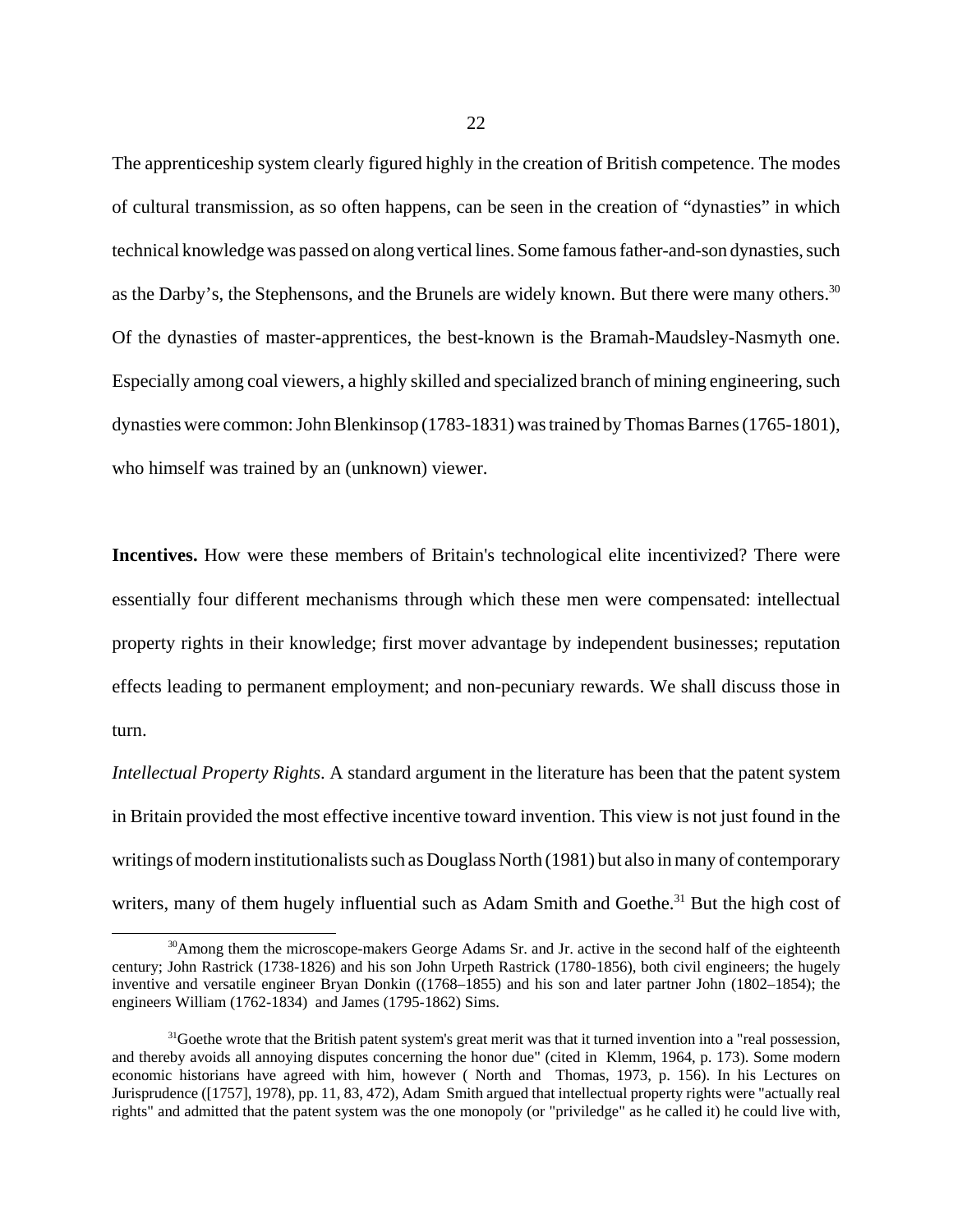patenting in Britain before the patent reform of 1851 assured that most of the smaller inventions (and many of the larger ones) were not patented (MacLeod, 1988; Griffiths, Hunt and O'Brien, 1992; Mokyr, 2009b). Many inventors, especially those who were trained as scientists, were averse to the monopolistic nature of patent rights and felt that useful knowledge should be shared and that access to it and the use of it should not be limited in any way. Others were more ambivalent and circumspect about the patent system and patented some of their inventions while conspicuously failing to patent others. $32$ 

Given that complete patent records exist, we were able to to check how many of our sample took out patents at all. As Table 3 indicates, for the entire period 40 percent of our tweakers never took out a patent. The interpretation of this table is rather tricky: all we can tell is that a person in our sample took out a particular patent. As Dutton (1984), MacLeod (1988) and many others have pointed out, there were major differences in the propensities to patent between different sectors, for a variety of reasons.<sup>33</sup> Textiles turn out to be a high-patenting sector, in part perhaps because reverse engineering was fairly easy. In fact, "one thing that all these textile machines have in common is that they satisfy Bacon's criterion for a certain kind of invention: they incorporated no principles,

because it left the decision on the merit of an invention to the market rather than to officials.

 $32$ For a number of inventors this is well-known. For example William Murdoch, who took out three patents for minor advances but failed to patent more important inventions. Henry Maudslay, one the great mechanical engineers of his age, had six patents to his name but did not patent his micrometer or any screw cutting invention for which he was famous. Among lesser-known people, a striking example is William Froude (1810-1879), a ship designer and inventor of the helicoidal skew arch bridge on ships, yet his only patent is a railroad valve patented in 1848; John Benjamin MacNeill (1792-1880) a road engineer who worked for Telford, and took out three patents but failed to patent his best invention, which was an instrument to be drawn along roads, to indicate their state of repair by monitoring the deflections produced by irregularities in the road surface

<sup>&</sup>lt;sup>33</sup>One reason was the likely payoff. The ratio between alternative means of cashing in on an invention relative to patenting was one consideration. The cost of issuing a patent before 1851 was very substantial and may simply have been unaffordable or simply unlikely to be covered by the returns relative to keeping the invention details secret. The likelihood of a patent being upheld in court also differed substantially by sector. However, in some sectors - especially engineering - the culture of the profession was quite hostile to the patent system.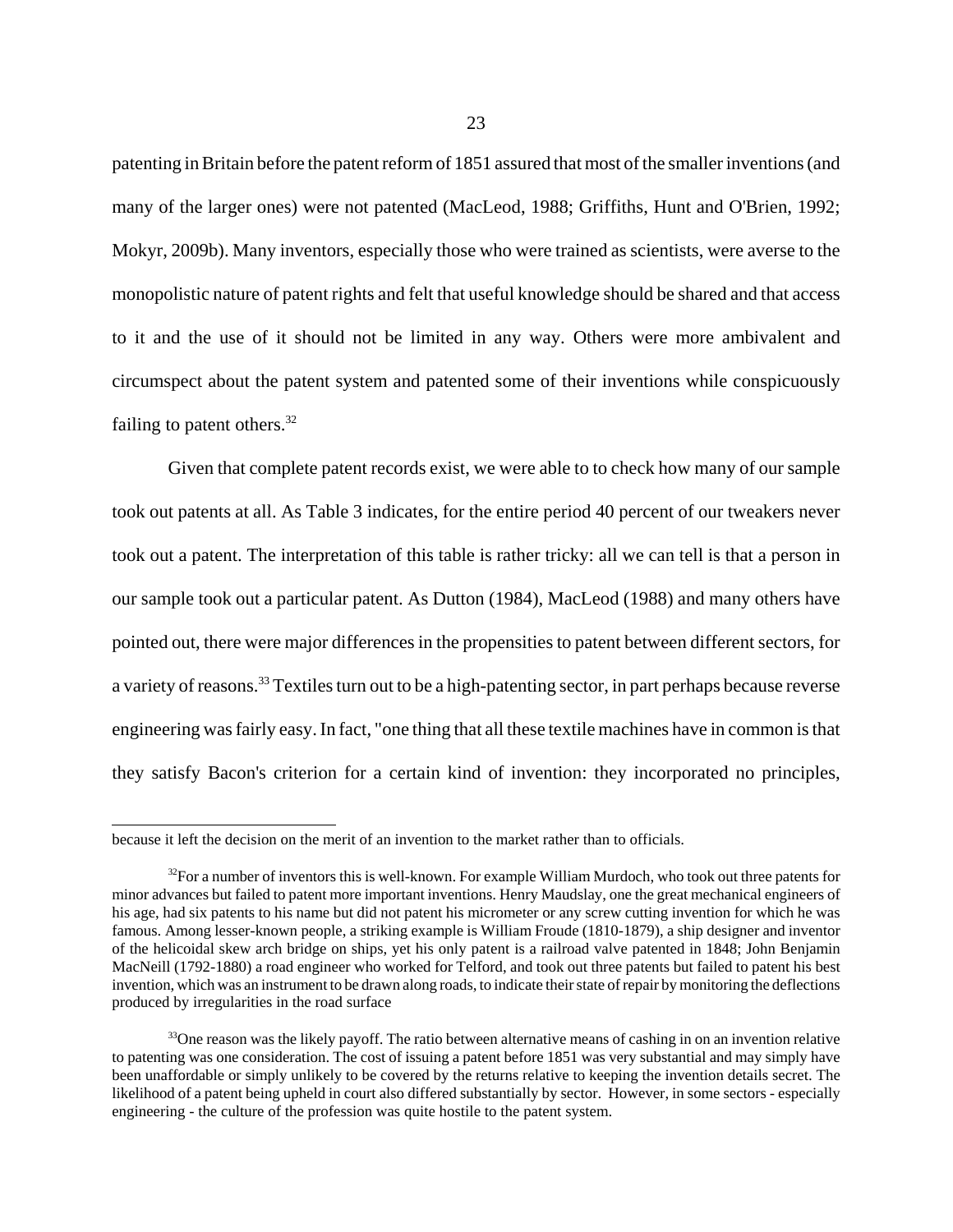materials or processes that would have puzzled Archimedes" (Cardwell 1994, pp. 185-86). Even without extensive mechanical knowledge improvements could be made and especially in cotton small changes in the production process led to huge improvements in the product's quality.<sup>34</sup> Hence the payoff of inventing and patenting in textiles was perceived to be high. The propensity of patenting in textiles was also higher because constructing and improving textiles machinery required different but not necessarily sophisticated mechanical skills. The textiles sector therefore attracted relatively fewer people much associated with science who had been much affected with the "open-source" scientific culture that viewed knowledge to be a public good and objected to patenting as a matter of principle. As a result, only 19 percent of all tweakers active primarily in textiles never took out a single patent, compared to 40 percent for the economy as a whole.<sup>35</sup> Most of our tweakers are fairly minor players in the patent game, and so of the people who patented at all, 83 percent patented fewer than 5 inventions. All the same, our sample does include 78 individuals who had six or more patents to their name. Some of these may have been "professional inventors" but others simply were in a position to take advantage of the patent system.

None of this implies that patenting was a particularly successful ex post strategy. Securing a patent even on an economic viable invention did not ensure economic success. Patents were frequently challenged, infringed, or voided. In our data, even individuals who took out patents for some inventions failed to do so for others, and the patents they took out, especially before 1830, proved to provide little protection against infringers and challengers - especially if the invention

<sup>&</sup>lt;sup>34</sup>Different findings for textiles are not only observed for Britain, the technological leader, but also for technological followers. Becker, Hornung, and Woessmann (2009), studying the impact of literacy on technology adaption in Prussia - a technological follower, find that literacy foster industrialization in all sectors but textiles. The authors argue that the incremental nature of technological change in textiles leads to more sector-specific knowledge that cannot be acquired through formal education.

<sup>&</sup>lt;sup>35</sup>As a consequence, studies that see the textile industry as a typical Industrial Revolution sector in terms of its intellectual property rights development such as Griffiths, Hunt and O'Brien (1992) are likely to be misleading.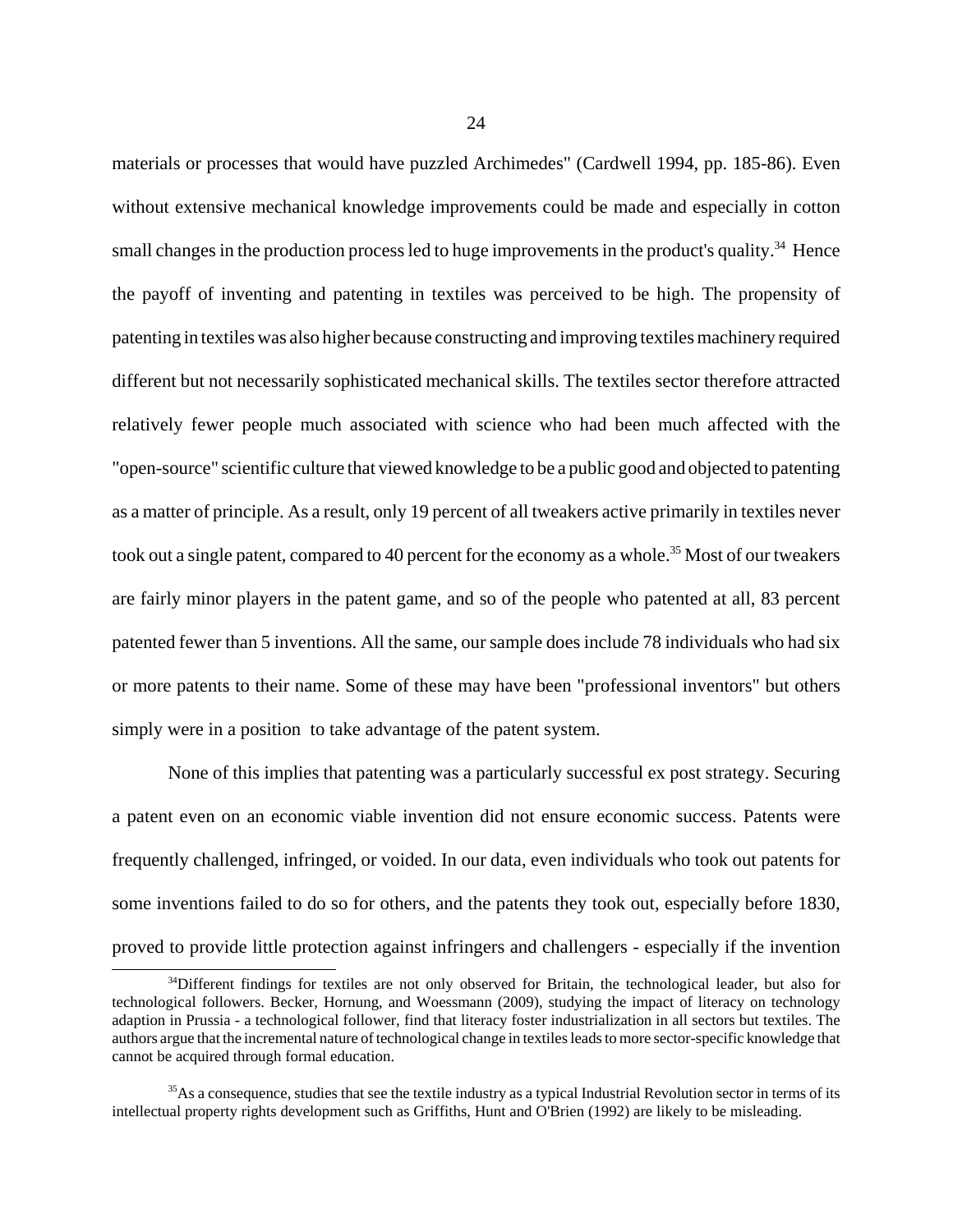25

proved profitable.<sup>36</sup> Judges were often unsympathetic to patentees, reflecting to a large extent the

| Sector $\setminus$    |          | $%$ of        |       | $%$ of        |         | $%$ of        |        | $%$ of        |       | $%$ of        |                     |
|-----------------------|----------|---------------|-------|---------------|---------|---------------|--------|---------------|-------|---------------|---------------------|
| <b>Patents</b>        | $\bf{0}$ | <b>Sector</b> | 1     | <b>Sector</b> | $2 - 5$ | <b>Sector</b> | $6-10$ | <b>Sector</b> | $10+$ | <b>Sector</b> | <b>Sector Total</b> |
| issued                |          | <b>Total</b>  |       | <b>Total</b>  |         | <b>Total</b>  |        | <b>Total</b>  |       | <b>Total</b>  |                     |
| Textiles              | 37.0     | 19%           | 64.0  | 33%           | 71.0    | 37%           | 9.0    | 5%            | 12.0  | 6%            | 193.0               |
| <b>Ships</b>          | 8.0      | 30%           | 9.0   | 33%           | 7.5     | 28%           | 2.5    | 9%            | 0.0   | $0\%$         | 27.0                |
| Road & Rail &<br>Can  | 50.0     | 56%           | 17.5  | 20%           | 16.5    | 18%           | 4.0    | 4%            | 1.5   | 2%            | 89.5                |
| Other Eng             | 57.0     | 39%           | 32.0  | 22%           | 29.5    | 20%           | 20.0   | 14%           | 9.5   | 6%            | 148.0               |
| Med & Chem            | 12.0     | 41%           | 11.0  | 37%           | 4.5     | 15%           | 0.0    | $0\%$         | 2.0   | 7%            | 29.5                |
| Instruments           | 59.0     | 65%           | 16.0  | 18%           | 12.0    | 13%           | 0.5    | $1\%$         | 3.0   | 3%            | 90.5                |
| Iron & Met            | 15.0     | 29%           | 11.5  | 23%           | 20.5    | 40%           | 2.0    | 4%            | 2.0   | 4%            | 51.0                |
| Mining                | 15.0     | 59%           | 7.0   | 27%           | 2.5     | 10%           | 1.0    | 4%            | 0.0   | $0\%$         | 25.5                |
| Agr & Farm            | 10.0     | 48%           | 5.5   | 26%           | 4.5     | 21%           | 1.0    | 5%            | 0.0   | $0\%$         | 21.0                |
| Constr                | 27.5     | 65%           | 6.5   | 15%           | 5.5     | 13%           | 1.0    | 2%            | 1.5   | 4%            | 42.0                |
| Print & Photo         | 7.5      | 38%           | 2.0   | 10%           | 4.5     | 23%           | 2.0    | 10%           | 3.5   | 18%           | 19.5                |
| Others                | 6.0      | 27%           | 10.0  | 44%           | 6.5     | 29%           | 0.0    | $0\%$         | 0.0   | $0\%$         | 22.5                |
| <b>Category Total</b> | 304.0    | 40%           | 192.0 | 25%           | 185.0   | 24%           | 43.0   | 6%            | 35.0  | 5%            | 759.0               |

**Table 3: Patentees breakdown, by sector (number of patents issued)**

suspiciousness of the age of anything that reeked of monopoly. Tales of inventors ruined by patent suits at this time are legion, and it is reasonable to surmise that given their cost, the mean rate of return may have been negative.<sup>37</sup> One might then legitimately ask why people kept applying for patents, and a number of replies can be given, among them the "lottery effect" (a small number of

<sup>&</sup>lt;sup>36</sup> Thus the Scottish inventor George Meikle, son of the inventor of the threshing machine, took out a patent for a "scutching machine" (with his father) but the patent was repeatedly challenged and infringed upon and eventually abandoned. Nathaniel Worsdell (1809-1886) patented a device to sort mailbags in 1838, but the Post Office introduced a competing device that infringed on his invention; Worsdell refused to sue because his Quaker beliefs would not permit it (Birse, 2004).

 $37$ John Kay, the inventor of the "flying shuttle" was effectively ruined trying to defend his patents. Disillusioned he moved to France in 1747 after failing to maintain patents right in England. Similarly, Henry Fourdrinier's continuous papermaking machine was shamelessly copied and he could never recover the £60,000 he and his brother had spent on the innovation. To circumvent infringement, James Beaumont Neilson (1792–1865), the inventor of the hot blast in iron manufacture (1829), issued licenses at 1 shilling per ton. Neilson and his partners hoped to make the patent remunerative, but sell it at a fee low enough to prevent widespread evasion or attacks on the patent's validity. Nevertheless the patent was disputed.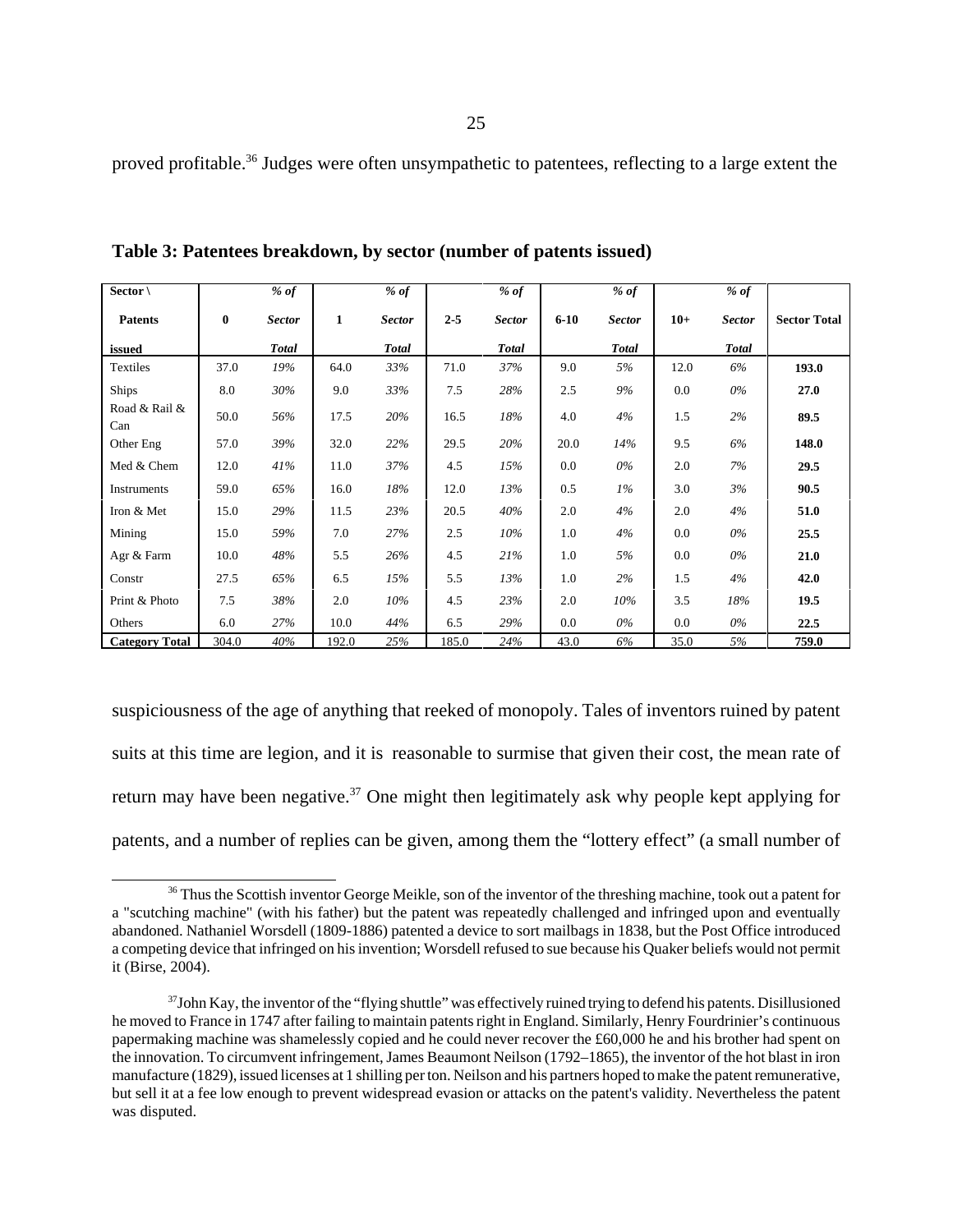highly visible successful patents may have created a false ex ante belief that they were more profitable than they were in reality) and a "signaling effect" (inventors took out patents to indicate to would-be financiers that their invention was worthwhile and secure) (Mokyr, 2009b). Interestingly enough, British society realized how imperfect the patent was, and some of the big inventors who, for some reason, did not patent or whose patent failed, were compensated by Parliament or by grateful colleagues. But such grants were awarded to technological superstars, not to tweakers who made a minor improvement.

Secrecy was a viable alternative to patenting. Some tweakers relied on secrecy to secure a competitive advantage and to avoid costly legal battles. There was Sir Titus Salt (1803-1876) , a textiles manufacturer, who overcame problems in utilizing alpaca wool, who never patented his processes but kept them as trade secrets. This strategy made him the richest citizen in Bradford. John Braithwaite, Sr, in the business of retrieving goods from sunken shipwrecks, kept his improved diving machine, his machinery for sawing apart ships underwater, and his underwater gunpowder charges under lock and key and never took out a patent (which would have made him divulge his knowledge).<sup>38</sup> Joseph Gillot, a pen manufacturer and the Pen Maker to the Queen, also preferred secrecy for years before taking out patents and the masticating process — a process in the production of rubber invented by Thomas Hancock — was also never patented, but remained as a secret in the factory. For others, of course, secrecy was a risky strategy, such as the famous case of Benjamin Huntsman, the inventor of crucible steel whose secret eventually leaked out.<sup>39</sup>

<sup>&</sup>lt;sup>38</sup>Of course, some patentees such as the metal manufacturer William Champion, worded their patents in as obscure a manner as possible to try to prevent infringement.

 $39$ Modern entrepreneurs face the same choices. Much like their counterparts during the industrial revolution, they rely on first mover advantage, secrecy, and patents to capture the competitive advantage. Graham et al. (2009), examining entrepreneurs in the high-technology sector using the 2008 Berkeley Patent Survey, show at the only sector in which entrepreneurs find patents more important than first mover advantages is Biotechnology — a sector that arguably did not exist during the Industrial Revolution. Secrecy is rated almost as important as patents.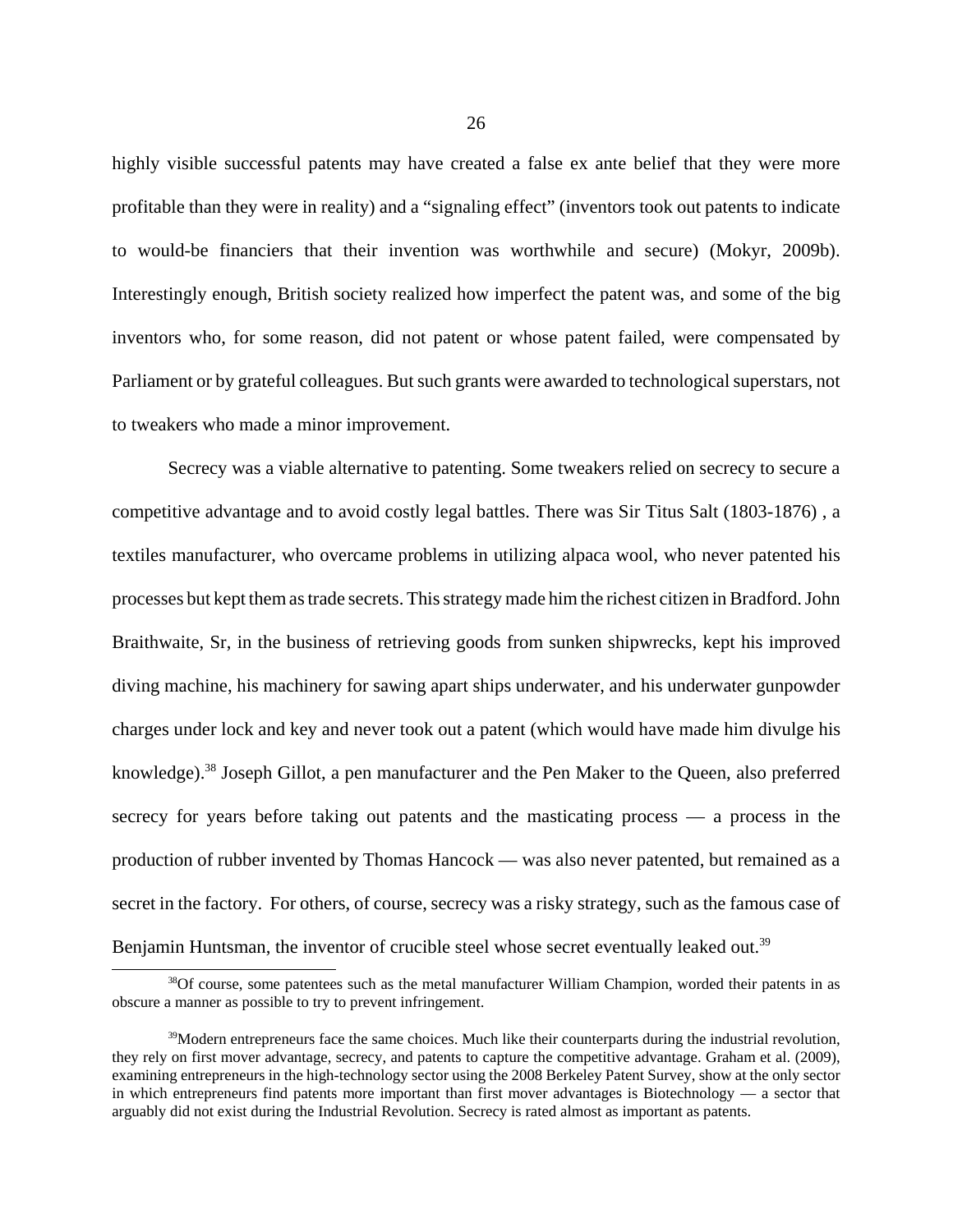*First-mover and reputation effects***.** Signaling quality to potential costumers and outshining the competition was crucial to ensure the economic success of the woman and men in our sample. As Table 4 shows, most of our tweakers were at least for some part of their careers self-employed: A full 385 (51 percent of our sample and 64 percent of all those whose means of livelihood could be established) were identifiable entrepreneurs and independent operators or consultants, owning or establishing a company at some point. Another 82 (11 percent) were owners at least some of their careers.40 A respectable 18 percent were hired engineers and managers. Again, it is striking how exceptional textiles were as an industry: for a considerable number of individuals, we were unable to establish exactly the way in which they made their living. But for the entire rest of the sample, of those for whom we could establish these facts, we found that 68 percent were owners and independent contractors throughout their careers, and another 16 percent were so through part of their career. Given that only few of those had successful patents, better quality of product and services leaning on reputation effects were central to economic success.

<sup>&</sup>lt;sup>40</sup>Some of them were successful employees who then tried to go into business for themselves; other had the reverse career and were failed entrepreneurs who then took a job with another firm.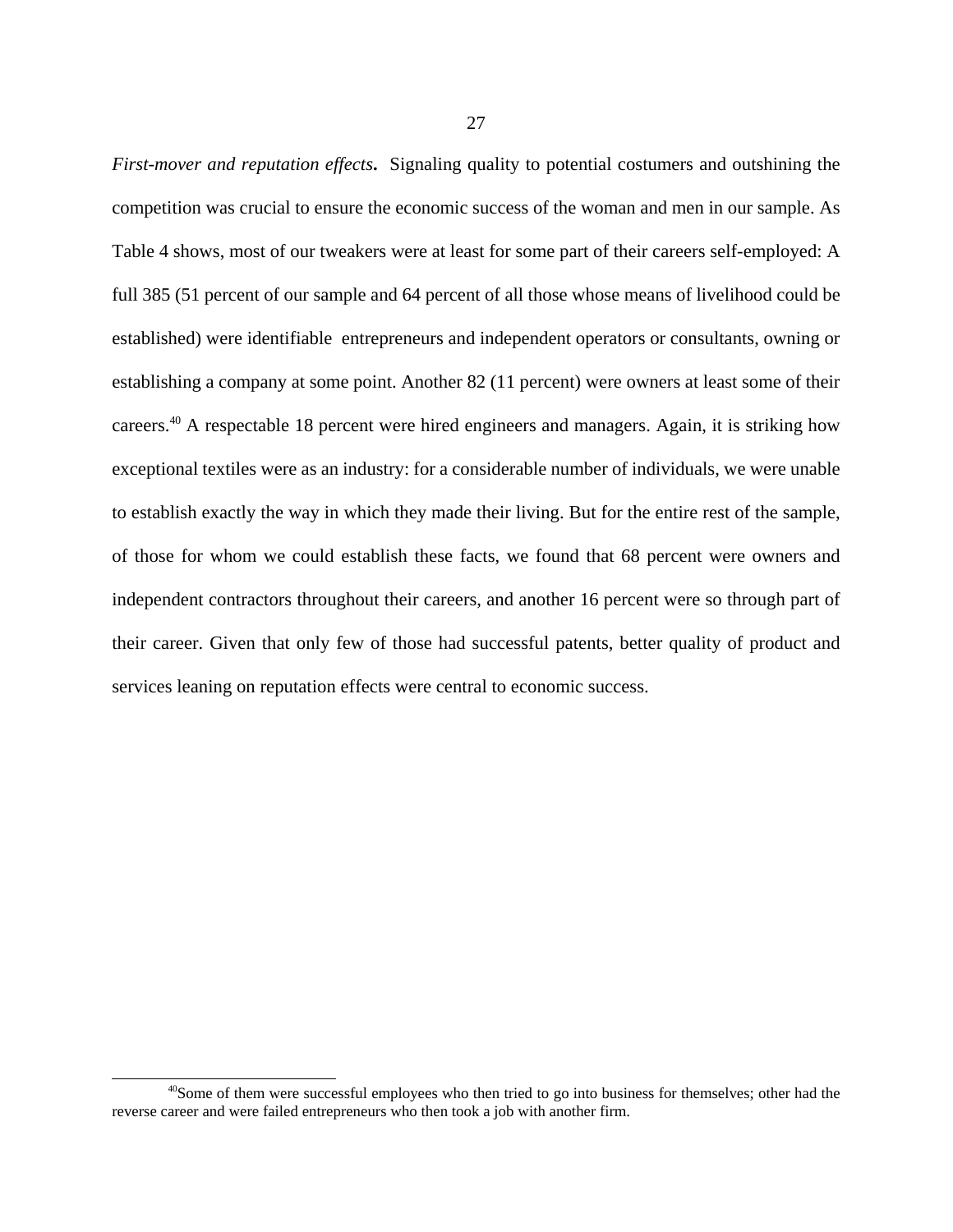| Sector \<br><b>Reward</b> | Owners<br>(full-<br>time) | % of<br><b>Sector</b><br><b>Total</b> | Owners<br>(some)<br>time) | $%$ of<br><b>Sector</b><br><b>Total</b> | <b>Managers</b><br>$non-$<br>owners) | $%$ of<br><b>Secto</b><br>r<br><b>T</b> otal | <b>Employe</b><br>d (non-<br>manager<br>s) | $%$ of<br><b>Sector</b><br><b>Total</b> | <b>Unkno</b><br>wn | $%$ of<br><b>Sector</b><br><b>Total</b> | Sect<br>or<br>Tota |
|---------------------------|---------------------------|---------------------------------------|---------------------------|-----------------------------------------|--------------------------------------|----------------------------------------------|--------------------------------------------|-----------------------------------------|--------------------|-----------------------------------------|--------------------|
| Textiles                  | 58.5                      | 30%                                   | 5.5                       | 3%                                      | 3.0                                  | 2%                                           | 6.5                                        | 3%                                      | 119.5              | 62%                                     | 193.<br>0          |
| Ships                     | 17.5                      | 65%                                   | 3.5                       | 13%                                     | 0.0                                  | $0\%$                                        | 5.0                                        | 19%                                     | 1.0                | 4%                                      | 27.0               |
| Road & Rail &<br>Can      | 36.0                      | 40%                                   | 26.0                      | 29%                                     | 21.0                                 | 23%                                          | 5.5                                        | 6%                                      | 1.0                | $1\%$                                   | 89.5               |
| Other Eng                 | 84.0                      | 57%                                   | 19.5                      | 13%                                     | 9.0                                  | 6%                                           | 26.0                                       | 18%                                     | 9.5                | 6%                                      | 148.<br>0          |
| Med & Chem                | 16.5                      | 56%                                   | 3.0                       | $10\%$                                  | 0.0                                  | $0\%$                                        | 8.0                                        | 27%                                     | 2.0                | 7%                                      | 29.5               |
| Instruments               | 54.0                      | 60%                                   | 7.0                       | 8%                                      | 0.0                                  | $0\%$                                        | 17.5                                       | 19%                                     | 12.0               | 13%                                     | 90.5               |
| Iron & Met                | 38.5                      | 75%                                   | 4.5                       | 9%                                      | 1.0                                  | 2%                                           | 2.0                                        | 4%                                      | 5.0                | 10%                                     | 51.0               |
| Mining                    | 9.5                       | 37%                                   | 5.0                       | 20%                                     | 4.0                                  | 16%                                          | 5.0                                        | 20%                                     | 2.0                | 8%                                      | 25.5               |
| Agr & Farm                | 12.5                      | 60%                                   | 1.0                       | 5%                                      | 1.5                                  | 7%                                           | 1.0                                        | 5%                                      | 5.0                | 24%                                     | 21.0               |
| Constr                    | 30.0                      | 71%                                   | 4.0                       | 10%                                     | 3.0                                  | 7%                                           | 3.0                                        | $7\%$                                   | 2.0                | 5%                                      | 42.0               |
| Print & Photo             | 16.5                      | 85%                                   | 0.0                       | $0\%$                                   | 0.0                                  | $0\%$                                        | 3.0                                        | 15%                                     | 0.0                | $0\%$                                   | 19.5               |
| Others                    | 11.5                      | 51%                                   | 3.0                       | 13%                                     | 0.5                                  | $2\%$                                        | 5.5                                        | 24%                                     | 2.0                | 9%                                      | 22.5               |
| <b>Category Total</b>     | 385.0                     | 51%                                   | 82.0                      | 11%                                     | 43.0                                 | 6%                                           | 88.0                                       | 12%                                     | 161.0              | 21%                                     | 759.<br>$\bf{0}$   |

**Table 4-A: Sample breakdown by ownership status**

#### **Notes:**

1. "Owners (full-time)" category includes independent contractor, entrepreneur, self-employed, manager/owner with or without partner

2. "Owners (part-time)" category includes inventors that were owners and managers/employees at the same time at different companies or at different points in their lifetimes

The centrality of first-mover advantage is hard to document in a systematic way, but examples abound. In the textile industry, first-mover advantage was common: Arkwright's patent was voided, but his technological advantage was such that he died a wealthy man. Others were able to cash in on fairly minor advantages. An example can be seen in the hosiery industry, where Jedediah Strutt came up in the 1750s with a major improvement to lace made on stocking frames, subsequently improved further by the idea of the "point net." The idea of this more efficient method was conceived by one Mr. Flint, who hired a Thomas Taylor of Nottingham to build it for him, who then acquired the invention and patented it. Years later, the point net was further improved by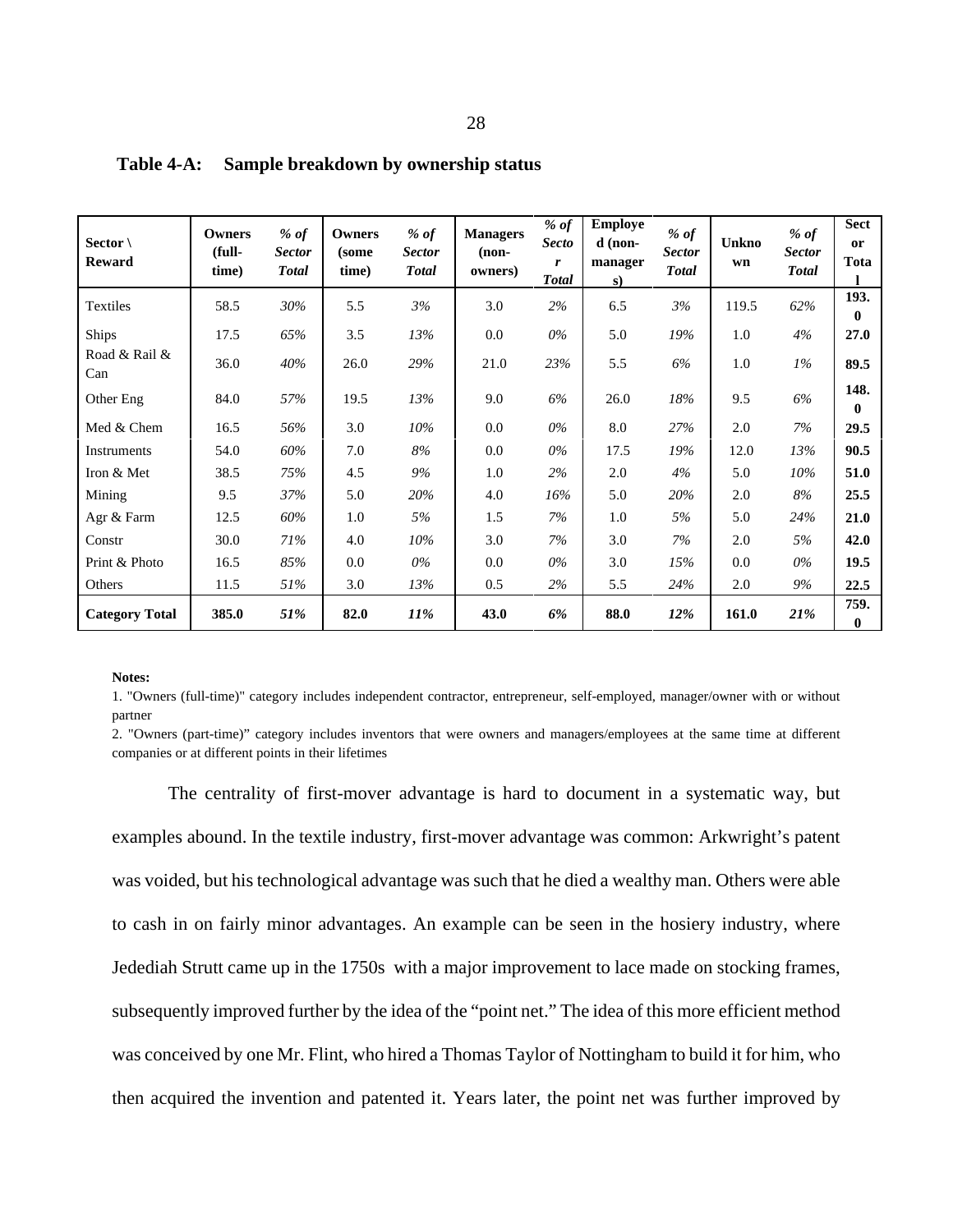William Hayne, whose patent was declared invalid in 1810 (Felkin, 1867, pp. 133-41).

| <b>Sector</b>         | Owners<br>(full-<br>time) | $%$ of<br><b>Sector</b><br><b>Total</b> | Owners<br>(part-time) | $%$ of<br><b>Sector</b><br><b>Total</b> | Partnership<br>s | $%$ of<br><b>Owners</b><br><b>Total</b> | <b>Sector Total</b> |
|-----------------------|---------------------------|-----------------------------------------|-----------------------|-----------------------------------------|------------------|-----------------------------------------|---------------------|
| Textiles              | 58.5                      | 30%                                     | 5.5                   | 3%                                      | 55.5             | 87%                                     | 193.0               |
| Ships                 | 17.5                      | 65%                                     | 3.5                   | 13%                                     | 10.0             | 48%                                     | 27.0                |
| Road & Rail &<br>Can  | 36.0                      | 40%                                     | 26.0                  | 29%                                     | 25.0             | 40%                                     | 89.5                |
| Other Eng             | 84.0                      | 57%                                     | 19.5                  | 13%                                     | 54.0             | 52%                                     | 148.0               |
| Med & Chem            | 16.5                      | 56%                                     | 3.0                   | $10\%$                                  | 7.0              | 36%                                     | 29.5                |
| <b>Instruments</b>    | 54.0                      | 60%                                     | 7.0                   | 8%                                      | 31.5             | 52%                                     | 90.5                |
| Iron & Met            | 38.5                      | 75%                                     | 4.5                   | 9%                                      | 29.5             | 69%                                     | 51.0                |
| Mining                | 9.5                       | 37%                                     | 5.0                   | 20%                                     | 9.0              | 62%                                     | 25.5                |
| Agr & Farm            | 12.5                      | 60%                                     | 1.0                   | 5%                                      | 6.0              | 44%                                     | 21.0                |
| Constr                | 30.0                      | 71%                                     | 4.0                   | $10\%$                                  | 11.5             | 34%                                     | 42.0                |
| Print & Photo         | 16.5                      | 85%                                     | 0.0                   | 0%                                      | 8.5              | 52%                                     | 19.5                |
| Others                | 11.5                      | 51%                                     | 3.0                   | 13%                                     | 9.5              | 66%                                     | 22.5                |
| <b>Category Total</b> | 385.0                     | 51%                                     | 82.0                  | 11%                                     | 257.0            | 55%                                     | 759.0               |

**Table 4-B: Sample breakdown by ownership status, including partnerships**

 Many of the great clock- and instrument makers of the age, a pivotal group in the realization of the Industrial Revolution, were essentially self-employed and depended on reputation for quality and reliability.<sup>41</sup> John Kennedy, co-owner of M'Connel and Kennedy, one of the most successful cotton spinners in Manchester, made a number of adjustments to the fine-spinning capabilities of the mule which allowed a much higher count (finer) yarn to be spun. Kennedy never took out a patent. In 1826 Kennedy retired from one of the best-known and prosperous enterprises in the Industrial Revolution. Another striking case was that of Joseph Aspdin, the inventor of Portland cement.

<sup>&</sup>lt;sup>41</sup>The great instrument makers of the age mostly seem to fall into that category. Thus John Bird (1709–76) supplied instruments to Greenwich Observatory as well as to the one in Stockholm. Bird established in 1745 his own workshop in London making machine tools and small mathematical instruments. He received orders to design and make large astronomical instruments for major observatories at home and abroad. Two generations after him, Robert Bretell Bate (1782-1847) was appointed optician to King George I, an honor that was renewed on the accessions of William IV and Queen Victoria; he won government contracts with a number of government agencies. By 1820, his workshop employed twenty employees (McConnell, 2004a; 2004b).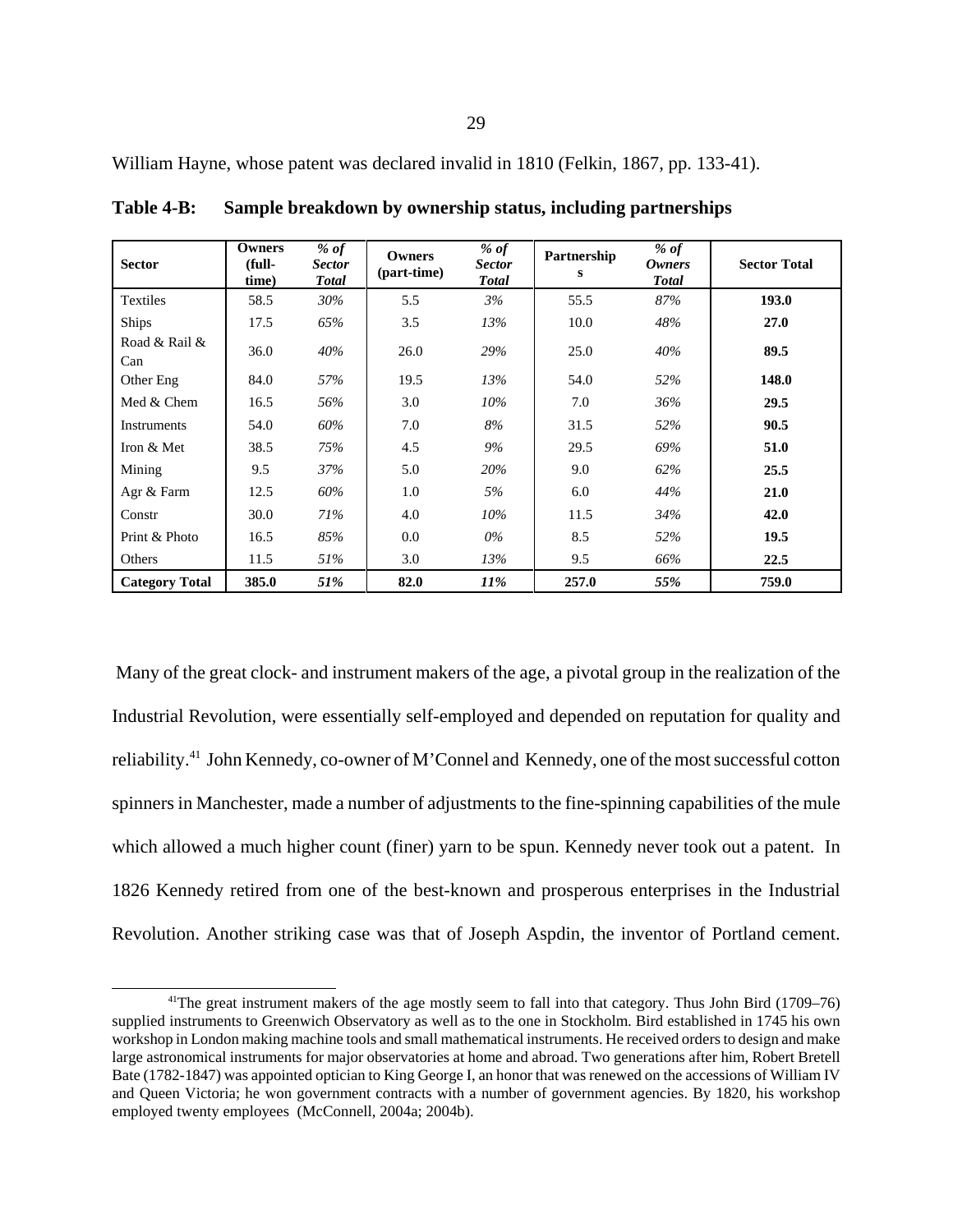Although he did take out a patent in 1824, his advantage was relatively brief. His son, William Aspdin, was the first to invent true "Portland Cement" in the early 1840s, by discovering the necessity of clinkering (grinding the product of the cement kilns and adding gypsum) but did not patent it. William's early-mover advantage did last long because others such as Isaac Charles Johnson were following his idea on his heels. After two years, Johnson was able to develop a superior product, and yet Aspdin's advantage in time was enough to assure him financial success for a while, although in 1855 he went bankrupt and his works were sold to Johnson (Francis, 1977, pp. 116–25, 151–58).<sup>42</sup>

For many of our tweakers, being innovative and able to tweak technology in use, was part of the job description. Innovation meant job security for employees or new commissions for the selfemployed. James Watt employed a number of highly creative engineers, most of all the ingenious William Murdoch. Railway companies expected their locomotive pool managers to invent in order to cut cost, improve the quality of transportation, and deal with excessive smoke emissions. Hence for railroad engineers like Charles Markham, who adjusted fire holes in locomotives for the use of coal, innovative activity that adapted existing techniques to specific purposes was simply taken for granted and reflected in their comfortable salaries.

Innovativeness was a strong signal of competence, and competence was what people hiring consultants wanted. Self-employed engineers such as James Brindley and John Rennie, or architects like Joseph Jopling, (who won a Society of Arts gold medal for arch construction improvements), made their living by signaling their professional competence through coming up with improvements in the techniques they used. This, too, was a function of the patent office: having taken out a patent

 $42$ Johnson, who lived from 1811 to 1911, remained a major player in the British cement industry for much of his life, and thus perhaps exemplifies the benefits of second-mover advantage.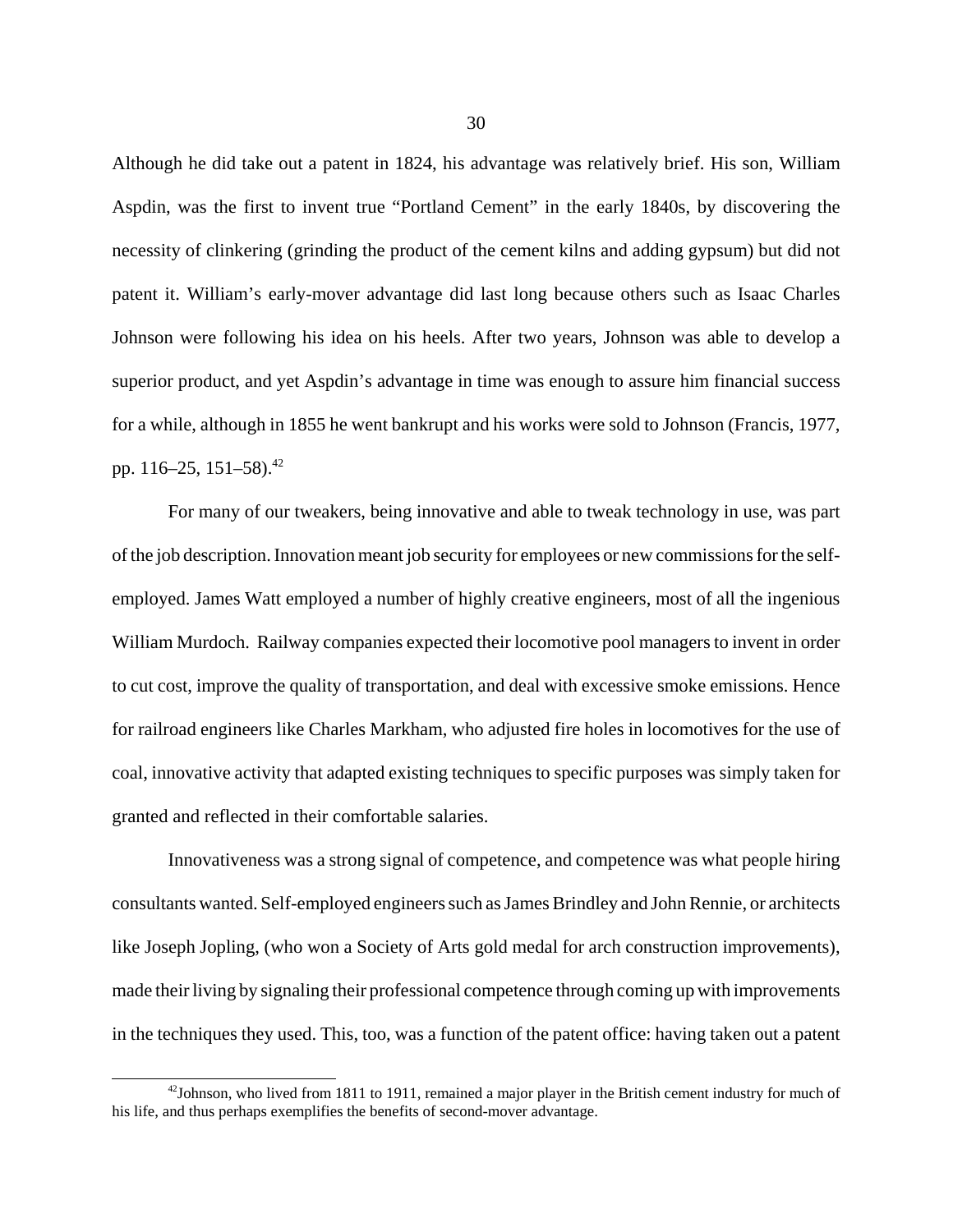was seen, whether correctly or not, as an official imprimatur of technological expertise.<sup>43</sup> Reputation for expertise resulted in new commissions for their workshops.<sup>44</sup> Again, it is not easy to quantify this, but professional engineers, especially civil and mechanical engineers, often worked on specific commissions and consultancies.

Some of these commissions came from the government, others from overseas, but most of them were local manufacturers and colliers who needed something specific installed or built.<sup>45</sup> The model for this way of organizing the engineering profession was set by the great John Smeaton, after James Watt the most influential engineer of the eighteenth century. Smeaton took out but one patent in his life, despite a vast number of inventions and improvements, but he was in huge demand as a consulting engineer, and in fact is often said to have established engineering consultancy as a formal profession. As table 4-B shows, more than half of the independent contractors and self-employed had partners (at some stage), although that proportion was especially high in textiles, iron, and mining and a bit lower elsewhere.

For the self-employed artisans and independent engineers who would be in the group of tweakers and implementers, the reward was first and foremost a reputation for competence that led to customers and commissions and in some case the patronage of a rich or powerful person. Many

 $43$ Studying the motivations for patenting of present day entrepreneurs, Graham et al. (2009) find that enhancing the company's reputation and improving chances of securing investment or additional financing are still important reasons for entrepreneurs to take out patents.

<sup>&</sup>lt;sup>44</sup>It is interesting to note that for modern data hiring inventive employees seems also a good strategy to maximize the impact of innovations. Singh and Agrawal (2010) estimate (using modern US patent citation data) that when firm recruit inventors, the citation of the new recruits' prior inventions increases by more than 200 percent even if these patents are held by their previous employer. They also argue that the effect is persistent even though one might expect that the tacit knowledge of the inventor diffuses fast within a firm.

<sup>&</sup>lt;sup>45</sup>Thus Bryan Donkin, a prodigiously gifted tweaker, with 11 patents to his name and a reputation to match, received commissions from the excise and stamp ofice, the East India office and none other than Charles Babbage (to estimate the cost of building his calculating machine).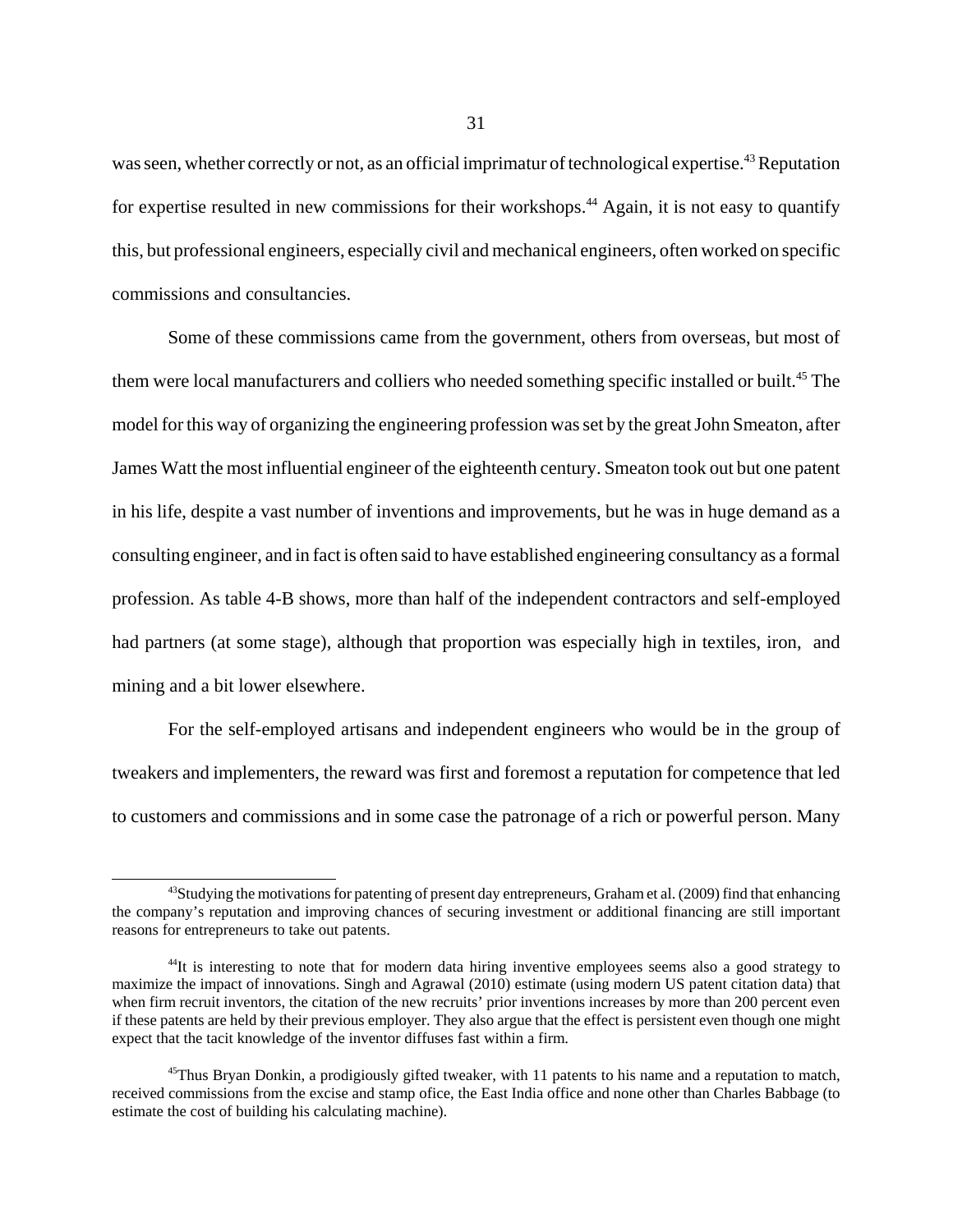of the engineers and best mechanics in the Industrial Revolution were engaged in a signaling game: in a market with imperfect information about quality, establishing a reputation for skills was a key to economic security if not perhaps to extraordinary riches. This was true for the superstar engineers in the Industrial Revolution such as John Rennie and John Smeaton, but it was equally true for lesser-known people. For many of the best mechanics and engineers reputations meant well-paying positions in good firms or tickets for commissions and contracts. Reputation and being in very high standing among one's professional peers could lead to cash awards from the government (who relied on expert opinion in making these awards). Such cash prizes were also awarded by some private societies (such as the Society of Arts, founded in 1754). These awards were often financially significant, and with any of these rewards the reputation of an inventor grew. It was also associated with peer recognition and social prestige associated with mechanical achievement to a degree never before witnessed.<sup>46</sup> Some engineers became technological authorities and their imprimatur could make or break the career of a young engineer. Among those authorities, John Smeaton and Thomas Telford were the towering figures during the Industrial Revolution.<sup>47</sup>

Not all cash prizes or medals were given for meeting specified criteria such as the famed Board of Longitude award made to John Harrison for his marine chronometer. Cash reward were

<sup>46</sup> Consider the career of Edward John Dent (1790-1853), who won a first Premium Award at the Seventh Annual Trial of Chronometers (1829) and then won the esteem of Sir George Airy, the Astronomer Royal, who recommended him as the maker of a large clock for the tower of the new Royal Exchange. Dent later enjoyed the patronage of Queen Victoria, the Royal Navy and the Czar of Russia. In 1852 he won the commission to make the Big Ben for the Houses of Parliament at Westminster, but he died before completing the project.

<sup>&</sup>lt;sup>47</sup>Telford, in his design for an all-iron bridge over the Thames to replace London Bridge (which was not built), hired a young engineer named James Douglas, whose mechanical genius earned him the epithet "the Eskdale Archimedes. Douglas was a versatile engineer who had attracted the notice of the British Ambassador in the US, who paid his expenses home to England " so that his services might not be lost to his country." In 1799 it is known that Douglas worked for Telford, but then absconded to France in around 1802. Telford disapprovingly remarked that Douglas was "always too impatient for distinction and wealth, in the race for which in his country he found too many competitors."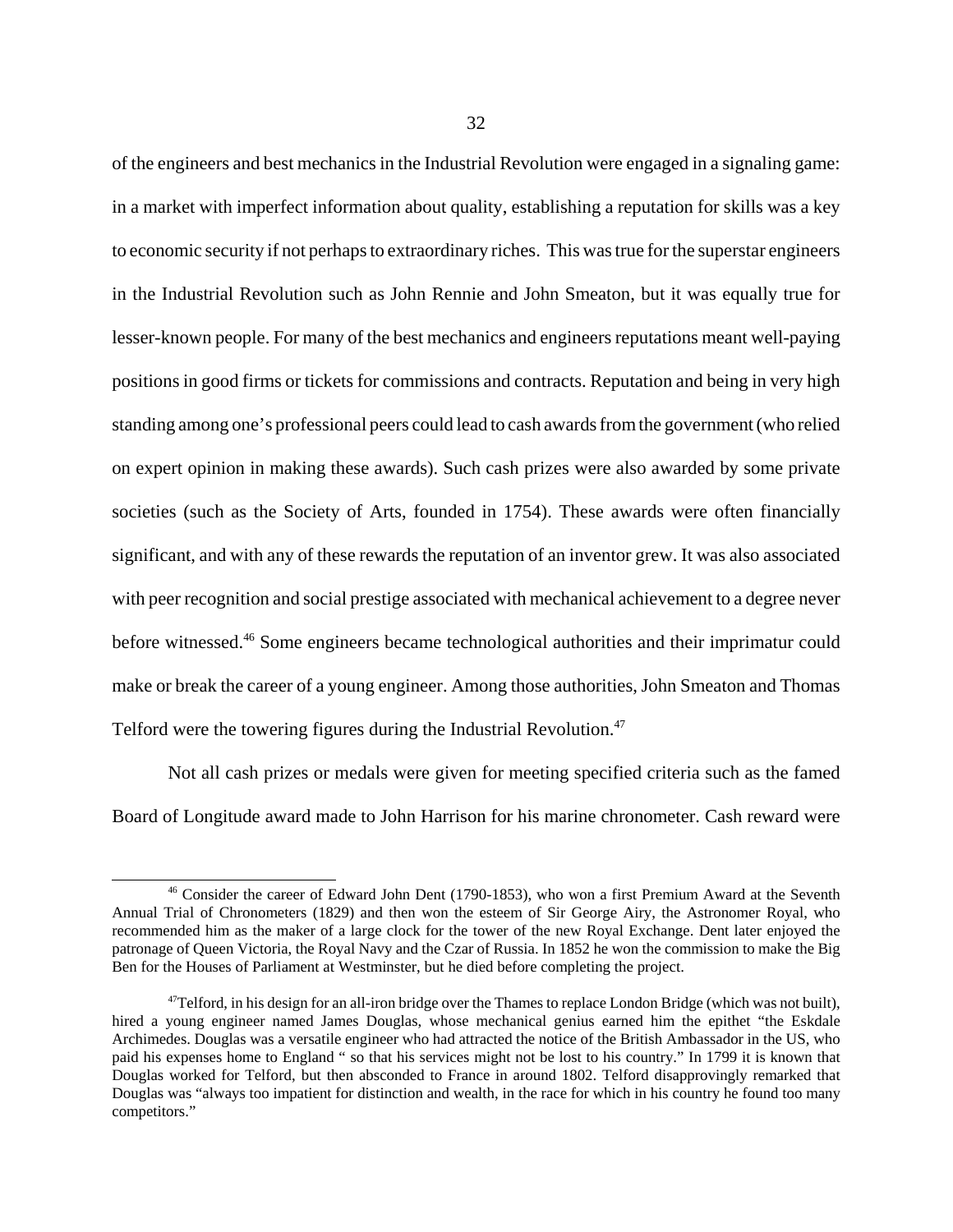also given to inventors in the public service like the civil engineer and road builder John Loudon McAdam, who received £6,000 from public funds for his improvements on the British road system; to Edward Jenner, for his spectacular discovery of smallpox vaccination; to Sir Francis Pettit Smith who was awarded £20,000 by the Admiralty for his screw propeller; and to William Symington who received £100 from Parliament for the first steam boat. As noted, in few cases such awards were regarded as a correction to an often-malfunctioning patent system. Sir Thomas Lombe the inventor (really importer) of mechanized silk spinning technology, was awarded £14,000 as a special dispensation in 1732 in lieu of a renewal of his patent. Of the "heroes of the Industrial Revolution," Samuel Crompton, Edmund Cartwright, and Henry Fourdrinier were among those who, after much haggling, were voted an award.

Reputation effects were often international: as noted already, many British engineers and mechanics found positions on the Continent or received commissions and assignments from overseas, as one would expect in an economy that was more richly endowed with competence than its neighbors and were often honored by them. Charles Gascoigne, the manager of the Scottish Carron ironworks in the 1760 received a lucrative commission from the Russian government in 1786; ironmaster John Wilkinson's brother William was commissioned by the French government to set up the ironworks at Le Creuzot. In the nineteenth century this process continued with renewed force. Richard Roberts, perhaps the most ingenious tweaker of his generation, was invited to help install cotton-spinning machinery in Mulhouse. William Fairbairn (1789–1874), another leading engineer and one of the pioneers of the iron-hulled ships, consulted in Turkey, Switzerland, and the Netherlands. Robert Whitehead, a ship designer who made major improvements to the design of the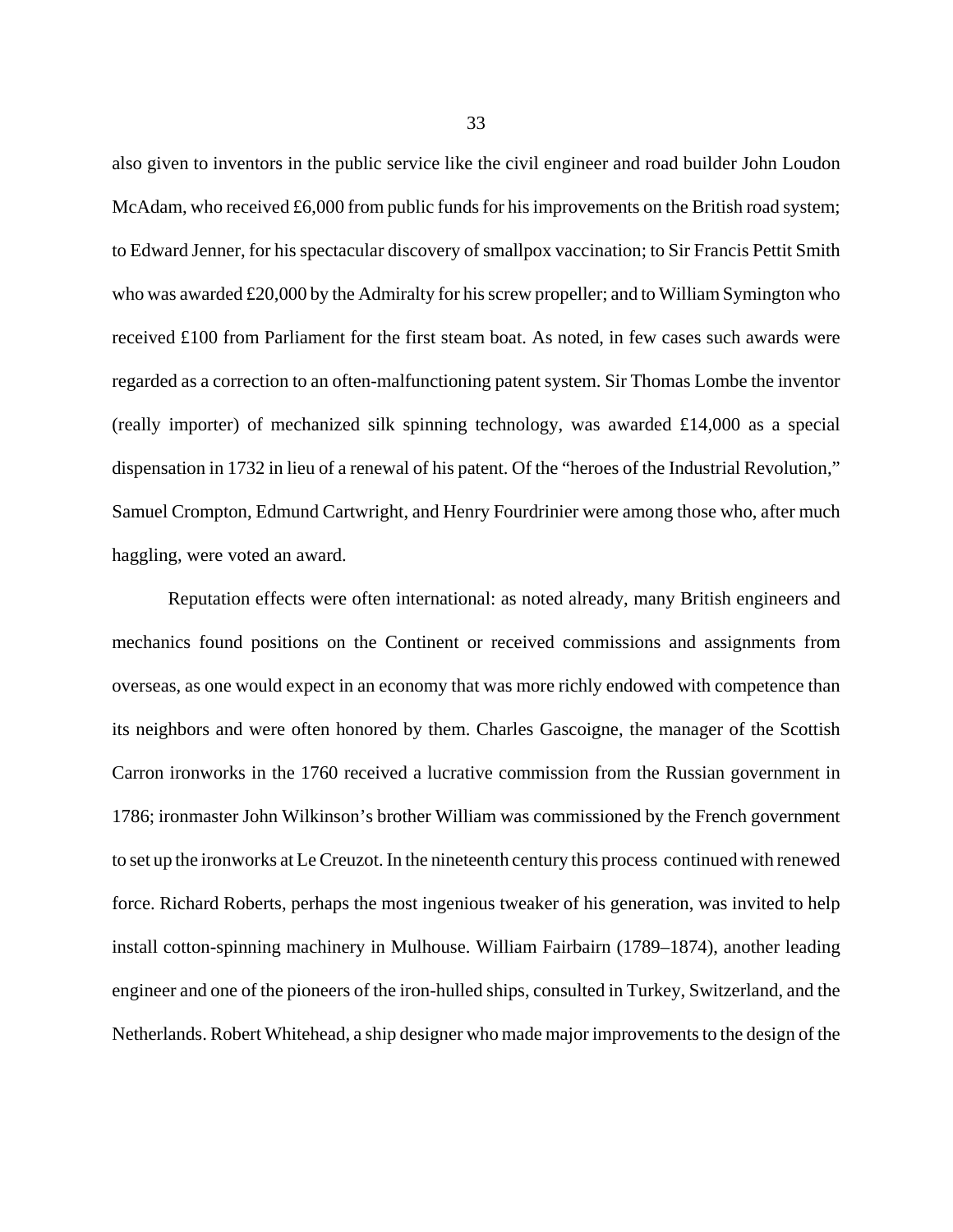torpedo, started his career as a naval designer working for the Austrian government and gathered a great many foreign decorations including a French *Legion d'honneur*.

*Nonpecuniary rewards* Many of the cutting edge inventors and tweakers of the age professed to be uninterested in financial rewards. Economists are trained to regard such statements with suspicion, but that it is not to say that considerations other than money did not play a role. The distinction is hard to make because prizes, medals, and other distinctions operated as signals of quality and thus enhanced reputations that themselves were correlated with patronage (steady employment) or commissions. A few "cash" prizes were also to a large extent honorary, much like book prizes today. Such rewards took a variety of forms. Some associations appointed "fellows" (the Royal Academy being the primary example), others such as the Society of Arts, organized competitions and awarded medals and other distinctions for technological achievements. In Britain, of course, the highest distinction that could be awarded to someone of a working class origin was an honorary aristocratic title. Table 5 summarizes the awards earned by our sample.

The data show a considerable variation in the number of medals awarded. In textiles, medals were rare, and it seems to have been the one industry in which monetary considerations were probably more or less the main incentive.<sup>48</sup> The categories are overlapping, so quite a few people received more than one reward. All the same, the data show that for tweakers in fields such as civil engineering, instrument-making, construction, and to a lesser extent metallurgy, such prizes were a reality, and the probability of earning such a prize was far more likely than actually cashing in on a patent (and there was no application fee). There can be little question that, as with all such prizes,

<sup>48</sup>To be sure, nine textile engineers were elevated to an aristocratic title, which, at 5 percent, is only marginally below the overall mean of 7 percent. But these were men such as Richard Arkwright, James Oldknow, and Robert Peel, who were rewarded for a successful career as entrepreneurs.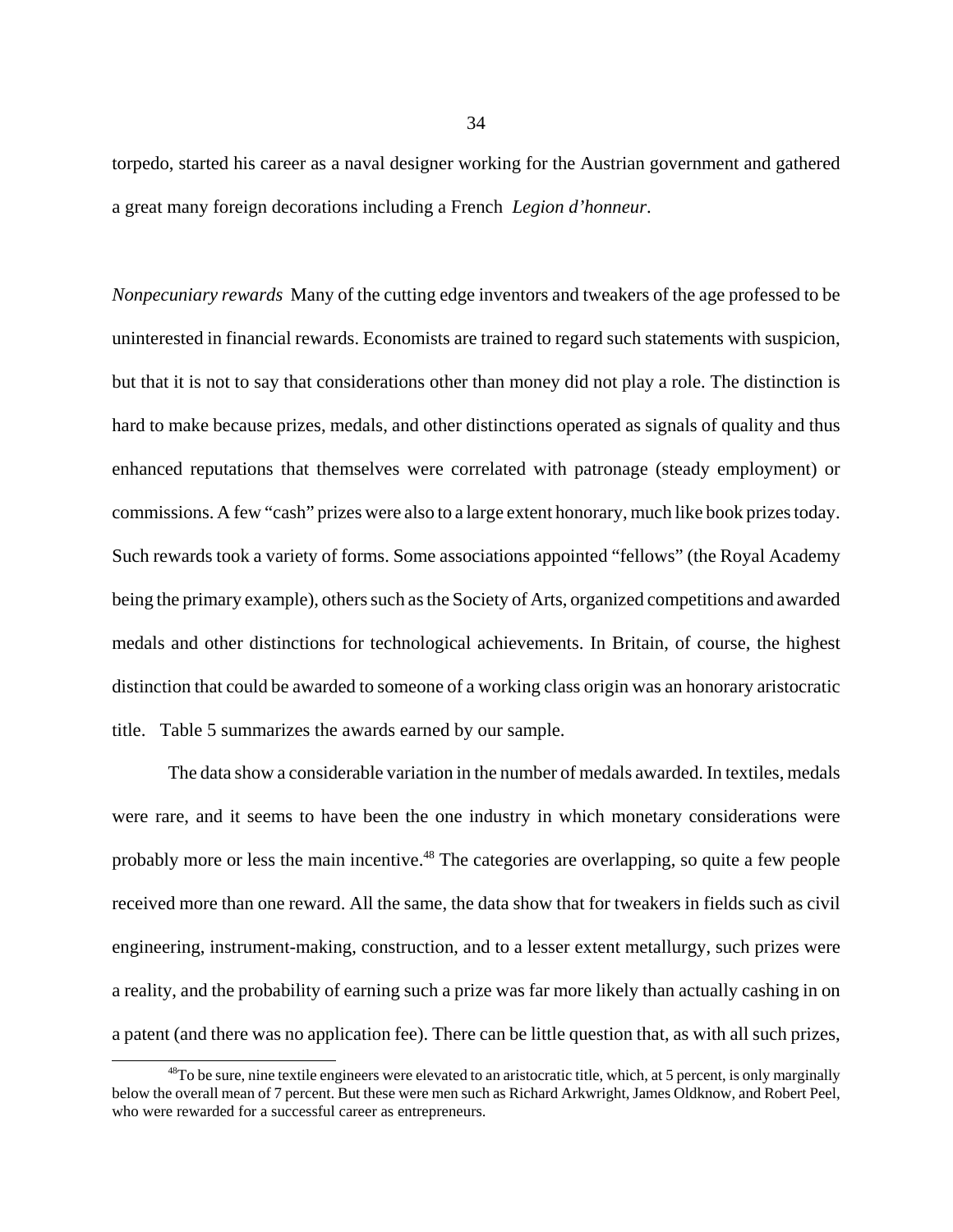personal connections and background played a role. Indeed, in a recent paper Khan (2010) has concluded that "In Britain the most decisive determinants for whether the inventor received a prize were which particular university he had graduated from and membership in the Royal Society of Arts, characteristics that seem to have been somewhat uncorrelated with technological productivity. Thus, rather than being calibrated to the value of the inventor's contributions, prizes to British inventors appear to have been largely determined by noneconomic considerations." One could, of course quibble with how to measure "technological productivity" (to say nothing of the distinction between economic and non-economic considerations). But what counts here is that the probability

|                       |              | % of          |       | % of          |              | % of          |               | % of          |                | $\overline{\mathscr{C}}$ of |               |
|-----------------------|--------------|---------------|-------|---------------|--------------|---------------|---------------|---------------|----------------|-----------------------------|---------------|
|                       |              |               | Cash  |               |              |               | <b>Appoin</b> |               | Royal          |                             | <b>Sector</b> |
| $Sector \ Reward$     | <b>Medal</b> | <b>Sector</b> | prize | <b>Sector</b> | <b>Title</b> | <b>Sector</b> | tment         | <b>Sector</b> | <b>Society</b> | <b>Sector</b>               | <b>Total</b>  |
|                       |              | <b>Total</b>  |       | <b>Total</b>  |              | <b>Total</b>  |               | <b>Total</b>  |                | <b>Total</b>                |               |
| Textiles              | 3.0          | 2%            | 8.0   | 6%            | 3.0          | 2%            | 5.0           | 4%            | 2.0            | 2%                          | 124.0         |
| Ships                 | 3.5          | 18%           | 5.5   | 29%           | 0.5          | 3%            | 0.5           | 3%            | 4.5            | 24%                         | 19.0          |
| Road & Rail &<br>Can  | 1.0          | 2%            | 3.0   | 7%            | 2.0          | 5%            | 4.5           | 11%           | 5.5            | 13%                         | 42.0          |
| Other Eng             | 19.0         | 18%           | 5.5   | 5%            | 8.5          | 8%            | 11.5          | 11%           | 21.0           | 20%                         | 106.5         |
| Med & Chem            | 4.0          | 17%           | 2.5   | 11%           | 0.5          | 2%            | 2.5           | 11%           | 7.5            | 33%                         | 23.0          |
| Instruments           | 18.5         | 25%           | 11.5  | 16%           | 2.0          | 3%            | 24.0          | 33%           | 31.0           | 42%                         | 73.0          |
| Iron & Met            | 1.0          | 3%            | 1.0   | 3%            | 3.0          | 8%            | 3.0           | 8%            | 5.0            | 13%                         | 39.5          |
| Mining                | 2.0          | 9%            | 1.0   | 4%            | 0.0          | $0\%$         | 2.0           | 9%            | 3.0            | 13%                         | 22.5          |
| Agr & Farm            | 1.0          | 6%            | 2.0   | 13%           | 1.5          | 9%            | 0.0           | $0\%$         | 0.5            | 3%                          | 16.0          |
| Constr                | 7.5          | 20%           | 4.0   | 11%           | 1.5          | 4%            | 8.0           | 22%           | 5.0            | 14%                         | 37.0          |
| Print & Photo         | 1.0          | 7%            | 2.0   | 13%           | 2.0          | 13%           | 2.0           | 13%           | 3.0            | 20%                         | 15.0          |
| Others                | 3.5          | 23%           | 1.0   | 6%            | 1.5          | 10%           | 4.0           | 26%           | 3.0            | 19%                         | 15.5          |
| <b>Category Total</b> | 65.0         | 12%           | 47.0  | 9%            | 26.0         | 5%            | 67.0          | 13%           | 91.0           | 17%                         | 533.0         |

**Table 5-A: Cash prizes and non-pecuniary rewards, individuals born before 1800**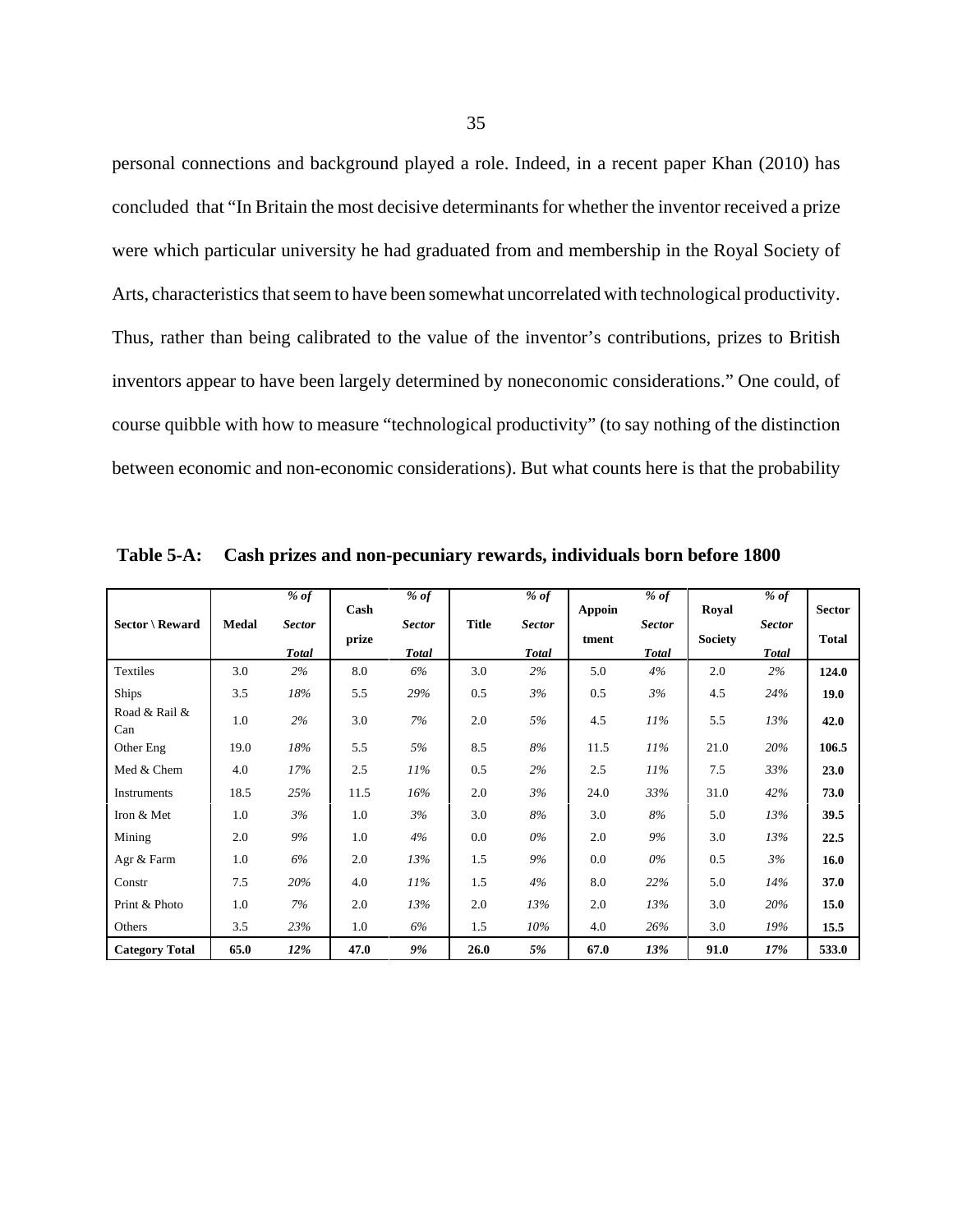| Sector \<br><b>Reward</b> | <b>Medal</b> | $%$ of<br><b>Sector</b><br><b>Total</b> | Cash<br>prize | $%$ of<br><b>Sector</b><br><b>Total</b> | <b>Title</b> | $%$ of<br><b>Sector</b><br><b>Total</b> | <b>Appoi</b><br>ntment | $%$ of<br><b>Sector</b><br><b>Total</b> | Royal<br><b>Society</b> | $%$ of<br><b>Sector</b><br><b>Total</b> | <b>Secto</b><br>r<br><b>Total</b> |
|---------------------------|--------------|-----------------------------------------|---------------|-----------------------------------------|--------------|-----------------------------------------|------------------------|-----------------------------------------|-------------------------|-----------------------------------------|-----------------------------------|
| Textiles                  | 3.0          | 4%                                      | 0.5           | $1\%$                                   | 6.0          | 9%                                      | 3.5                    | 5%                                      | 0.5                     | $1\%$                                   | 69.0                              |
| Ships                     | 1.0          | 13%                                     | 0.0           | 0%                                      | 2.0          | 25%                                     | 1.0                    | 13%                                     | 2.0                     | 25%                                     | 8.0                               |
| Road & Rail &<br>Can      | 1.0          | 2%                                      | 0.0           | 0%                                      | 3.0          | 6%                                      | 5.5                    | $12\%$                                  | 5.0                     | 11%                                     | 47.5                              |
| Other Eng                 | 14.0         | 34%                                     | 5.5           | 13%                                     | 8.0          | 19%                                     | 7.0                    | 17%                                     | 10.5                    | 25%                                     | 41.5                              |
| Med & Chem                | 2.0          | 31%                                     | 0.0           | $0\%$                                   | 4.0          | 62%                                     | 1.0                    | 15%                                     | 3.5                     | 54%                                     | 6.5                               |
| Instruments               | 7.0          | 40%                                     | 0.5           | 3%                                      | 2.5          | 14%                                     | 8.5                    | 49%                                     | 3.5                     | 20%                                     | 17.5                              |
| Iron & Met                | 5.0          | 43%                                     | 1.0           | 9%                                      | 3.0          | 26%                                     | 1.0                    | 9%                                      | 3.0                     | 26%                                     | 11.5                              |
| Mining                    | 0.0          | $0\%$                                   | 1.0           | 33%                                     | 0.0          | $0\%$                                   | 0.0                    | $0\%$                                   | 1.0                     | 33%                                     | 3.0                               |
| Agr & Farm                | 1.0          | 20%                                     | 1.0           | 20%                                     | 1.0          | 20%                                     | 0.0                    | $0\%$                                   | 1.0                     | 20%                                     | 5.0                               |
| Constr                    | 1.0          | 20%                                     | 0.0           | $0\%$                                   | 0.5          | 10%                                     | 0.5                    | $10\%$                                  | 0.0                     | 0%                                      | 5.0                               |
| Print & Photo             | 3.0          | 67%                                     | 1.0           | 22%                                     | 0.0          | 0%                                      | 1.0                    | 22%                                     | 1.0                     | 22%                                     | 4.5                               |
| Others                    | 0.0          | $0\%$                                   | 0.0           | 0%                                      | 0.0          | $0\%$                                   | 2.0                    | 29%                                     | 0.0                     | $0\%$                                   | 7.0                               |
| <b>Category Total</b>     | 38.0         | 17%                                     | 10.5          | 5%                                      | 30.0         | 13%                                     | 31.0                   | 14%                                     | 31.0                    | 14%                                     | 226.0                             |

**Table 5-B: Cash prizes and non-pecuniary rewards, individuals born 1800-1830**

of winning such a social recognition was non-zero and correlated with some achievement even if the correlation was not as high as one would wish in a perfect world. It stands to reason that in such distinctions, then as now, accomplishment and personal connections were complementary. As such, there can be little doubt that these institutions provided a considerable incentive for technically brilliant and industrious men. Networking counted too — but such networks by themselves held considerable technological advantages.

## **Were Tweakers Enlightened?**

The Baconian program alluded to before was a product of the Enlightenment, and it emphasized the diffusion and dissemination of useful knowledge in addition to its creation (Mokyr, 2009a). That such beliefs were held by some of the leading figures of the Industrial Revolution such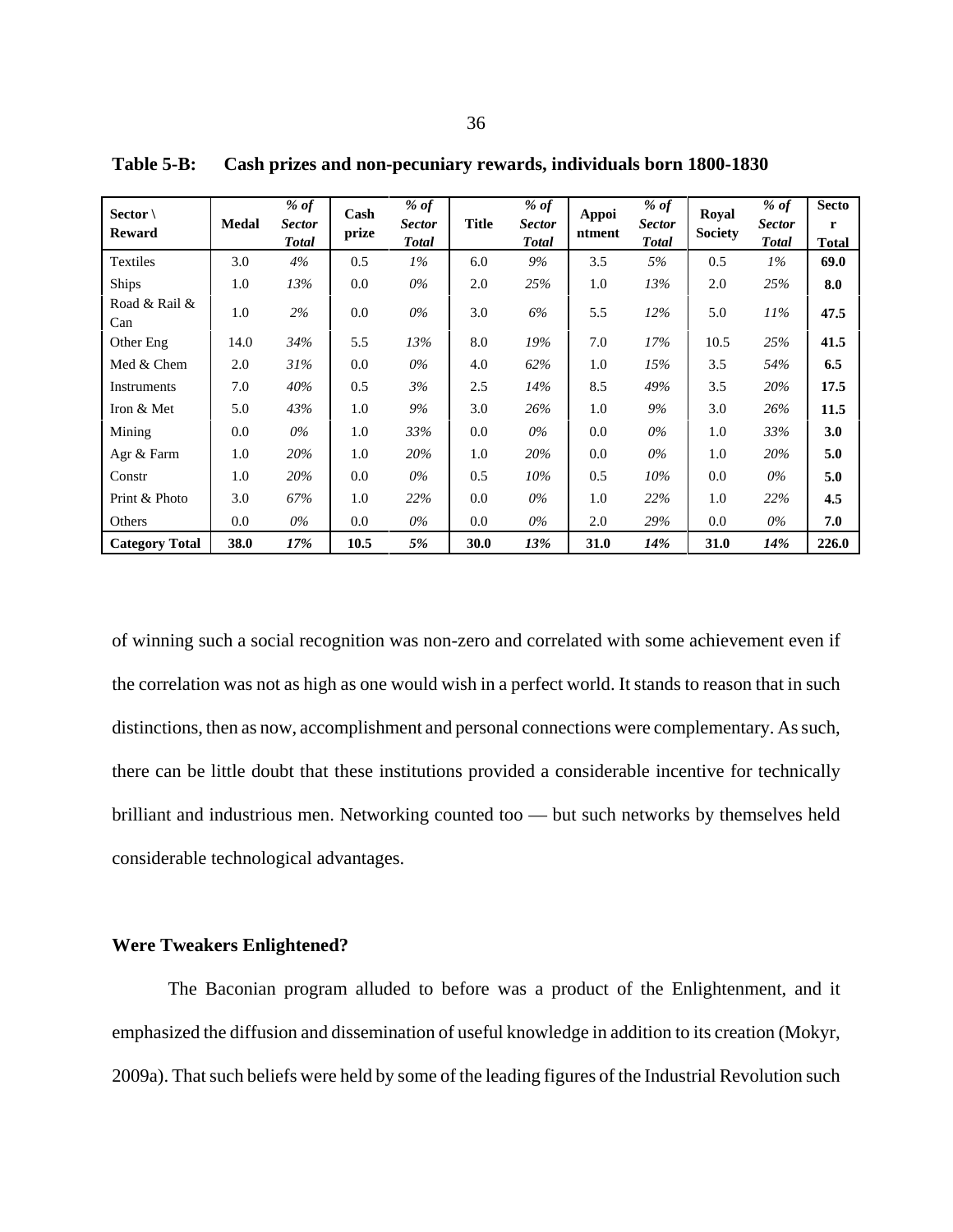as Josiah Wedgwood, Matthew Boulton, and Benjamin Gott has long been known. But Robert Allen (see Allen 2009a) has questioned the degree to which such beliefs were common in the wider population of technologically relevant people. It is, of course, impossible to verify, with few exceptions, what these people believed about what they were doing. But we can see to which extent they tried to network by joining a variety of professional societies, or bring their knowledge to a wide audience by publishing. Again, such actions could be explained by other factors. Publishing, for example, served as a signal of expertise and respectability, and professional societies were social as well as professional networks.<sup>49</sup>

The measures are, of course, not independent. Inventions, new methods, and explanation were published in the journals edited by professional societies, such as the *Philosophical Transactions of the Royal Society* or *Transactions of the Institution of Civil Engineers*. Membership and rewards in some professional societies were granted for papers read to them. Some of our tweakers participated in public debates or provided descriptions and puzzles for the *Ladies' Diary*, an eighteenth century journal aimed at the "fair" sex explaining improvements in the Arts and Sciences.<sup>50</sup> Beyond articles, many of our tweakers published treatises and books on matters of new technology. $51$ 

All the same, the fact that engineers and mechanics were networked and interacted in this

<sup>&</sup>lt;sup>49</sup>The perhaps most striking example is the instrument maker Edward Troughton (1753-1835). Having kept one crucial method of his dividing machine secret, he later wrote a description for the *Astronomer Royal* as a "valuable present to young craftsmen." The paper was read to the Royal Society, which earned him a Copley medal and opened all doors to him.

<sup>&</sup>lt;sup>50</sup>The *Ladies Diary* was edited between 1714 and 1743 by the surveyor, engineer, mathematician, and paradigmatic tweaker, Henry Beighton (1683-1743).

<sup>&</sup>lt;sup>51</sup>For instance, Edmund Beckett Grimthorpe, who used gravity escapes in public watches, published his knowledge on watch making in *A Rudimentary Treatise on Clocks and Watchmaking* and William Jones shared the insights he gained with his improved solar telescope in *The Description and Use of a New Portable Orrery*.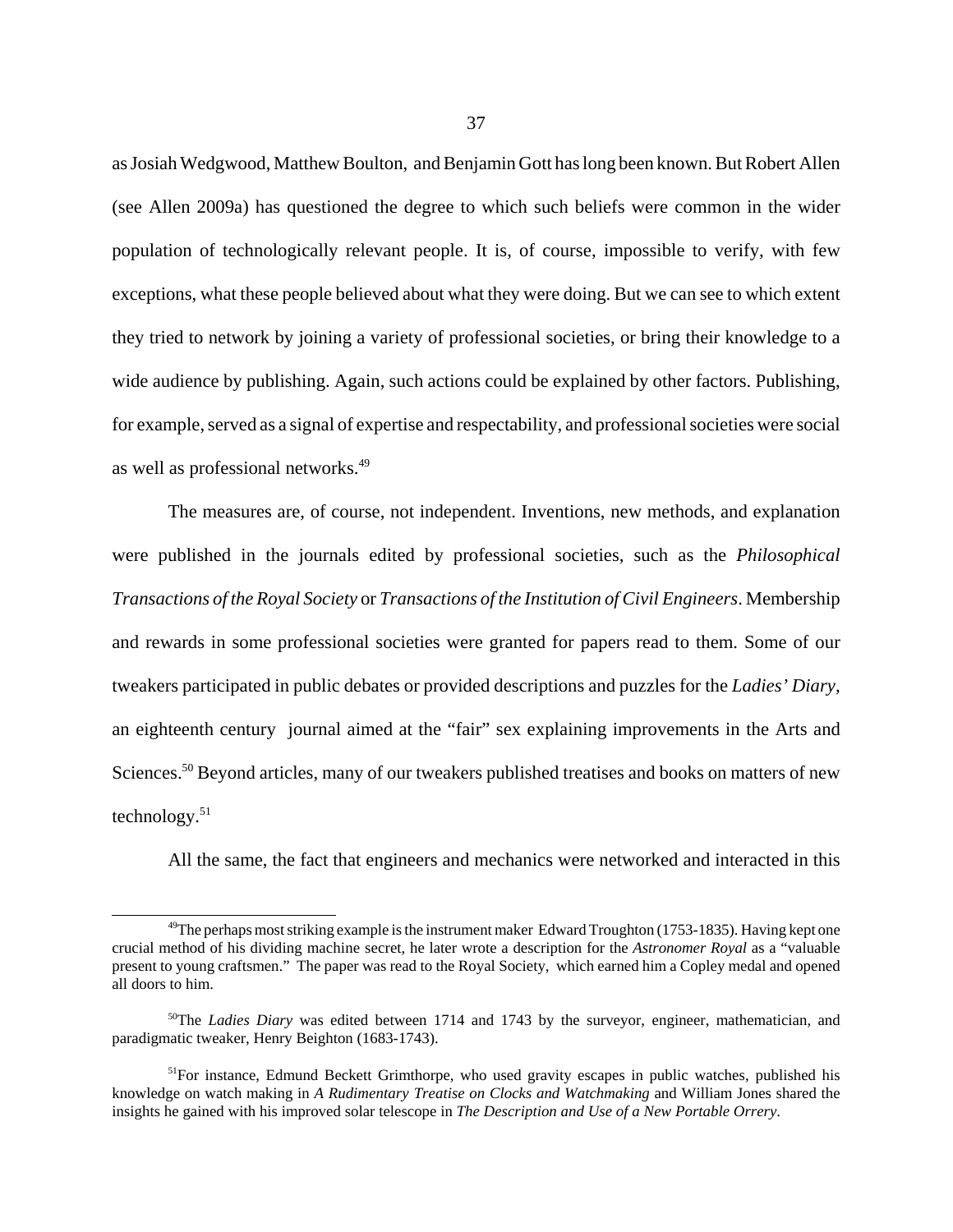fashion, if sufficiently widespread, indicates that the Industrial Revolution took place in a different cultural environment than the one that prevailed at the time of the Glorious Revolution. It should be added that the estimates presented in Table 6 are lower bounds; the absence of evidence is not evidence of absence, and especially for some of our more obscure tweakers it has been hard to unearth all the evidence of their exploits. Many may have been members of small provincial intellectual societies and published in obscure provincial journals or anonymously. At the same time, we acknowledge that because of the way the sample was constructed, it may suffer from selection

| <b>Sector</b>         | <b>Publishers</b><br>only | $%$ of<br><b>Sector</b><br><b>Total</b> | <b>Societies</b><br>members<br>only | $%$ of<br><b>Sector</b><br><b>Total</b> | <b>Publishers</b><br>and<br>societies<br>members | $%$ of<br><b>Sector</b><br><b>Total</b> | <b>Sector Total</b> |
|-----------------------|---------------------------|-----------------------------------------|-------------------------------------|-----------------------------------------|--------------------------------------------------|-----------------------------------------|---------------------|
| Textiles              | 7.5                       | 4%                                      | 6.0                                 | 3%                                      | 3.0                                              | 2%                                      | 193.0               |
| Ships                 | 6.5                       | 24%                                     | 2.0                                 | 7%                                      | 11.0                                             | 41%                                     | 27.0                |
| Road & Rail & Can     | 11.0                      | $12\%$                                  | 29.5                                | 33%                                     | 23.0                                             | 26%                                     | 89.5                |
| Other Eng             | 25.0                      | 17%                                     | 31.0                                | 21%                                     | 55.0                                             | 37%                                     | 148.0               |
| Med & Chem            | 4.0                       | 14%                                     | 3.5                                 | $12\%$                                  | 13.5                                             | 46%                                     | 29.5                |
| Instruments           | 13.0                      | 14%                                     | 13.5                                | 15%                                     | 40.5                                             | 45%                                     | 90.5                |
| Iron & Met            | 6.5                       | 13%                                     | 9.0                                 | 18%                                     | 6.5                                              | 13%                                     | 51.0                |
| Mining                | 4.5                       | 18%                                     | 3.0                                 | $12\%$                                  | 8.0                                              | 31%                                     | 25.5                |
| Agr & Farm            | 6.5                       | 31%                                     | 1.5                                 | 7%                                      | 3.5                                              | 17%                                     | 21.0                |
| Construction          | 8.0                       | 19%                                     | 2.5                                 | 6%                                      | 18.0                                             | 43%                                     | 42.0                |
| Print & Photo         | 3.0                       | 15%                                     | 2.5                                 | 13%                                     | 4.0                                              | 21%                                     | 19.5                |
| Others                | 1.5                       | 7%                                      | 1.0                                 | 4%                                      | 5.0                                              | 22%                                     | 22.5                |
| <b>Category Total</b> | 97.0                      | 13%                                     | 105.0                               | 14%                                     | 191.0                                            | 25%                                     | 759.0               |

**Table 6: Publishers and societies members**

bias in the sense that engineers and inventors of the second and third tier may have been in the sample because either publication or membership left a record and thus ended up in our sample.

Again, the data show that of all sectors, textiles on which Allen relies heavily were the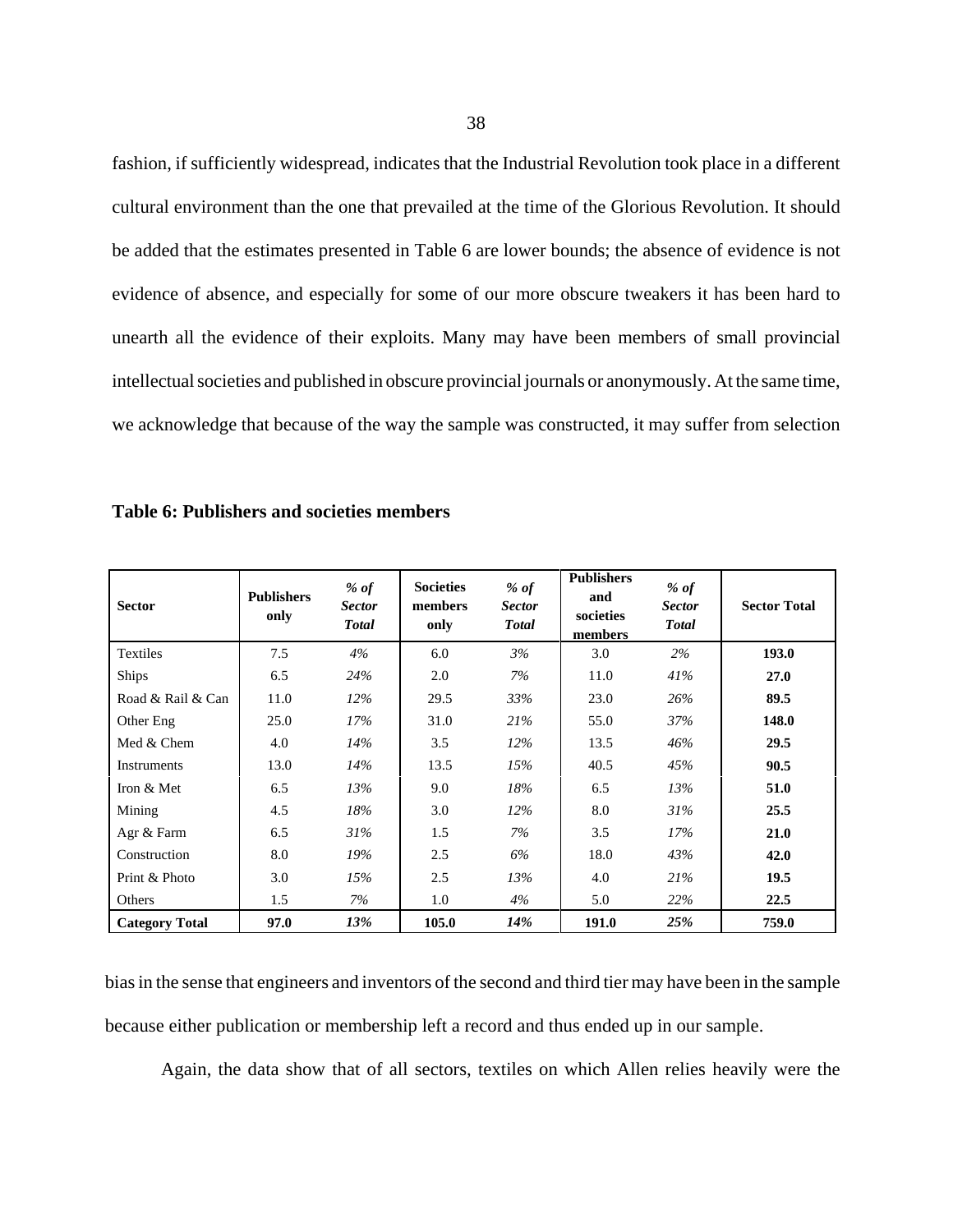exception. It was the "least enlightened" and thus any inferences about the Industrial Revolution based primarily on the technological history of textiles may be misleading. Only about 10 percent of the individuals in textiles either published, belonged to a professional society, or both. For the sample as a whole, however, 52 percent of all tweakers were enlightened in the sense defined above. Indeed, roughly speaking, around two-thirds of all engineers in our sample either published or belonged to scientific or technical societies. The shortcoming of our sources notwithstanding, therefore, it is fair to say that an Enlightenment culture was rooted deeply in the top 3-5 percentile of the skill distribution – the highly competent craftsmen and engineers.

Not only did our tweakers place their knowledge in the public sphere and participated in discussions in formal societies, but although like most engineers anywhere they had limited interest in politics, quite a few were involved in liberal or progressive politics of one kind or another.<sup>52</sup> Some of our engineers such as Richard Reynolds, an ironmonger, can be shown to have been active in the anti-slavery movement. To be sure, the Enlightenment meant different things to different people, and its influence on wider British society was limited before the 1830s. However, it was an elite ideology, and our tweaker sample was drawn from an elite population. The technological momentum in the Industrial Revolution was supplied by a small, elite group of highly skilled engineers, artisans, and workmen. Our sample represents the right tail of this group, the most successful and highly skilled members of an elite, yet their characteristics tell us a lot about the sources of British success.

To what extent were our tweakers different from the better-known "superstars" of the

 $52$ John Mercer (1791-1866), like many other leading figures in the technological elite, was a member of the Anti-Corn Law League. Others spent their time and money on the improvement of society, like the garden architect John Claudius Loudon, who supported a scheme for decent housing for the poor or toolmaker and engineer Joseph Whitworth who devoted various sums, amounting in all to £594,416, to educational and charitable purposes. Sir George Cayley (1773–1857), the famous aeronautic pioneer, was a Whig Member of Parliament for Scarborough, and strongly supported Parliamentary reform and abolition.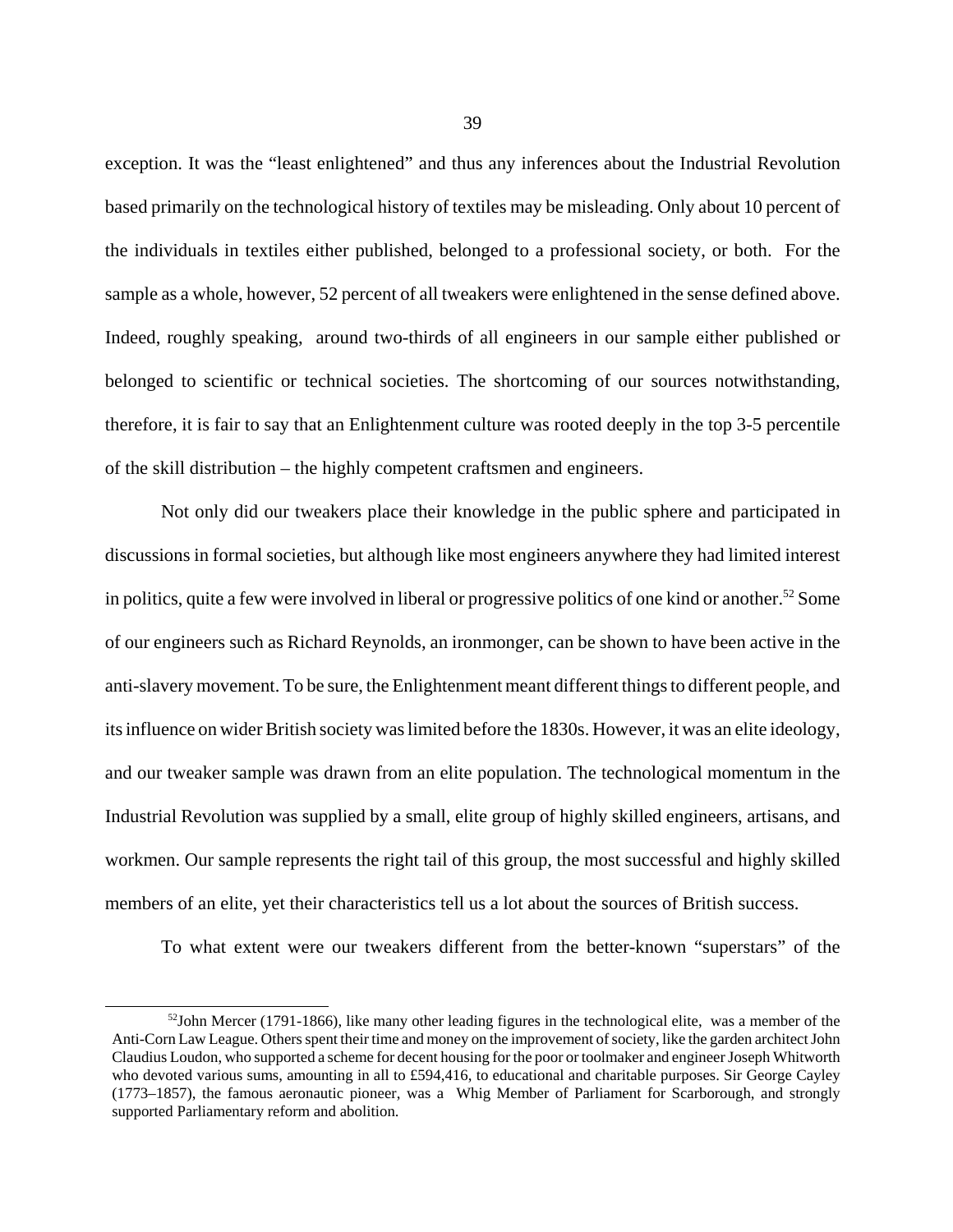Industrial Revolution? The issue is relevant because of the assumption of "continuity" in the distribution we are making (since we are observing a highly selective sample). To test for this, we selected 72 members of our sample who are mentioned in two recent books on the Industrial Revolution by one of us, namely Mokyr (1990 and 2002). That yielded 72 names of such technological luminaries as Arkwright, Watt, Smeaton, Wedgwood and Trevithick. We checked to what extent they resembled the rest of the sample. As they were obvious the very top of the competence distribution, more is known of them. Yet they appear to be, on the whole, much like the rest of our sample, if naturally more distinguished and more likely to be owners-entrepreneurs (see Table 7). It is worth noting that while superstars hold, on average, more patents, a full 25 percent of the superstars did not patent all of their inventions.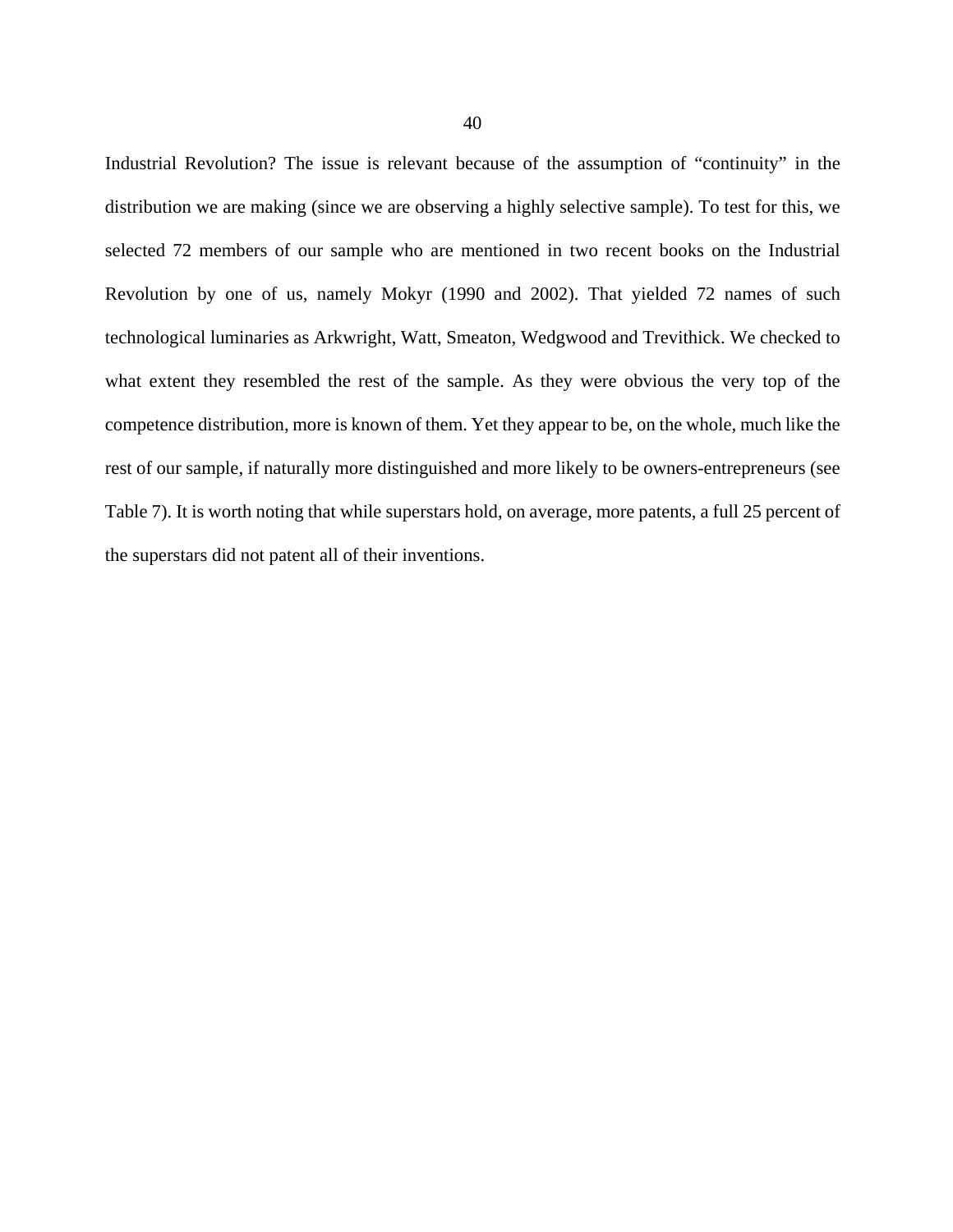| <b>Education</b>       | <b>Apprenticed</b> | <b>School</b>  | <b>University</b> |                              | <b>Unknown/None</b>  |  |
|------------------------|--------------------|----------------|-------------------|------------------------------|----------------------|--|
| Full Sample            | 40%                | 7%             | 15%               |                              | 41%                  |  |
| <b>Stars</b>           | 54%                | 10%            | 24%               | 18%                          |                      |  |
| <b>Patents</b>         | $\bf{0}$           | $\mathbf{1}$   | $2 - 5$           | $6 - 10$                     | $10+$                |  |
| Full Sample            | 40%                | 25%            | 24%               | 6%                           | 5%                   |  |
| <b>Stars</b>           | 19%                | 17%            | 28%               | 15%                          | 21%                  |  |
| <b>Employment</b>      | Owned              | <b>Managed</b> | <b>Employed</b>   | <b>Unknown</b>               | <b>Partnerships</b>  |  |
|                        |                    |                |                   |                              | (% of owners)        |  |
| Full Sample            | 62%                | 6%             | 12%               | 21%                          | 55%                  |  |
| <b>Stars</b>           | 79%                | 8%             | 13%               | 0%                           | 54%                  |  |
| <b>Rewards</b>         | Cash               | <b>Medal</b>   | <b>Title</b>      | <b>Appointment</b>           | <b>Royal Society</b> |  |
| Full Sample            | $8\%$              | 14%            | 7%                | 13%                          | 16%                  |  |
| <b>Stars</b>           | 14%                | 25%            | 18%               | 29%                          | 24%                  |  |
| <b>Publish/Society</b> | <b>Published</b>   |                |                   | <b>Membership in Society</b> |                      |  |
| Full Sample            |                    | 13%            | 14%               | 25%                          |                      |  |
| <b>Stars</b>           |                    | 14%            |                   | 14%                          | 35%                  |  |

**TABLE 7: Comparison of tweakers and stars**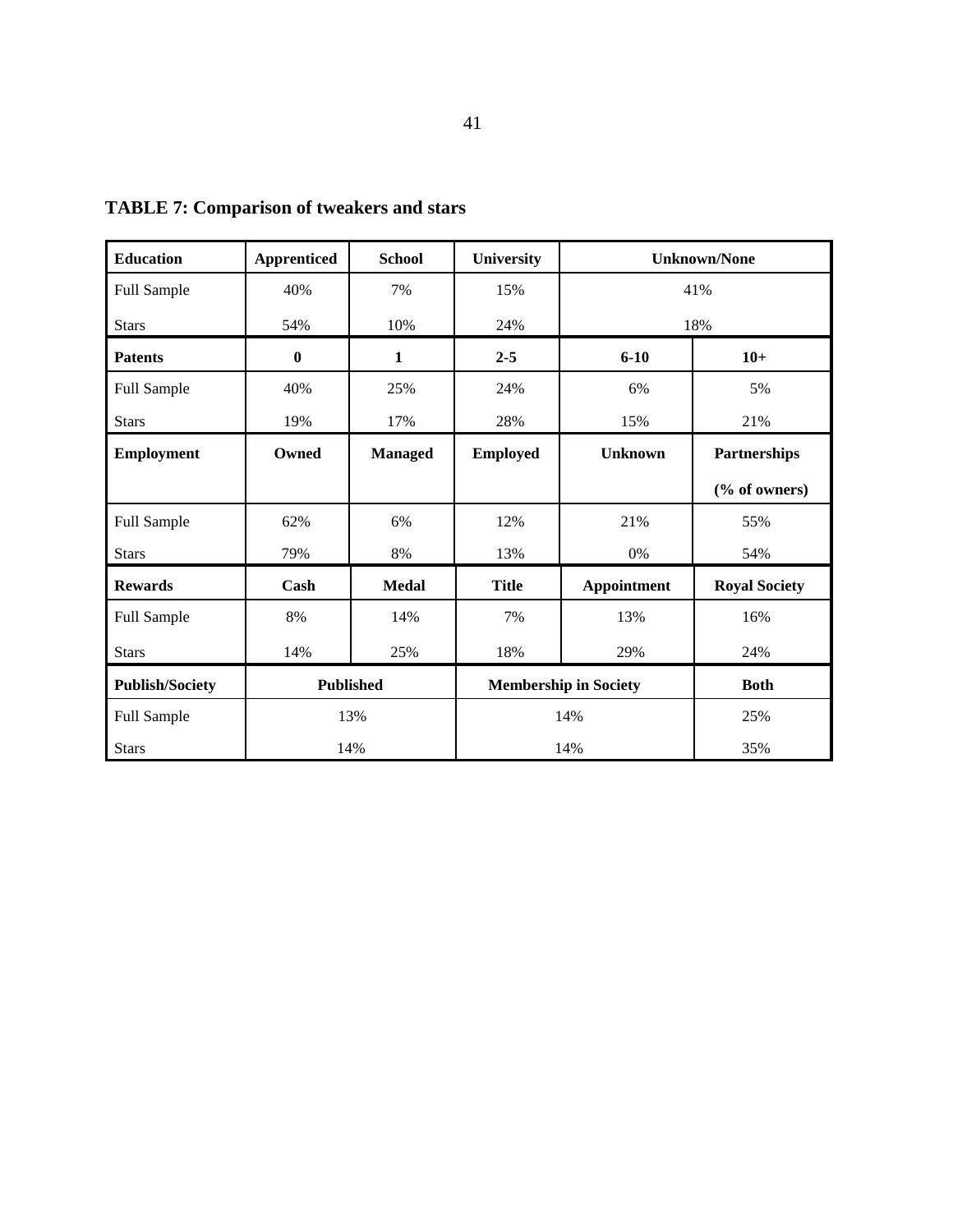# **Conclusions: The Rate and Direction of Technological Progress during the British Industrial Revolution**

What determined the rate and direction of technological change during the Industrial Revolution? Explanations can be, very crudely, be classified into demand and supply based explanations. In his recent book, Allen (2009a) has argued that high wages drove a search for laborsaving innovation. While we do not propose here an explanation of the macro-inventions that form the backbone of usual accounts of the Industrial Revolution, we argue that a key ingredient that complemented these inventions and made them work came from human capital: it was the technical competence of the British mechanical elite that was able to tweak and implement the great ideas and turn them into economic realities. The story presented here is entirely supply-based. There is a global question, "why Europe?", and a local question, "why British leadership?" The answer is based on an unusually felicitous combination of Enlightenment culture, which characterized much of Western Europe, and technical competence, where Britain had a comparative advantage. Had it had only one of those two, it seems unlikely that its economic performance would have been as spectacular.

The story, however, was not a national but by and large a local one: innovations in textiles, iron, mining, hardware, and instruments, to pick a few examples, were all local phenomena, relying largely on local resources including talent. To be sure, our tweakers were mobile even in the prerailroad age. Moreover, there were at least two national institutions that gave a certain unity to these local developments. One was the patent office; despite the consensus view of the literature that patenting was a fairly minor source of progress, it remained in some ways a national technological institution whose presence was felt even if it was decided not to use it or if it let its users down. The other was the Royal Society and similar national institutions such as the Society of Arts, the Royal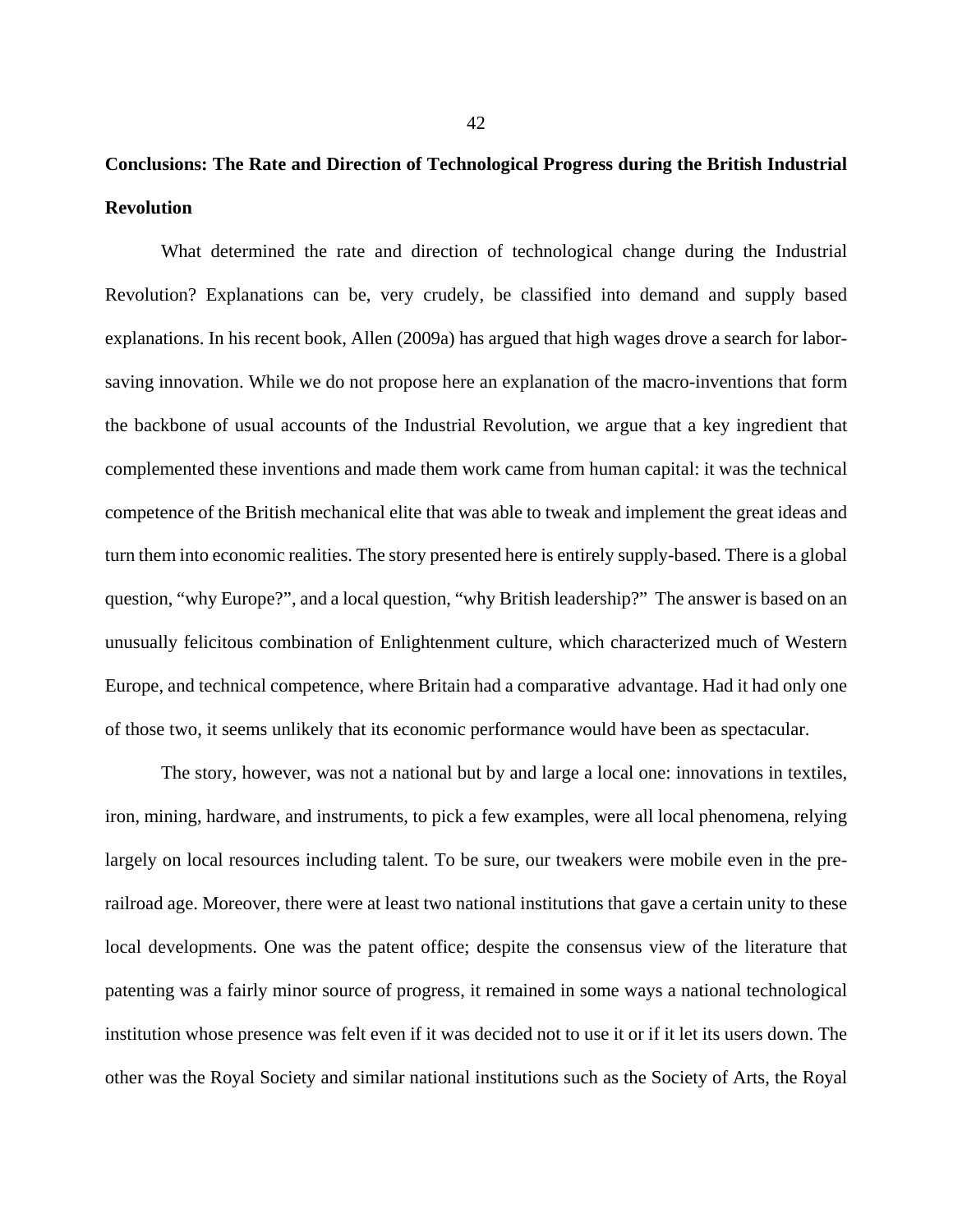Institution, and the British Association for the Advancement of Science (f. in 1831).

Are there any policy lessons from this for our age? The one obvious conclusion one can draw from this is that a few thousand individuals may have played a crucial role in the technological transformation of the British economy and carried the Industrial Revolution. The *average* level of human capital in Britain, as measured by mean literacy rates, school attendance, and even the number of people attending institutes of higher education are often regarded as surprising low for an industrial leader. But the useful knowledge that may have mattered was obviously transmitted primarily through apprentice-master relations, and among those, what counted most were the characteristics of the top few percentiles of highly skilled and dexterous mechanics and instrument-makers, mill-wrights, hardware makers, and similar artisans. This may be a more general characteristic of the impact of human capital on technological creativity: we should focus neither on the mean properties of the population at large nor on the experiences of the "superstars" but on the group in between. Those who had the dexterity and competence to tweak, adapt, combine, improve, and debug existing ideas, build them according to specifications, but with the knowledge to add in what the blueprints left out were critical to the story. The policy implications of this insight are far from obvious, but clearly if the source of technological success was a small percentage of the labor force, this is something that an educational policy would have to take into account.

Finally, the supply of competence reminds us of something rather central about the direction of innovation, which seems very generally relevant. The direction is dependent on those supply factors that reflect what engineers and skilled workers actually can do regardless of what they would like to do. The drive toward improvement was quite general in the eighteenth century, but the results were highly uneven, with major productivity improvements in textiles, iron, civil engineering, and power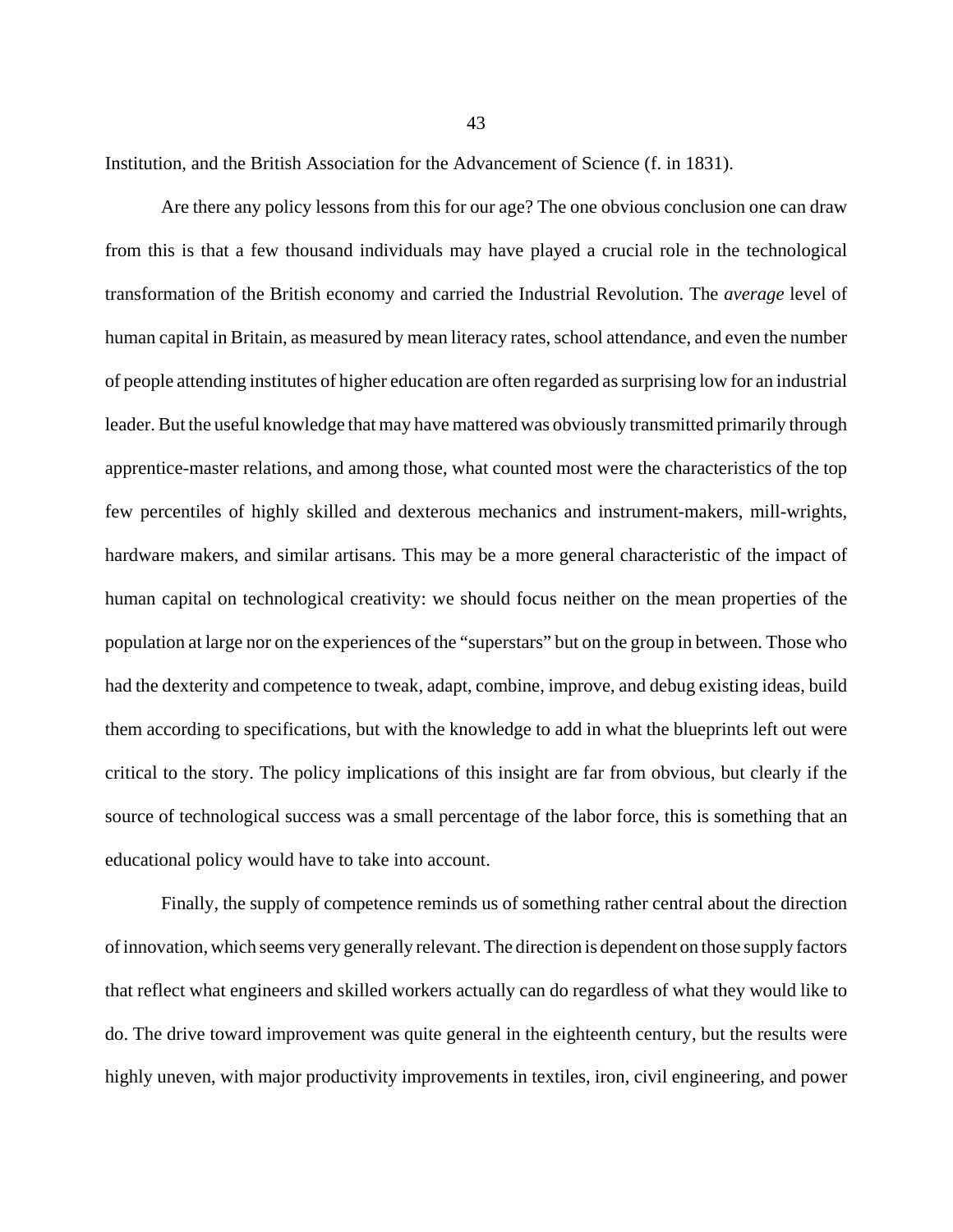technology, but few in farming, medicine, steel, chemicals, and communications. These reflected the difficulties on the supply side rather than any obvious demand-side bias. Competence as defined here was an integral part of the supply side, as inventors would not be able to carry out their ideas without the trained workers they employed.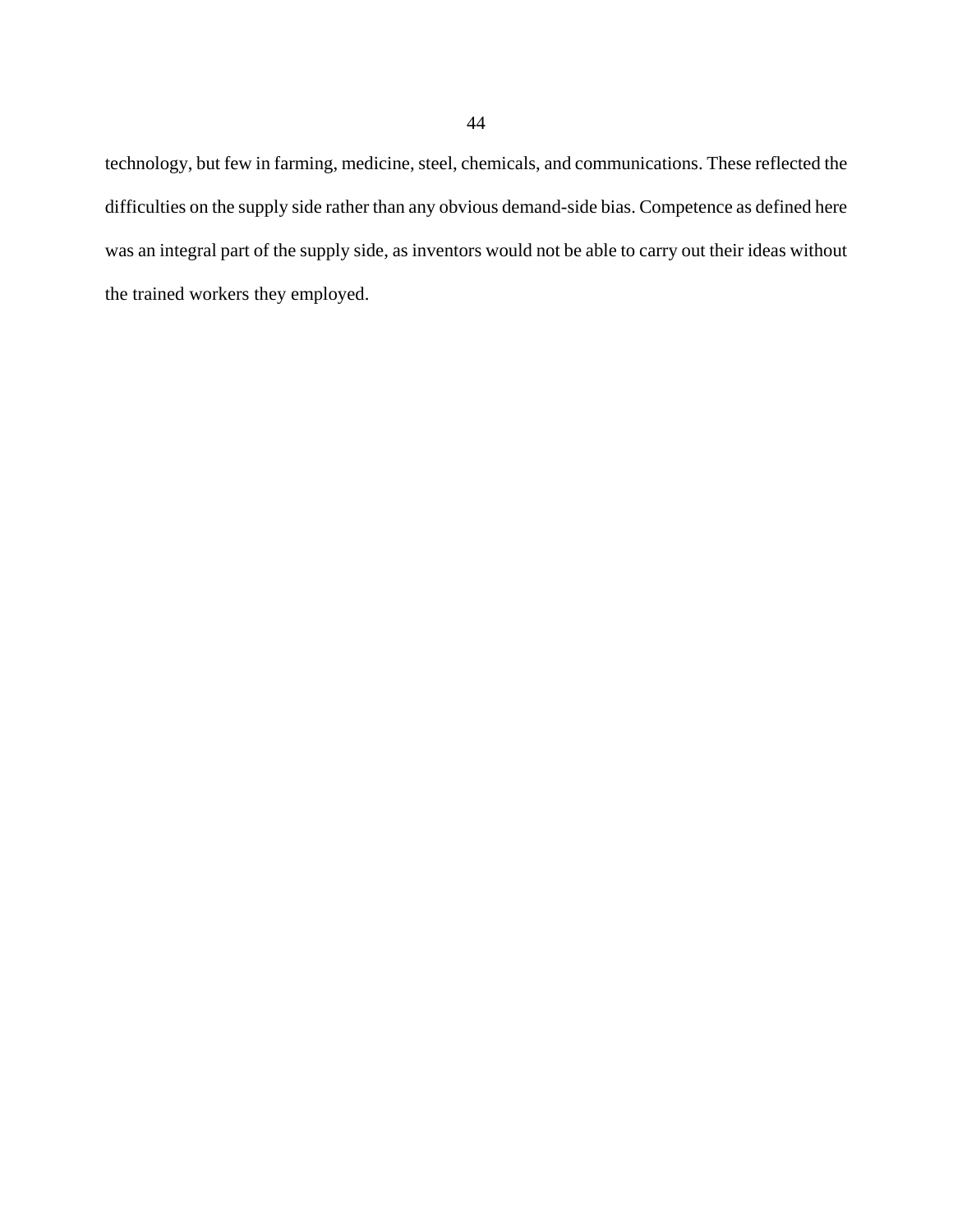### References

Allen, Robert C. 2009a. *The British Industrial Revolution in Global Perspective*. Cambridge: Cambridge University Press.

———. 2009b. "The Industrial Revolution in Miniature: The Spinning Jenny in Britain, France, and India." *Journal of Economic History,* Vol. 69, Issue 04, (December), pp. 901-927.

Barker, T.C. and Harris, John R. 1954. *A Merseyside Town in the Industrial Revolution: St. Helens, 1750–1900*. Liverpool: Liverpool University Press.

Baines, Edward. 1835. *History of the Cotton Manufacture in Great Britain.* London: H. Fisher.

Becker, Sascha O., Hornung, Erik, and Woessmann, Ludger. 2009. "Catch Me If you Can: Education and Catch-up in the Industrial Revolution." *Stirling Economics Discussion Paper,* No. 2009-19.

Berg, Maxine. 2007. "The Genesis of Useful Knowledge." *History of Science*, Vol. 45, pt. 2, No. 148 (June), pp. 123–34.

Birse, Ronald M. 2004. "Worsdell family (per. c.1800–1910)," *Oxford Dictionary of National Biography*, Oxford University Press, online edn.

Cardwell, Donald S. L. 1972. *Turning Points in Western Technology*. New York: Neale Watson, Science History Publications.

———. 1994. *The Fontana History of Technoloy*. London: Fontana Press.

Chapman, S.D. 1967. *The Early Factory Masters: the Transition to the Factory System in the Midlands Textile Industry.* Newton Abbot, David & Charles.

Clark, Gregory and Jacks, David. 2007. "Coal and the Industrial Revolution." *European Review of Economic History*, Vol. 11, No. 1 (April), pp. 39–72.

Crouzet, François. 1985. *The First Industrialists: The Problems of Origins*. Cambridge: Cambridge University Press.

Day, Lance and McNeil, Ian. 1996. *Biographical Dictionary of the History of Technology.* London and New York: Routledge.

Enos, John. L. 1962. "Invention and Innovation in the Petroleum Industry." In National Bureau of Economic Research, *The Rate and Direction of Inventive Activity; Economic and Social Factors*. Princeton: Princeton University Press, pp. 299–321.

Fairbairn, William. 1871. *Treatise on Mills and Millwork Vol. 1. 3rd edition.* London : Longmans, Green and Co.

Farnie, D. A. 2004. "Crompton, Samuel (1753–1827)", *Oxford Dictionary of National Biography*, Oxford University Press.

Fitton, R.S. and Wadsworth, A.P. 1958. *The Strutts and the Arkwrights*. Manchester: Manchester University Press.

Felkin, William. 1867. *A History of the Machine-wrought Hosiery and Lace Manufactures*. Cambridge: Printed by W. Metcalfe.

Francis, A.J.1977. *The Cement Industry 1796-1914: a History.* Newton-Abbot: David & Charles.

Gale, K.W.V. 1961–62. "Wrought Iron: a Valediction." *Transactions of the Newcomen Society* Vol. 36, pp. 1–11.

Graham, Stuart J.H., Merger, Robert P., Samuelson, Pam, and Sichelman, Ted. 2009. "High Technology Entrepreneurs and the Patent System: Results of the 2008 Berkeley Patent Survey," *Berkeley Technology Law Review*, Vol. 24, No. 4, pp. 1255-1328.

Griffiths, John. 1992. *The Third Man: the Life and Times of William Murdoch.* London: André Deutsch.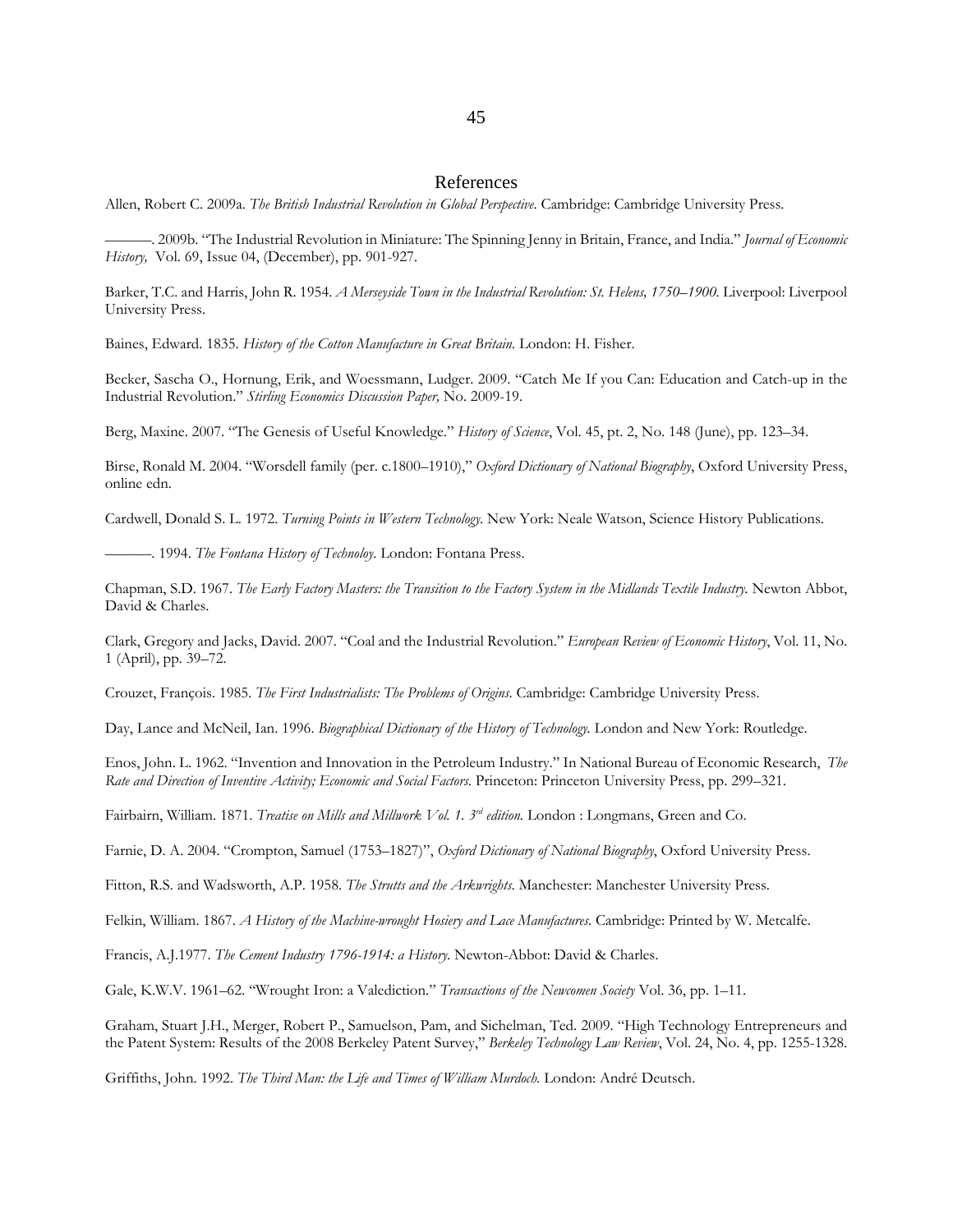Griffiths, Trevor, Hunt, Philip A. and O'Brien, Patrick K. 1992. "Inventive Active in the British Textile Industry, 1700-1800," *Journal of Economic History* Vol. 52, No. 4 (Dec.), pp. 881-906.

Harris, John R. 1988. *The British Iron Industry, 1700–1850*. Houndmill and London: Macmillan Education Ltd.

———. 1992. "Skills, Coal and British Industry in the Eighteenth Century," in *Essays in Industry and Technology in the Eighteenth Century*. Ashgate: Variorum.

———. 1998. *Industrial Espionage and Technology Transfer: Britain and France in the Eighteenth Century*. Aldershot: Ashgate.

Harrison, James. 2006. *Encouraging Innovation in the Eighteenth and Nineteenth Centuries.* Gunnislake, Cornwall: High View.

Heaton, Herbert. 1965. *The Yorkshire Woollen and Worsted Industries, From the Earliest Times up to the Industrial Revolution.* Oxford: Oxford University Press.

Henderson, W.O. 1954. *Britain and Industrial Europe, 1750–1870; Studies in British Influence on the Industrial Revolution in Western Europe.* Liverpool: Liverpool, University Press.

Hilaire–Pérez, Liliane. 2007. "Technology as Public Culture." *History of Science*, Vol. 45, pt. 2, No. 148 (June), pp. 135–53.

Honeyman, Katrina. 1983. *Origins of Enterprise: Business Leadership in the Industrial Revolution*. New York: St. Martin's Press.

Humphries, Jane. 2003. "English Apprenticeships: A Neglected Factor in the first Industrial Revolution." In Paul A. David and Mark Thomas, eds., *The Economic Future in Historical Perspective*. Oxford: Oxford University Press, pp. 73–102.

Jacob, Margaret C. 1997. Scientific Culture and the Making of the Industrial West. 2nd edn., New York: Oxford University Press.

———. 2007. "Mechanical Science of the Factory Floor." *History of Science*, Vol. 45, part 2, No. 148 (June), pp. 197–221.

James, Frank A.J.L. 2005. "How Big a Hole?: The Problems of the Practical Application of Science in the Invention of the Miners' Safety Lamp by Humphry Davy and George Stephenson in Late Regency England." *Transactions of the Newcomen Society*, Vol. 75, pp. 175–227.

Jenkins, D.T. and Ponting, K.G. 1982. *The British Wool Industry, 1750-1914*. London: Scolar Press.

Jones, Peter M. 2008. *Industrial Enlightenment: Science, Technology, and Culture in Birmingham and the West Midlands, 1760–1820*. Manchester and New York: Manchester University Press.

Khan, B. Zorina 2006. "The Evolution of Useful Knowledge: Great Inventors, Science and Technology in British Economic Development, 1750–1930." unpublished paper, Bowdoin College.

———. B. Zorina Khan, "Premium Inventions: Patents and Prizes as Incentive Mechanisms in Britain and the United States, 1750-1930" in Naomi Lamoreaux (ed), *Understanding the Sources of Long Run Economic Growth*, NBER and University of Chicago (forthcoming, 2010).

Klemm, Friedrich. 1964. *A History of Western Technology.* Cambridge, Mass.: MIT Press.

Machlup, Fritz. 1962. "The Supply of Inventors and Inventions." In National Bureau of Economic Research, *The Rate and Direction of Inventive Activity; Economic and Social Factors.* Princeton: Princeton University Press, pp. 143–69.

MacLeod, Christine. 1988. *Inventing the Industrial Revolution: The English Patent System, 1660–1880.* Cambridge: Cambridge University Press.

MacLeod, Christine and Nuvolari, Alessandro. 2006. "Pitfalls of Prosopography: Inventors in the Dictionary of National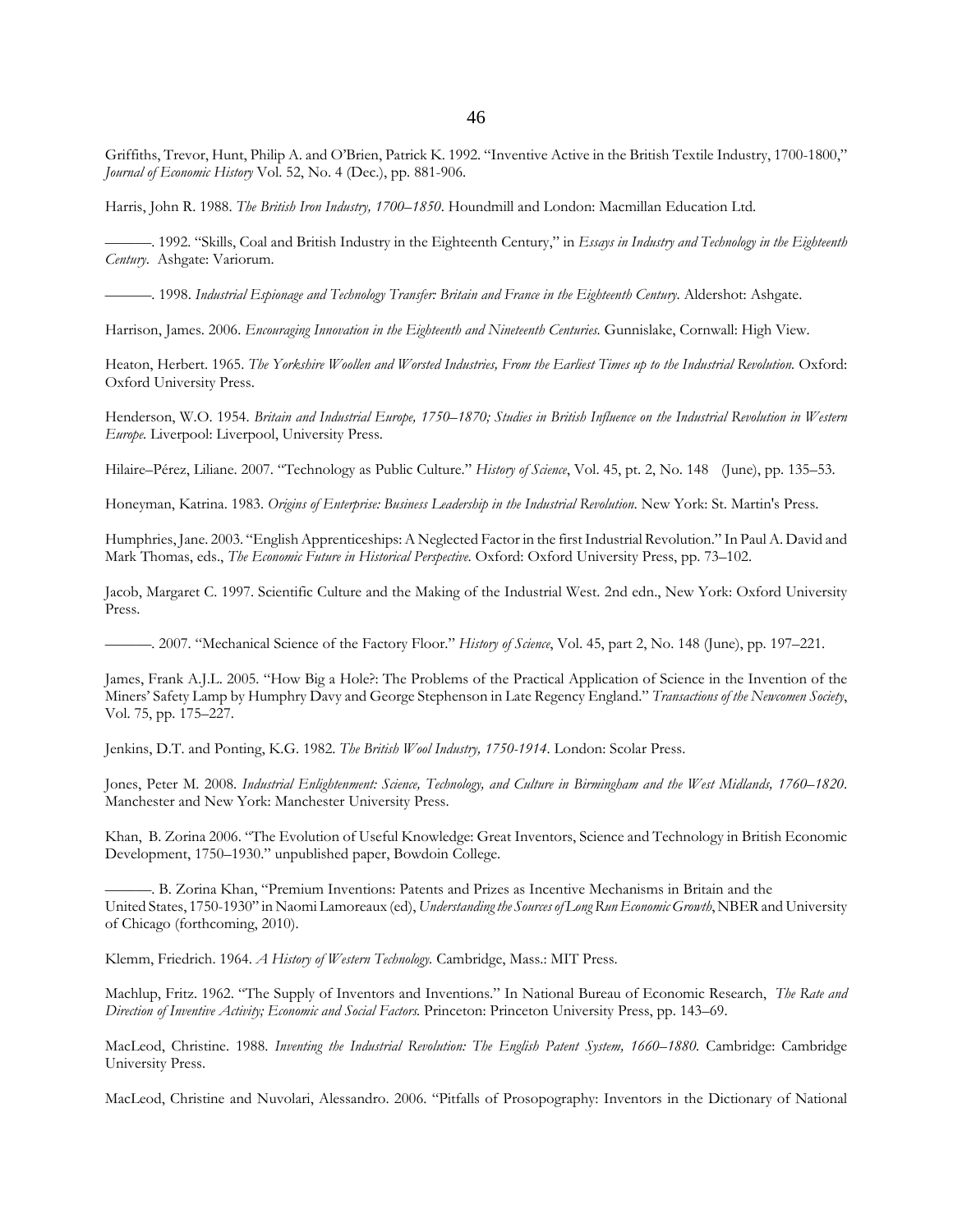47

Biography." *Technology and Culture* Vo. 47, No. 4, pp. 757-776.

Marsden, Richard. 1895. *Cotton Weaving: Its Development, Principles, and Practice.* London: George Bell.

Marshall John. 1978. *A Biographical Dictionary of Railway Engineers*. Newton Abbot : David and Charles.

McCloskey, Deirdre. N. 1981. "The Industrial Revolution: A Survey." In Roderick C. Floud and D. N. McCloskey, eds., *The Economic History of Britain Since 1700*, 1<sup>st</sup> edn., Vol. 1. Cambridge: Cambridge University Press, pp. 103-27.

McConnell, Anita. 2004a. "Bird, John (1709–1776)", *Oxford Dictionary of National Biography*, Oxford University Press.

McConnell, Anita. 2004b. "Bate, Robert Bretell (1782–1847)", *Oxford Dictionary of National Biography*, Oxford University Press.

Mitch, David. 1998. "The Role of Education and Skill in the British Industrial Revolution." In Joel Mokyr, ed., *The British Industrial Revolution: An Economic Perspective,* 2nd edn. Boulder, CO: Westview Press, pp. 241–79.

Mokyr, Joel. 1990a. *The Lever of Riches: Technological Creativity and Economic Progress*. Oxford and New York: Oxford University Press.

———. 1998. "Editor's Introduction: The New Economic History and the Industrial Revolution." In Joel Mokyr, ed., *The British Industrial Revolution: An Economic Perspective*. Boulder, CO: Westview Press, pp. 1-127.

———. 2008. "The Institutional Origins of the Industrial Revolution." In Elhanan Helpman, ed., *Institutions and Economic Performance*. Cambridge, Mass.: Harvard University Press, pp. 64–119.

———. 2009a. *The Enlightened Economy*. New Haven and London: Yale University Press.

———. 2009b. "Intellectual Property Rights, the Industrial Revolution, and the Beginnings of Modern Economic Growth." *American Economic Review* Papers and Proceedings, May, pp. 349-355.

Morrison-Low, A.L. 2007. *Making Scientific Instruments in the Industrial Revolution.* Aldershot, Hampshire: Ashgate.

Musson, A.E. and Robinson, Eric*.* 1969. *Science and Technology in the Industrial Revolution*. Manchester: Manchester University Press.

North, Douglass C. and Weingast, Barry. 1989. "Constitutions and Commitment: Evolution of Institutions Governing Public Choice in Seventeenth Century England." *Journal of Economic History*, Vol. 49, No. 4 (Dec.), pp. 803–32.

Rimmer, Gordon. 1965. *Marshalls of Leeds, flax-spinners, 1788-1886.* Cambridge: Cambridge University Press.

Roll, Eric [1930]. 1968. *An Early Experiment in Industrial Organization.* Reprint ed., New York: Augustus Kelley.

Rosen, William. 2010. *The Most Powerful Idea in the World.* New York: Random House.

De Saussure, César. [c. 1727]. 1902. *A Foreign View of England in the Reigns of George I. & George II. The Letters of Monsieur César de Saussure to his Family,* trans. and ed., Madame Van Muyden. London: J. Murray.

Say, Jean-Baptiste. [1803]. 1821. *A Treatise on Political Economy*. 4<sup>th</sup> ed., Boston: Wells and Lilly.

Singh, Jasjit and Agrawal Ajay K. 2010. "Recruiting for Ideas: How Firms Exploit the Prior Inventions of New Hires." *NBER Working Paper*, No. 15869.

Skempton, A.W. et al., eds. 2002. *A Biographical Dictionary of Civil Engineers in Great Britain and Ireland, Vol. 1: 1500–1830*. London: Thomas Telford for the Institution of Civil Engineers.

Smiles, Samuel. 1859. *Self Help*. Available on http://www.emotionalliteracyeducation. com/classic\_books\_online/selfh10.htm